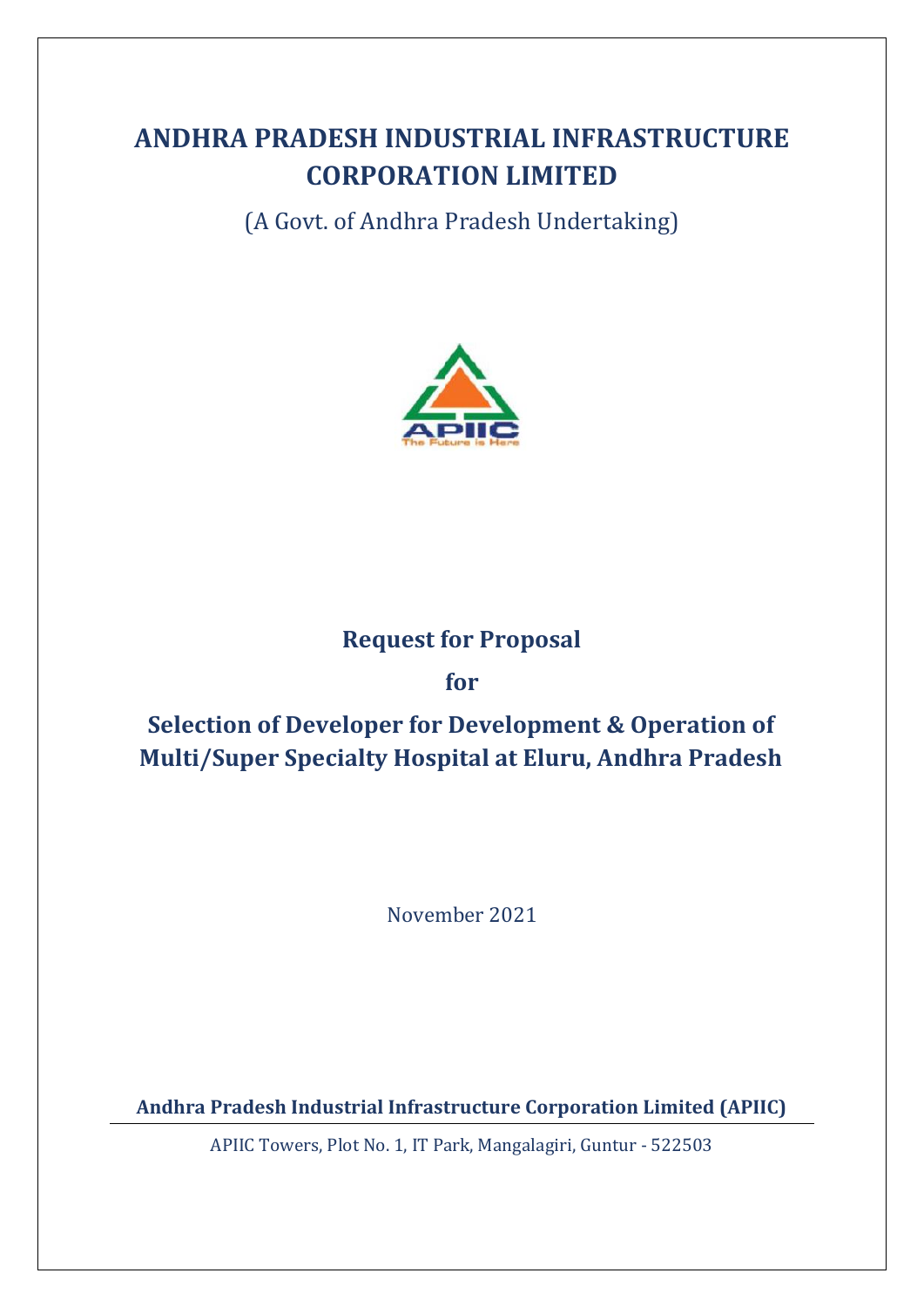## **TABLE OF CONTENTS**

| 1.  |                                                                           |
|-----|---------------------------------------------------------------------------|
| 2.  |                                                                           |
| 3.  |                                                                           |
| 4.  |                                                                           |
| 5.  |                                                                           |
| 6.  |                                                                           |
| 7.  |                                                                           |
| 8.  |                                                                           |
| 9.  | EXHIBIT-2: FORMAT OF LETTER OF ACCEPTANCE (IN CASE OF A BIDDING           |
| 10. | EXHIBIT-3: PROFORMA OF BANK GUARANTEE FOR BID SECURITY  36                |
| 11. | EXHIBIT-4: DESCRIPTION OF THE BIDDING ENTITY/ BIDDING CONSORTIUM  38      |
| 12. | EXHIBIT-5: PRINCIPLES OF THE MEMORANDUM OF UNDERSTANDING (MOU) TO BE      |
| 13. | EXHIBIT-6: FORMAT FOR INFORMATION SUBMISSION FOR BUSINESS PROPOSAL        |
| 14. | <b>EXHIBIT-7: PROFORMA OF BANK GUARANTEE FOR PERFORMANCE SECURITY  42</b> |
| 15. |                                                                           |
| 16. | ANNEXURE-2: FEES AND DEPOSITS TO BE PAID BY THE BIDDERS FOR THE PROPOSED  |
| 17. |                                                                           |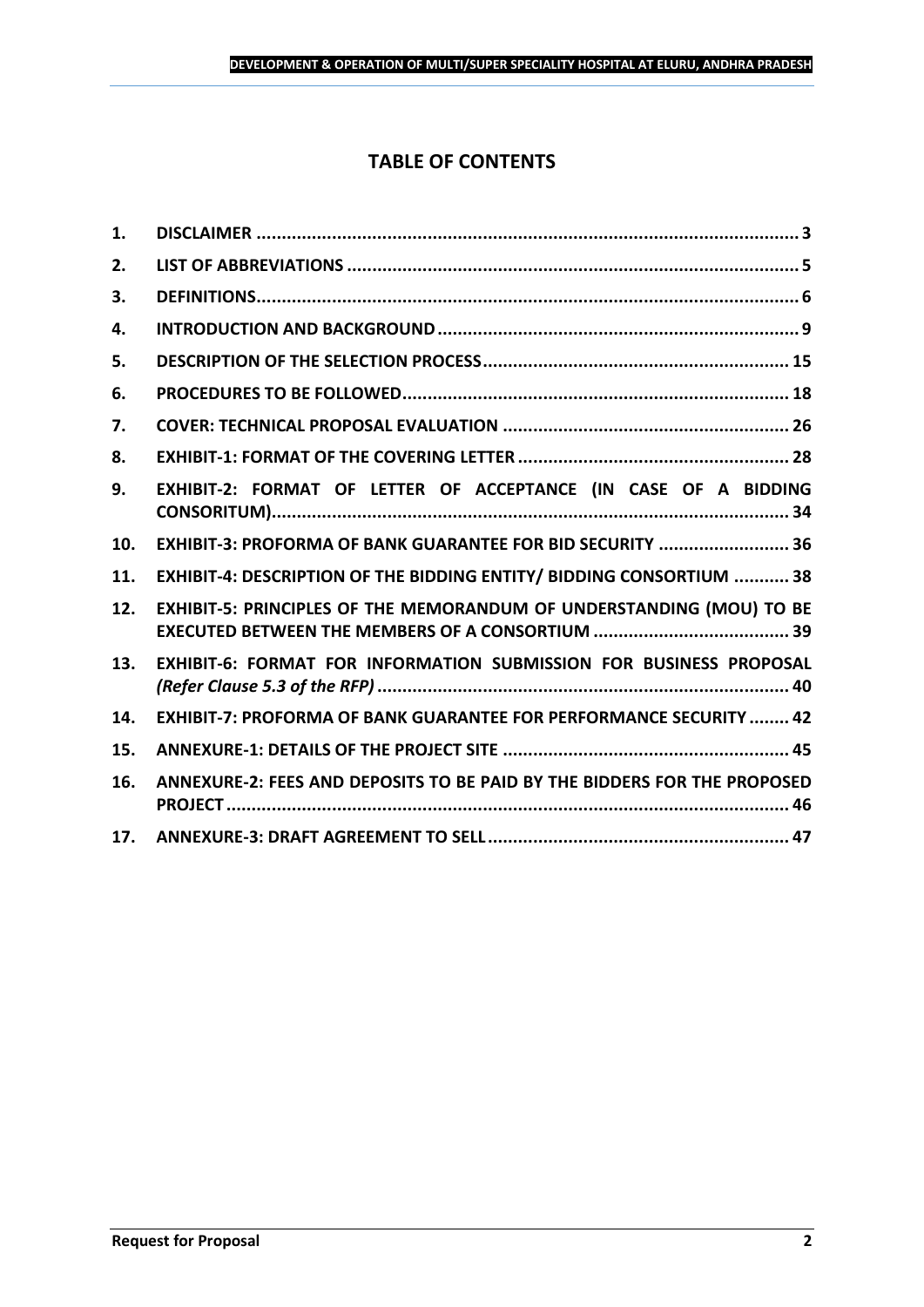## <span id="page-2-0"></span>**1. DISCLAIMER**

The information contained in this Request for Proposal ("RFP") or subsequently provided to Bidder(s), whether verbally or in documentary or any other form by or on behalf of APIIC or any of its employees or advisers, is provided to Bidder(s) on the terms and conditions set out in this RFP and such other terms and conditions subject to which such information is provided.

This RFP is not an agreement and is neither an offer nor invitation by APIIC to the prospective Bidders or any other person. The purpose of this RFP is to provide interested parties with information that may be useful to them in making their financial offers pursuant to this RFP (the "Bid"). This RFP includes statements, which reflect various assumptions and assessments arrived at by APIIC in relation to the Project. Such assumptions, assessments and statements do not purport to contain all the information that each Bidder may require. This RFP may not be appropriate for all persons, and it is not possible for APIIC, its employees or advisors to consider the investment objectives, financial situation and particular needs of each party who reads or uses this RFP. The assumptions, assessments, statements and information contained in this RFP, may not be complete, accurate, adequate or correct. Each Bidder should, therefore, conduct its own investigations and analysis and should check the accuracy, adequacy, correctness, reliability and completeness of the assumptions, assessments, statements and information contained in this RFP and obtain independent advice from appropriate sources.

Information provided in this RFP to the Bidder(s) is on a wide range of matters, some of which depends upon interpretation of law. The information given is not an exhaustive account of statutory requirements and should not be regarded as a complete or authoritative statement of law. APIIC accepts no responsibility for the accuracy or otherwise for any interpretation or opinion on law expressed herein.

APIIC, its employees and advisors make no representation or warranty and shall have no liability to any person, including any Applicant or Bidder under any law, statute, rules or regulations or tort, principles of restitution or unjust enrichment or otherwise for any loss, damages, cost or expense which may arise from or be incurred or suffered on account of anything contained in this RFP or otherwise, including the accuracy, adequacy, correctness, completeness or reliability of the RFP and any assessment, assumption, statement or information contained therein or deemed to form part of this RFP or arising in any way in this Bid Stage.

APIIC also accepts no liability of any nature whether resulting from negligence or otherwise howsoever caused arising from reliance of any Bidder upon the statements contained in this RFP. APIIC may in its absolute discretion, but without being under any obligation to do so, update, amend or supplement the information, assessment or assumptions contained in this RFP.

The issue of this RFP does not imply that APIIC is bound to select a Bidder or to appoint the Selected Bidder, as the case may be, for the Project and APIIC reserves the right to reject all or any of the Bidders or Bids without assigning any reason whatsoever.

The Bidder shall bear all its costs associated with or relating to the preparation and submission of its Bid including but not limited to preparation, copying, postage, delivery fees, expenses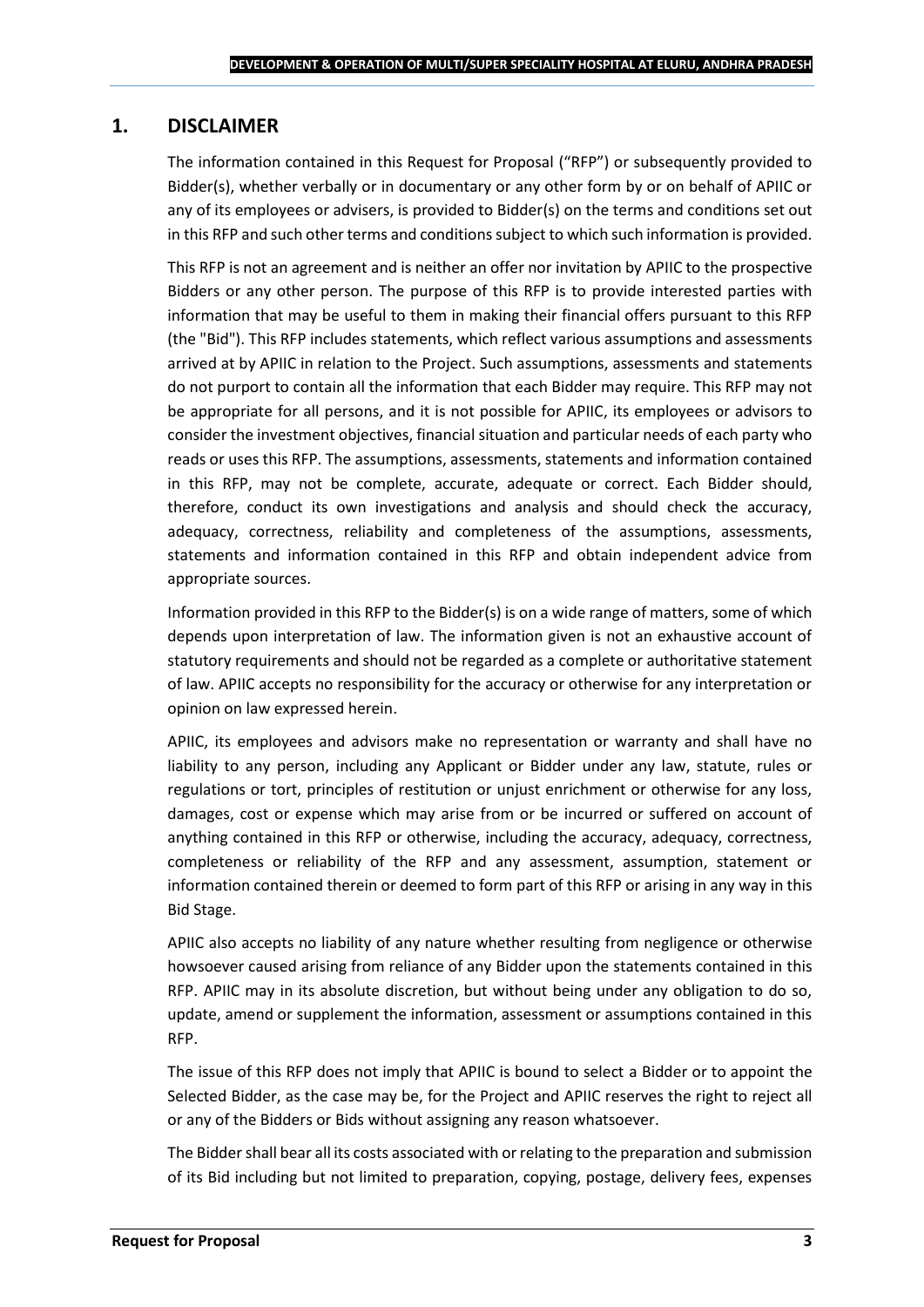associated with any demonstrations or presentations which may be required by APIIC or any other costs incurred in connection with or relating to its Bid. All such costs and expenses will remain with the Bidder and APIIC shall not be liable in any manner whatsoever for the same or for any other costs or other expenses incurred by a Bidder in preparation or submission of the Bid, regardless of the conduct or outcome of the Bidding Process.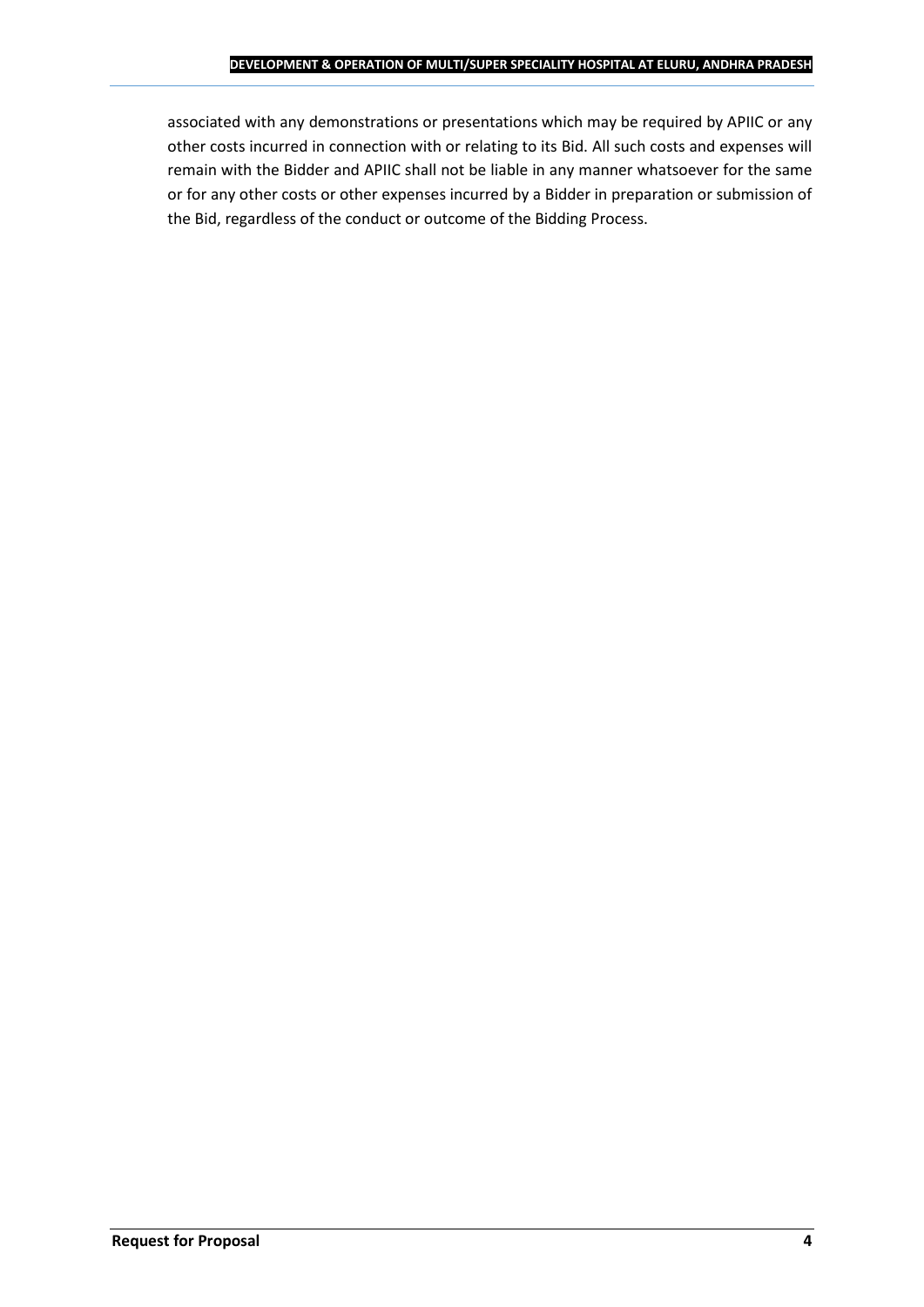## <span id="page-4-0"></span>**2. LIST OF ABBREVIATIONS**

| <b>APIIC</b> | Andhra Pradesh Industrial Infrastructure Corporation Limited |
|--------------|--------------------------------------------------------------|
| <b>DPR</b>   | <b>Detailed Project Report</b>                               |
| <b>FAR</b>   | Floor Area Ratio                                             |
| <b>FSI</b>   | Floor Space Index                                            |
| GoAP         | Government of Andhra Pradesh                                 |
| LoA          | Letter of Award                                              |
| <b>MOU</b>   | Memorandum of Understanding                                  |
| 0&M          | <b>Operation and Maintenance</b>                             |
| <b>ORS</b>   | <b>Outright Sale</b>                                         |
| <b>RFP</b>   | <b>Request for Proposal</b>                                  |
| <b>SPV</b>   | Special Purpose Vehicle                                      |
|              |                                                              |

sqm Square Meter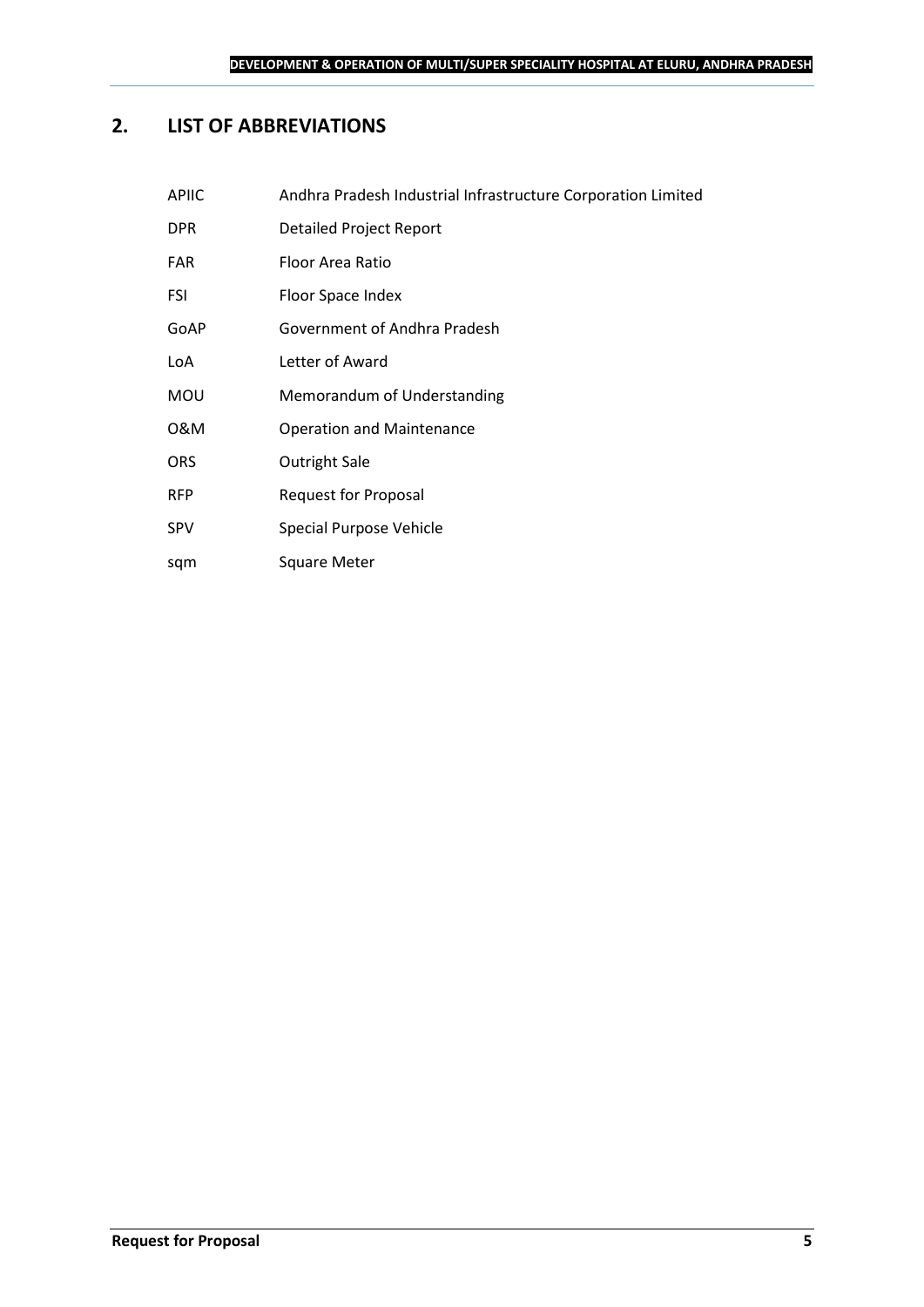#### <span id="page-5-0"></span>**3. DEFINITIONS**

## **3.1 AGREEMENT**

The 'Agreement to Sell' that would be entered between APIIC and the Developer

#### **3.2 BID**

The Proposals submitted by the prospective Bidders in response to this Request for Proposal issued by APIIC.

#### **3.3 BIDDER**

Bidding Entity or Bidding Consortium, as defined below.

#### **3.4 BIDDING ENTITY**

If the bid for the Project is made by a single entity (Individual/ Proprietorship/ Partnership/ Firm/ Company), it shall be referred to as a Bidding Entity.

#### **3.5 BIDDING CONSORTIUM**

If the bid for the Project is made by more than one entity, then this group of entities shall be referred to as a Bidding Consortium.

#### **3.6 COMMENCEMENT DATE**

Commencement Date means the date of signing of the Agreement or the date of handing over of the Project Site, whichever is later.

#### **3.7 CONSORTIUM MEMBER**

Each entity in the Bidding Consortium shall be referred to as a Consortium Member.

#### **3.8 CRITICAL CLEARANCES**

All such clearances, licenses and permits, the obtaining of which are necessary for the construction of the Project.

#### **3.9 DEVELOPER**

Developer shall mean the corporate entity to be floated by the Selected Bidder under the Indian Companies Act 2013, to serve as the Special Purpose Vehicle for the execution of the Project. In the event that the Selected Bidder is a Consortium, the Consortium Members would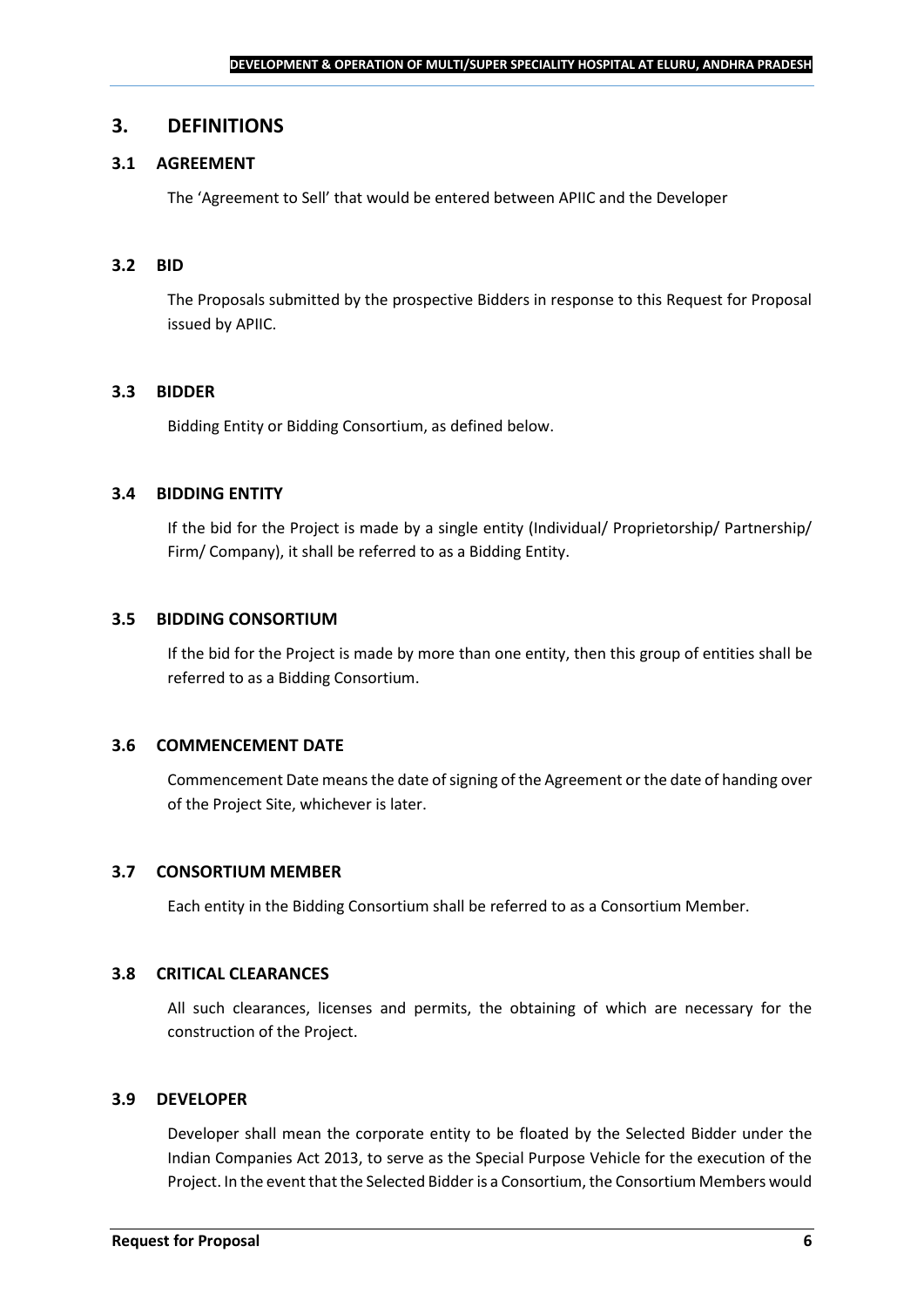be required to form the Developer with the same representative equity stock holding as was proposed by the Consortium Members in their Bid and reflecting the same roles and responsibilities detailed in the MOU submitted with the Bid, there shall not be any change in equity holding without prior approval of APIIC. The Agreements will be executed by APIIC with the Developer

#### **3.10 FINANCIALLY SIGNIFICANT CONSORTIUM MEMBER**

A Consortium Member having more than 26% (twenty six percent) shareholdings in the Bidding Consortium would be considered as a Financially Significant Consortium Member.

#### **3.11 LEAD MEMBER**

In case of a Bidding Consortium, members of the Bidding Consortium shall nominate one of the Financially Significant Consortium Member as the Lead Member, who shall have an equity share of at least 51% (fifty one percent) paid up and subscribed equity of the Developer.

#### **3.12 MEMORANDUM OF UNDERSTANDING**

The memorandum of understanding as described in Section 12/ Exhibit-5 of this RFP.

## **3.13 PROJECT**

The Project is to be developed on land parcel mentioned in Annexure  $-1$  of this RFP. The Hospital development in the Project shall be developed as per the conditions laid out in Annexure-3 of this RFP. The Project is to be developed as per the terms of this RFP and all items contracted to be created as per Agreement to be signed with the Selected Bidder.

## **3.14 PROJECT COMPLETION DATE**

Project Completion Date is the date of completion of construction of the Project as per the provisions of the Agreement to be entered between APIIC and the Developer.

## **3.15 REQUEST FOR PROPOSAL**

The document, issued to the prospective Bidders, asking for their Proposals.

## **3.16 RUPEES (Rs.)**

The official currency of the Republic of India.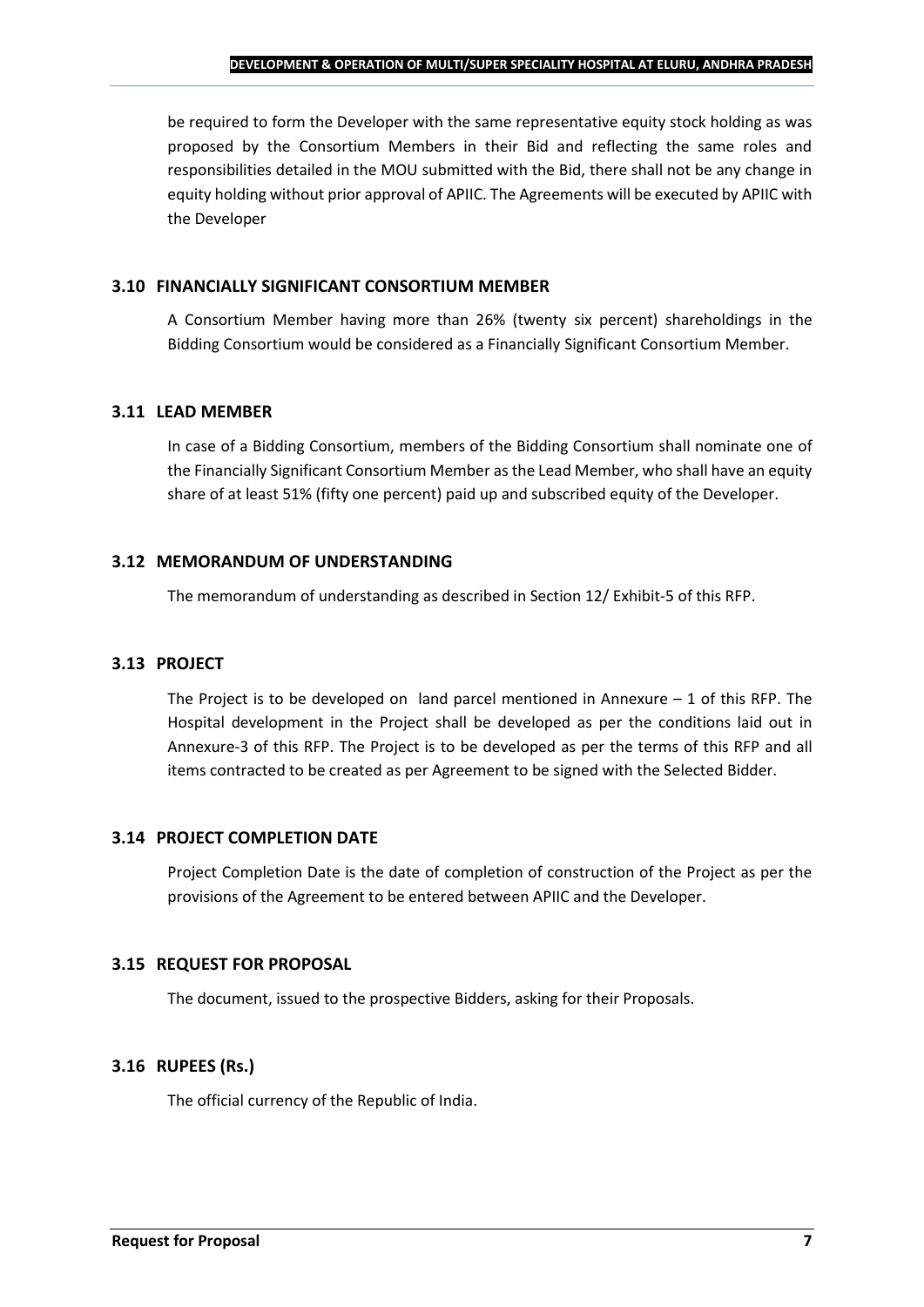#### **3.17 SELECTED BIDDER/ PREFERRED BIDDER**

The Bidder finally selected to develop the Project.

#### **3.18 SELECTION COMMITTEE**

The Selection Committee shall comprise of officers chosen by the Government of Andhra Pradesh to oversee the entire Bidding Process and exercise its discretion in recommendation of the Selected Bidders through the RFP Process in a fair and transparent manner.

#### **3.19 TECHNICAL MEMBER**

In case of a Bidding Consortium, a member who brings in substantial/ part project experience over and above the minimum Project experience as specified in RFP to qualify the consortium's proposal for the Bid shall be designated as the Technical Member.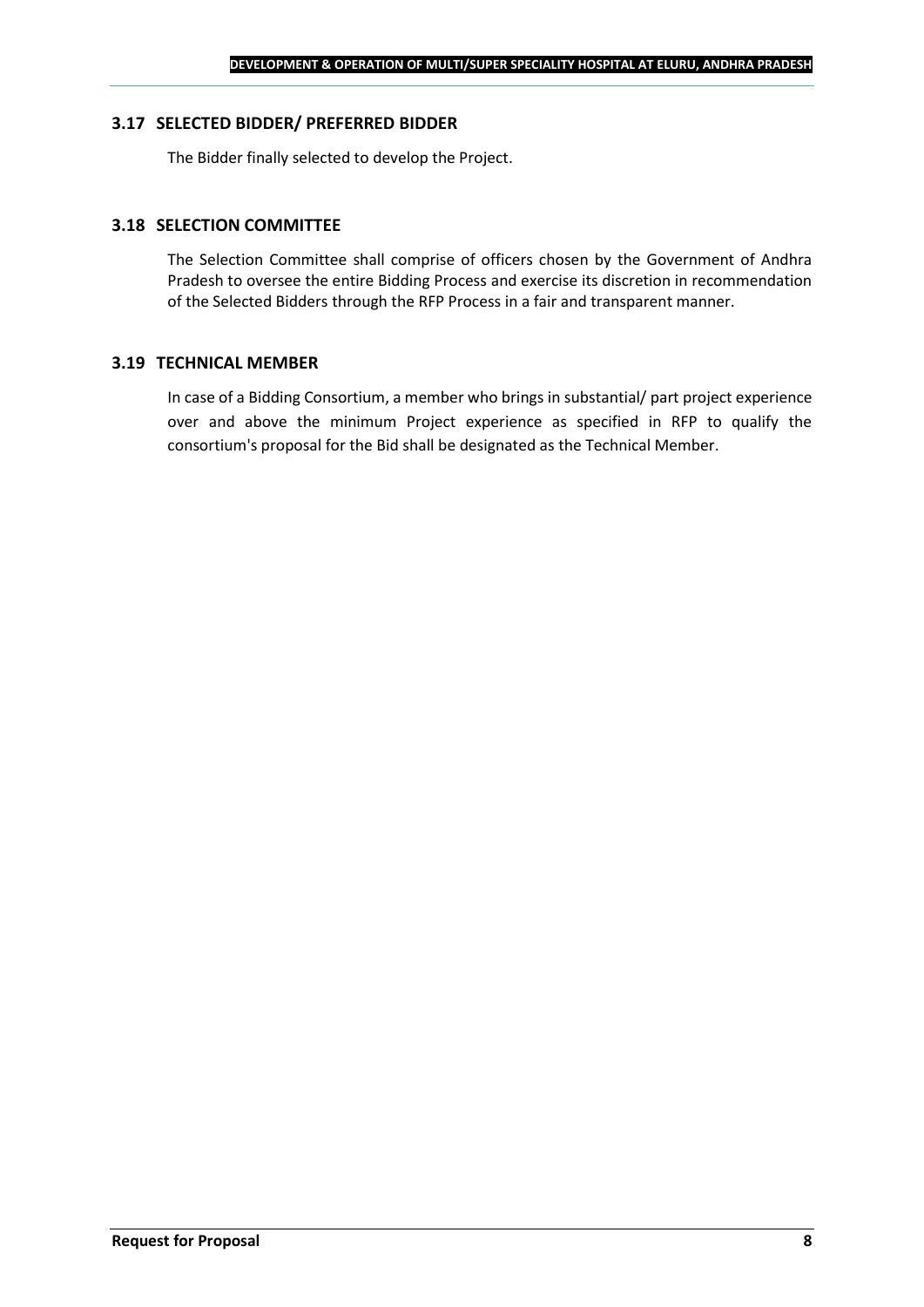## <span id="page-8-0"></span>**4. INTRODUCTION AND BACKGROUND**

#### **4.1 INTRODUCTION**

Andhra Pradesh is one of the most progressive, forward-looking and advanced states in the country when it comes to infrastructure development & employment generation efforts. Andhra Pradesh Industrial Infrastructure Corporation Limited (the **"APIIC"**), fully owned by the GoAP, is a progressive organization responsible for development of Industrial Infrastructure in the state of Andhra Pradesh. APIIC is known for creating landmark infrastructure projects in the state, which are fueling the economic growth in the state. APIIC has so far developed about 475 industrial parks/estates and created land banks for the future industrial development.

During the Covid-19 pandemic, it was realized that post bifurcation of the Andhra Pradesh, the state became deficient in tertiary healthcare sector as most of the multi/specialty hospitals were located in Hyderabad.

To overcome the said deficiency, APIIC has identified prime land parcels at multiple locations in Andhra Pradesh which would be handed over to Multi/Super Specialty Hospital Developers cum Operators free of cost provided that they commit the minimum investment threshold fixed by APIIC for that particular land parcel for which it chooses to bid so that it shall be handed over to the Developer on a free hold basis if it is the Selected Bidder.

Further the Selected Bidder shall also have to commit the presence of doctors and equipment for atleast one Multi/Super Specialty treatment and minimum 50% of the total bed capacity committed by the Selected Bidder has to be reserved for enrollment of patients under the Dr. YSR Aarogyasri Scheme. The method of selection of the Selected Bidder is described in this RFP.

#### **4.2 PROPOSED PROJECT**

With above background, APIIC has planned for the development of a Multi/Super Specialty Hospital over a 4.25-acre land parcel located at Sanivarapupeta, Eluru, West Godavari District which shall cater to the tertiary healthcare requirements of people settled in West Godavari District primarily and people from neighboring districts as well by collaborating with the experienced private sector healthcare players. APIIC has decided to undertake the development of the Project through private sector participation by allotting the land on Outright Sale (ORS) basis and has decided to carry out the bidding process for selection of a private entity to whom the Project may be awarded as per the terms and conditions laid down in this Request for Proposal (**"RFP"**).

Following is the burden of disease for the West Godavari district location for the period of Financial Year 2020 as per the data made available by Dr. YSR Aarogyasri Trust.

| <b>S. No.</b> | <b>Name of Specialty</b>           | No. of patients |
|---------------|------------------------------------|-----------------|
|               | <b>ONCOLOGY</b>                    | 8,042           |
|               | CARDIAC AND CARDIOTHORACIC SURGERY | 3,328           |
| 3             | <b>GENITO URINARY SURGERIES</b>    | 1,805           |
| 4             | POLY TRAUMA                        | 1,331           |
|               | <b>NEPHROLOGY</b>                  | 1.115           |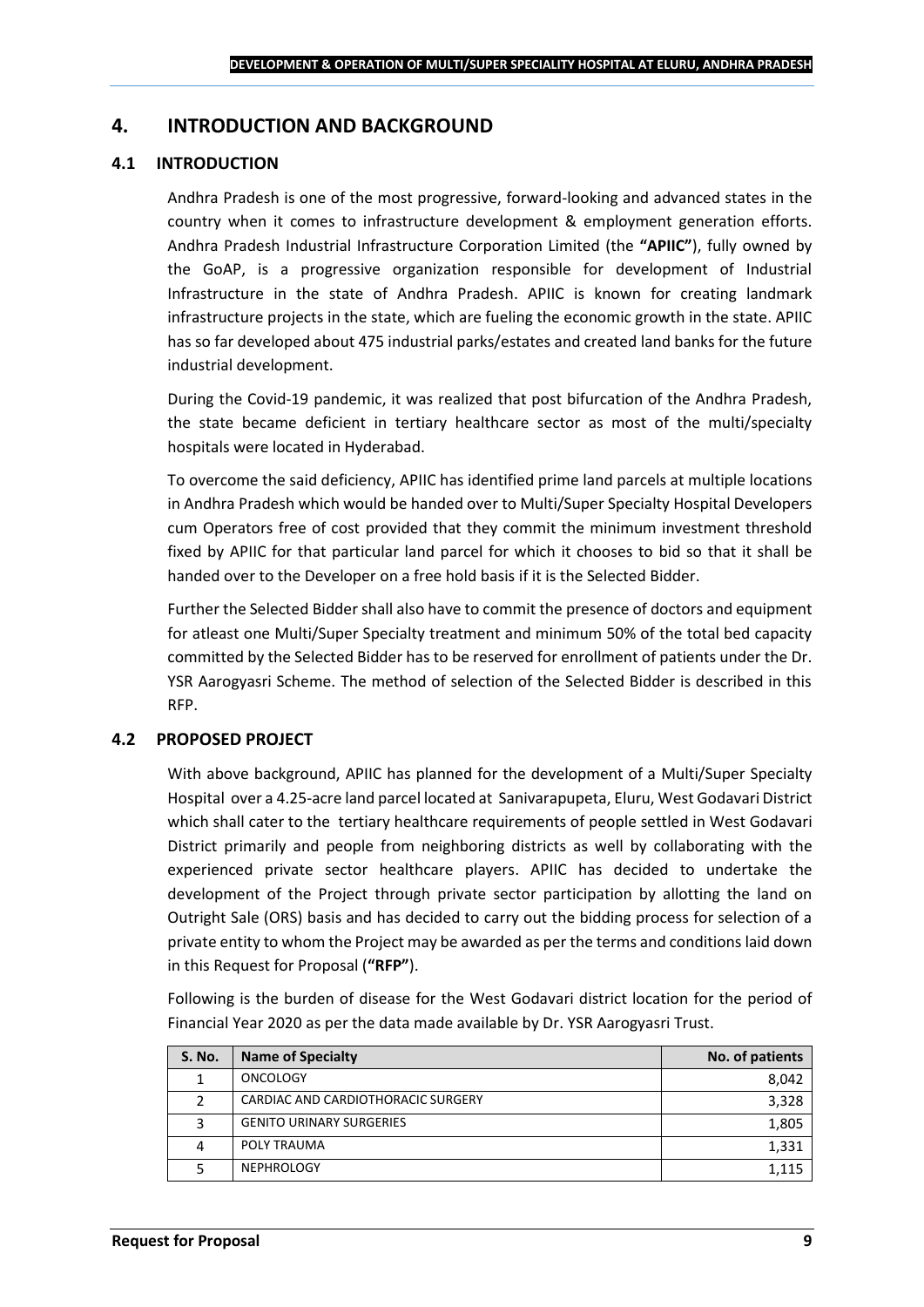| <b>S. No.</b>  | <b>Name of Specialty</b>           | No. of patients |
|----------------|------------------------------------|-----------------|
| 6              | GYNAECOLOGY AND OBSTETRICS SURGERY | 884             |
| $\overline{7}$ | OPHTHALMOLOGY SURGERY              | 860             |
| 8              | <b>CARDIOLOGY</b>                  | 841             |
| 9              | <b>NEUROSURGERY</b>                | 670             |
| 10             | ORTHOPEDIC SURGERY AND PROCEDURES  | 649             |
| 11             | <b>GENERAL SURGERY</b>             | 592             |
| 12             | <b>NEUROLOGY</b>                   | 543             |
| 13             | <b>PEDIATRICS</b>                  | 391             |
| 14             | <b>ENT SURGERY</b>                 | 269             |
| 15             | <b>GASTROENTEROLOGY</b>            | 169             |
| 16             | PEDIATRIC SURGERIES                | 138             |
| 17             | <b>PULMONOLOGY</b>                 | 112             |
| 18             | <b>PLASTIC SURGERY</b>             | 82              |
| 19             | SURGICAL GASTRO ENTEROLOGY         | 79              |
| 20             | <b>GENERAL MEDICINE</b>            | 52              |
| 21             | <b>ENDOCRINOLOGY</b>               | 35              |
| 22             | <b>COCHLEAR IMPLANT SURGERY</b>    | 6               |
| 23             | CRITICAL CARE                      | 5               |
| 24             | <b>RHEUMATOLOGY</b>                | 3               |
|                | <b>DERMATOLOGY</b>                 | $\overline{2}$  |
|                | <b>TOTAL</b>                       | 22,003          |

For this purpose, Proposals are invited from Bidders with the objective to select a developer, having the financial capability, project management and development experience to successfully develop, finance, build, operate and maintain the Project, who offers the highest and best investments and operational terms for bringing high quality and affordable healthcare to the residents of the state of Andhra Pradesh.

APIIC proposes to enter into an Agreement with the Bidder having the required strengths to:

- Design, finance and construct the proposed Project
- Operate and maintain the Project effectively.
- Market the Project to achieve optimum levels of capacity utilization and efficient, costcompetitive, value added service to the users.
- Provide at least 50% of the committed Bed Capacity towards patients enrolled under the Dr. YSR Aarogyasri Scheme.
- Commit certain minimum number of full time Eluru city stationed specialist doctors and equipment to offer multi/super specialty healthcare treatment as per the choice of the Selected Bidder

Towards this end, APIIC invites proposals from interested parties for implementation of the Project as per the terms and conditions of this RFP.

## **4.3 PROJECT STRUCTURE**

APIIC would provide the land for the development of the Project on 'Outright Sale (ORS) Basis' to the Selected Bidder. The relationship between APIIC and the Selected Bidder would be set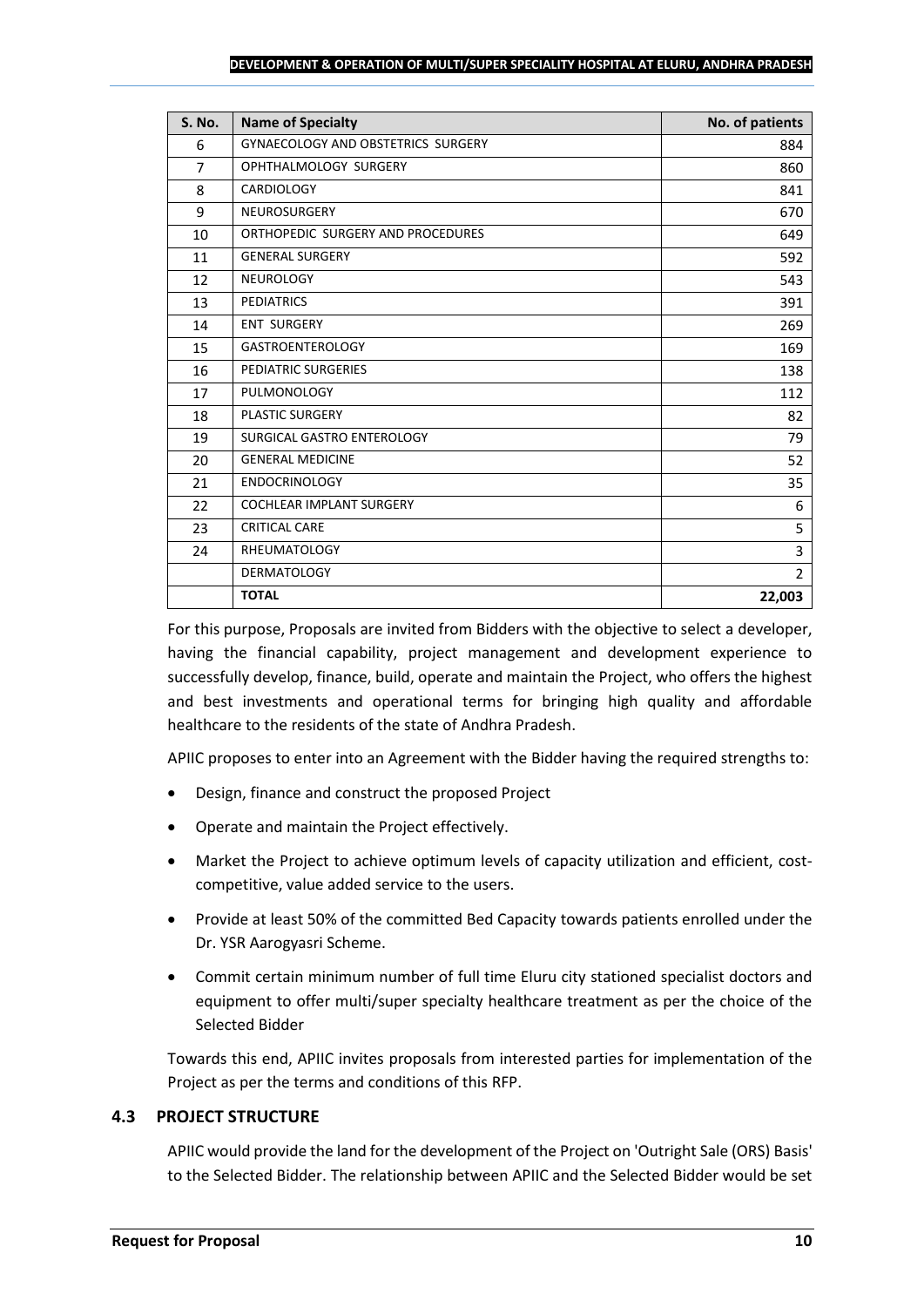forth and described under the terms and conditions of the Agreement to be entered between APIIC with the Developer.

#### **4.3.1 Responsibilities of the Selected Bidder**

The Selected Bidder shall be entirely responsible for:

- a) Payment of Performance Security to APIIC (as detailed in Annexure-2 of this RFP) within 30 (thirty) days of from the issuance of Letter of Award (LoA) by APIIC
- b) Submission of Detailed Project Report (DPR) within 30 (thirty) days from the date of issuance of Letter of Award (LoA) by APIIC. The DPR shall cover details including, but not limited to, detailed layout plan, building plans, elevation plans, construction schedule, cost estimates, no. of specialist doctors to be stationed at Eluru, bed capacity, etc.

APIIC shall reserve the right to solicit any clarifications/ modifications to the DPR and suggest modifications to the technical and architectural specifications of the Project which may result in a change in the Project Cost up to a maximum of 5% (five percent) as compared to the one estimated in the DPR. APIIC shall examine the DPR in order to verify whether the DPR adheres to the general guidelines (as specified in the RFP) for development of the Project and specific approval for the layout plan and designs need to be obtained from the concerned authorities.

- c) Mobilizing funds for the Project and achievement of financial closure within 3 (three) months from the Commencement Date.
- d) Procurement of all necessary approvals, sanctions, permits etc. required for commencing and implementing the Project within 3 (three) months from the Commencement Date,
- e) Start construction within 3 (three) months from the Commencement Date,
- f) Implementation of the Project as per specifications and time schedule given in the RFP & subsequently in the Agreement,
- g) Achievement of Project Completion Date within 2 (two) years from the Commencement Date,
- h) Marketing and promotion of the Project,
- i) Operation and maintenance of the Project safely and securely as per the standards to provide the required levels of service to its users,
- j) The upkeep of safety and quality standards at all facilities of the Project,
- k) Collection, appropriation and allocation of revenue, fees, charges from the users of the Project,
- l) Payment of all dues under the Agreement to APIIC.

The Selected Bidder may sub-contract/ franchise-out functions of operations/ maintenance / management of the Project with such agencies as it may consider competent and fit. However, the Developer would at all times be responsible for discharging all its obligations under the Agreement without any reference to any other party operating in the premises and all such subcontracts/ franchise shall be dependent of and co-terminus with the agreement.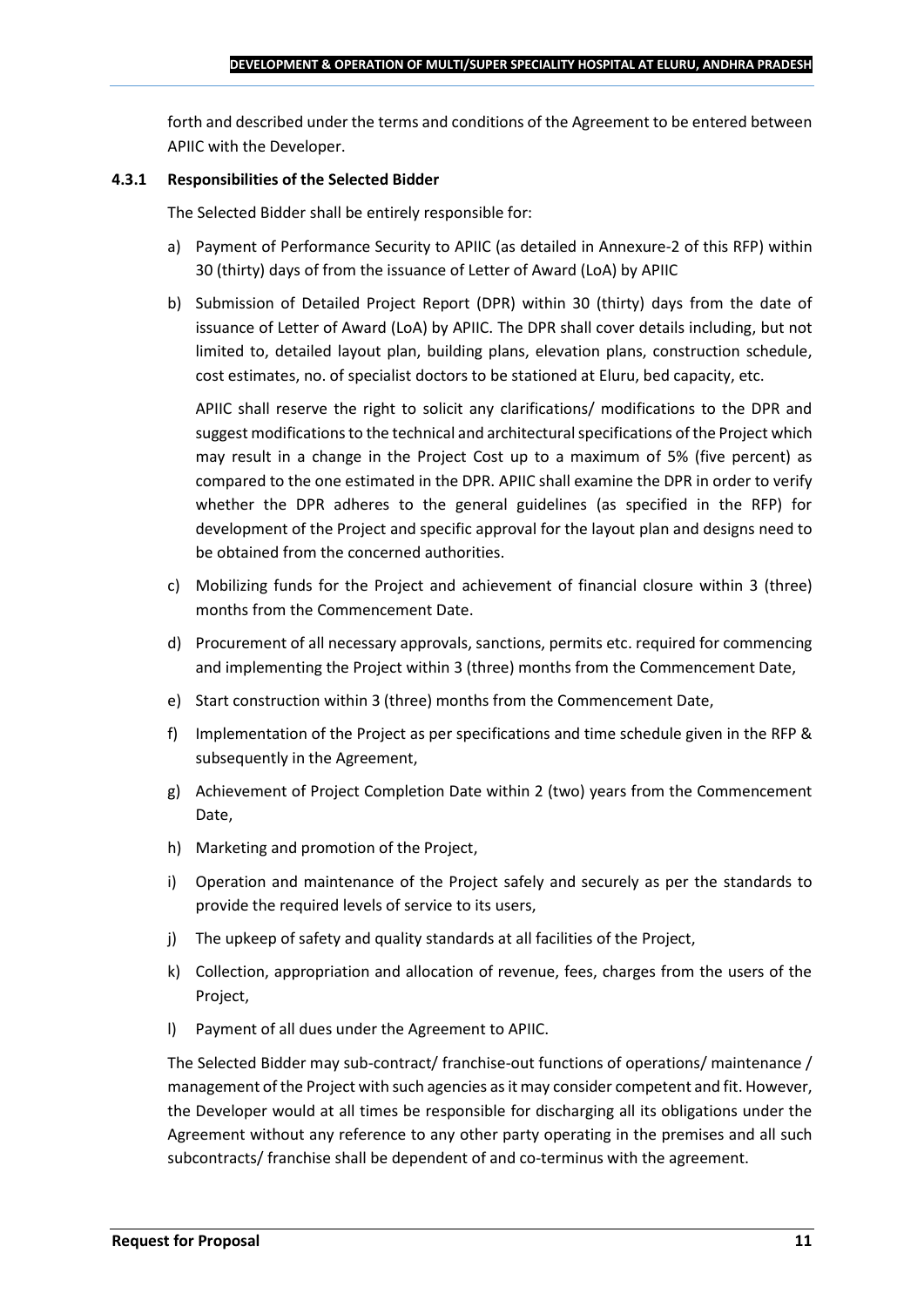#### **4.3.2 Role of APIIC**

- a) Allotment, transfer of land for free to the Selected Bidder on "as is where is basis", in accordance with the terms and conditions of the Agreement provided as Annexure-3 of this RFP, provided that the Concessionaire shall have given a bank guarantee to the APIIC as Performance Security in accordance with the terms hereof;
- b) Provide reasonable support and assistance to the Selected Bidder in procuring Applicable Permits required from any Government Instrumentality for implementation and operation of the Project
- c) Provide reasonable assistance to the Selected Bidder in obtaining access to all necessary infrastructure facilities and utilities, including water and electricity at rates and on terms no less favorable to the Selected Bidder than those generally available to commercial customers receiving substantially equivalent services

#### **4.3.3 Conditions Precedent for executing Agreement to Sell**

APIIC shall enter into an 'Agreement to Sell' with the Selected Bidder within 30 (thirty) days from the fulfillment of the below conditions:

a) Payment of Performance Security to APIIC (as detailed in Annexure-2 of this RFP) within 30 (thirty) days of from the issuance of Letter of Award (LoA) by APIIC

#### **4.3.4 Conditions Precedent for executing the Sale Deed**

Sale Deed will be issued by APIIC in favor of the Selected Bidder in one instance. Sale Deed for a particular land parcel will be issued upon meeting the following criteria: -

- a) 100% (hundred percent) construction completion of the built-up area proposed on that land parcel. The Selected Bidder shall achieve Project Completion Date within 2 (two) years from the Commencement Date. In case of failure to comply with this timeline, APIIC shall have right to cancel the allotment made through 'Agreement to Sell' and to resume the land.
- b) Achievement of license to operate the hospital with the bed capacity that shall be committed by the Selected Bidder in its Business Proposal in Section 13 / Exhibit – 6 of this RFP
- c) Installation of the bed capacity as per the number of Multi/Super Specialty that shall be committed by the Selected Bidder in its Business Proposal in Section 13 / Exhibit – 6 of this RFP.
- d) The Developer has on its rolls the number of Specialist Doctors that it commits in its Business Proposal in Section 13 / Exhibit – 6 of this RFP.
- e) The Developer has made the committed investment in the Project as stated in its Business Proposal in Section 13 / Exhibit – 6 of this RFP. The certificate for proof of investment shall be produced to certify the investment from a Chartered Accountant or Statutory Auditor of the SPV.
- f) The Developer has created a Board of Directors to oversee the proposed project and has appointed at least one official nominated by the Government, preferably of Joint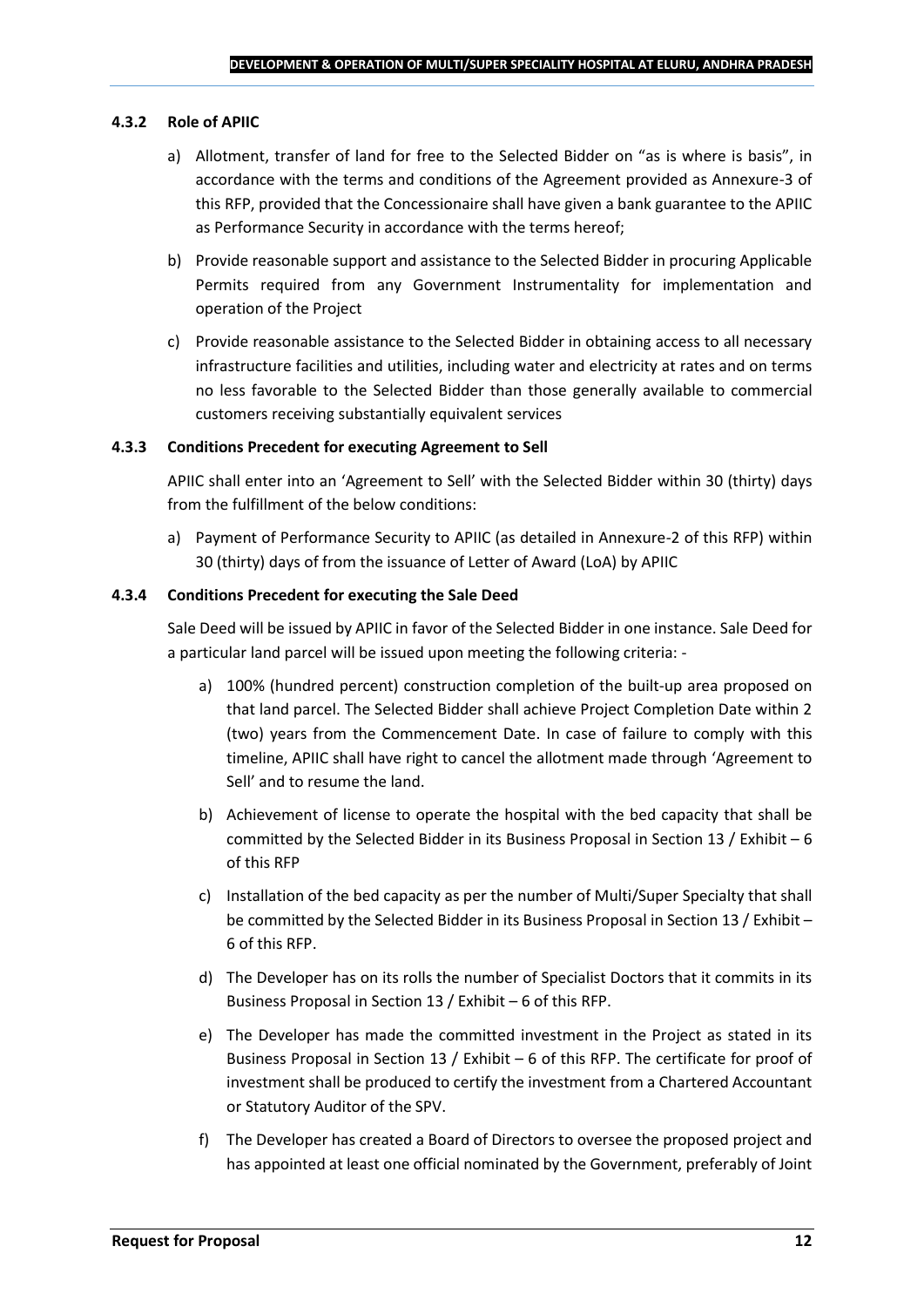Collector or above cadre, as recommended by the Government in the Board of SPV.

- g) The Developer has empaneled with the Dr. YSR Aarogyasri Health Care Trust and committed % of the Bed Capacity stated in the Business Proposal towards patients enrolled through the Dr. YSR Aarogyasri Health Care Scheme
- h) The Project is consistent with all applicable norms of the Andhra Pradesh Allopathic Private Medical Care Establishments (Registration and Regulation) Rules, 2007 published vide Notification No. G.O. Ms. No. 135, Health, Medical and Family Welfare (K2), dated 28.04.2007 and its subsequent modifications, if any

## **4.4 PROJECT CONCEPT**

The basic project concept conceived by APIIC requires the Selected Bidder to develop multi/super specialty hospital as per the terms of this RFP and all items contracted to be created/invested in as per Agreement to be signed with the Selected Bidder. The Bidders shall provide information concerning this as per the format specified in Exhibit-6.

#### **4.5 CONFORMANCE TO STANDARDS**

The Selected Bidder shall conform and comply with all relevant laws, rules and regulations including the following:

- Project Design and Layout as approved by Competent Authority.
- Statutory guidelines issued by Central / State / Local Authority (ies) on development of Allopathic Private Medical Care Establishments .
- Compliance with relevant Zoning Regulations.
- Environmental Standards and Pollution Control Norms as laid down by Central / State Pollution Control Board.
- Standards / Restrictions as laid down by the relevant Central / State / Local Authority (ies) for proper treatment and discharge of solid and liquid waste.
- Energy efficient techniques to be utilized in the building design and operation.
- Rainwater management systems should be adopted to recharge ground water and reduce run-off.
- Existing local development controls, under law for the time being in force shall be binding if they are more limiting than the Project Specifications.

## **4.6 APPROVALS AND SUPPORT OF APIIC TO THE PROJECT**

It shall be the responsibility of the Bidder to secure all necessary approvals, sanctions, permits etc. from the concerned authorities for development & operation of the project at their cost and expense and APIIC and Department of Health, Medical and Family Welfare (GoAP) will provide reasonable assistance to the Selected Bidder in obtaining clearances and approvals.

#### **4.7 COMMITMENT TO A FAIR AND TRANSPARENT PROCESS**

APIIC is keen to ensure that the process leading to the selection of the Bidder is fair, transparent, efficient, interactive, and protects the confidentiality of the information shared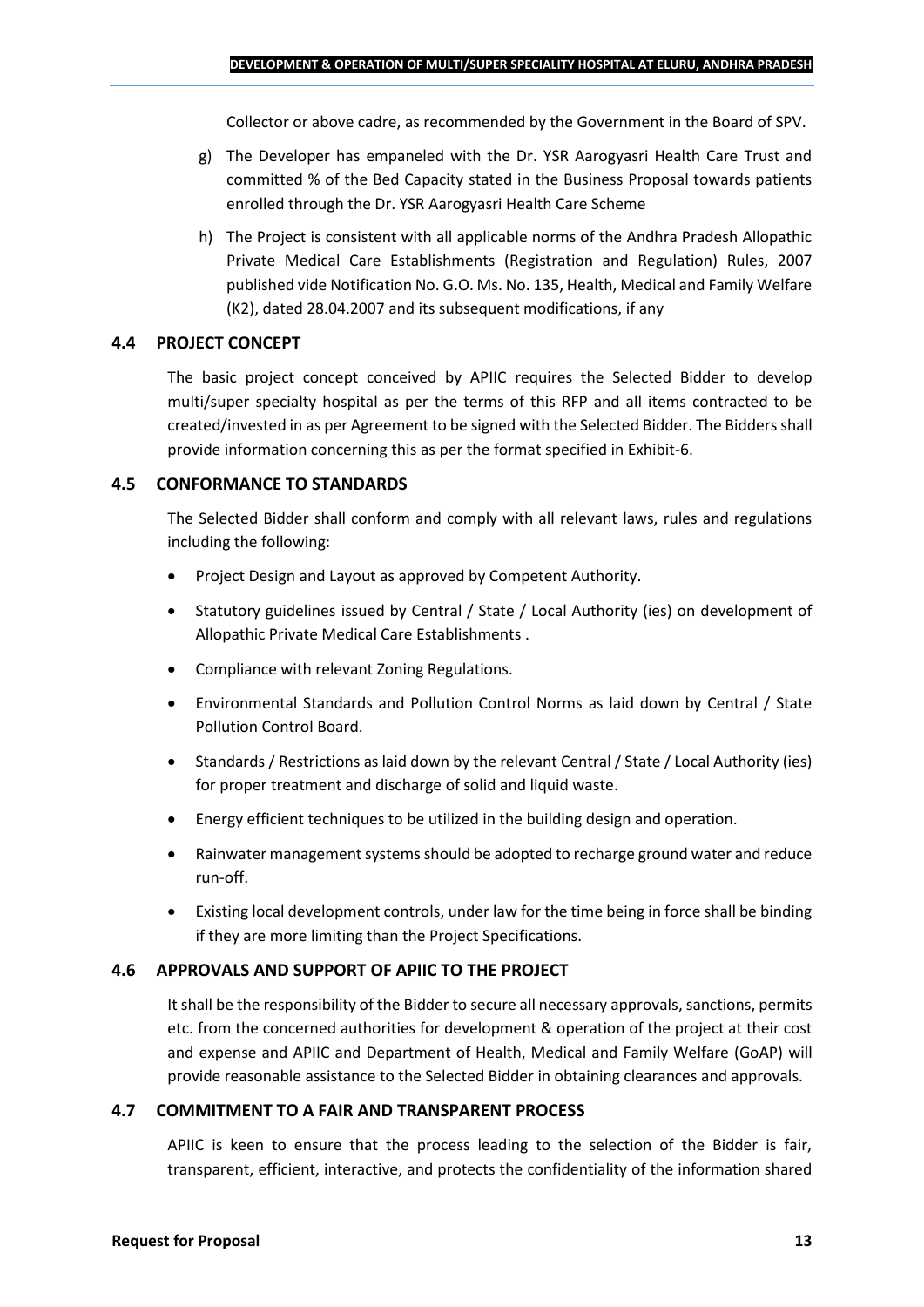by Bidders with it. The selection process has been designed keeping these objectives in mind, and APIIC shall take all steps to ensure that the above objectives are realized.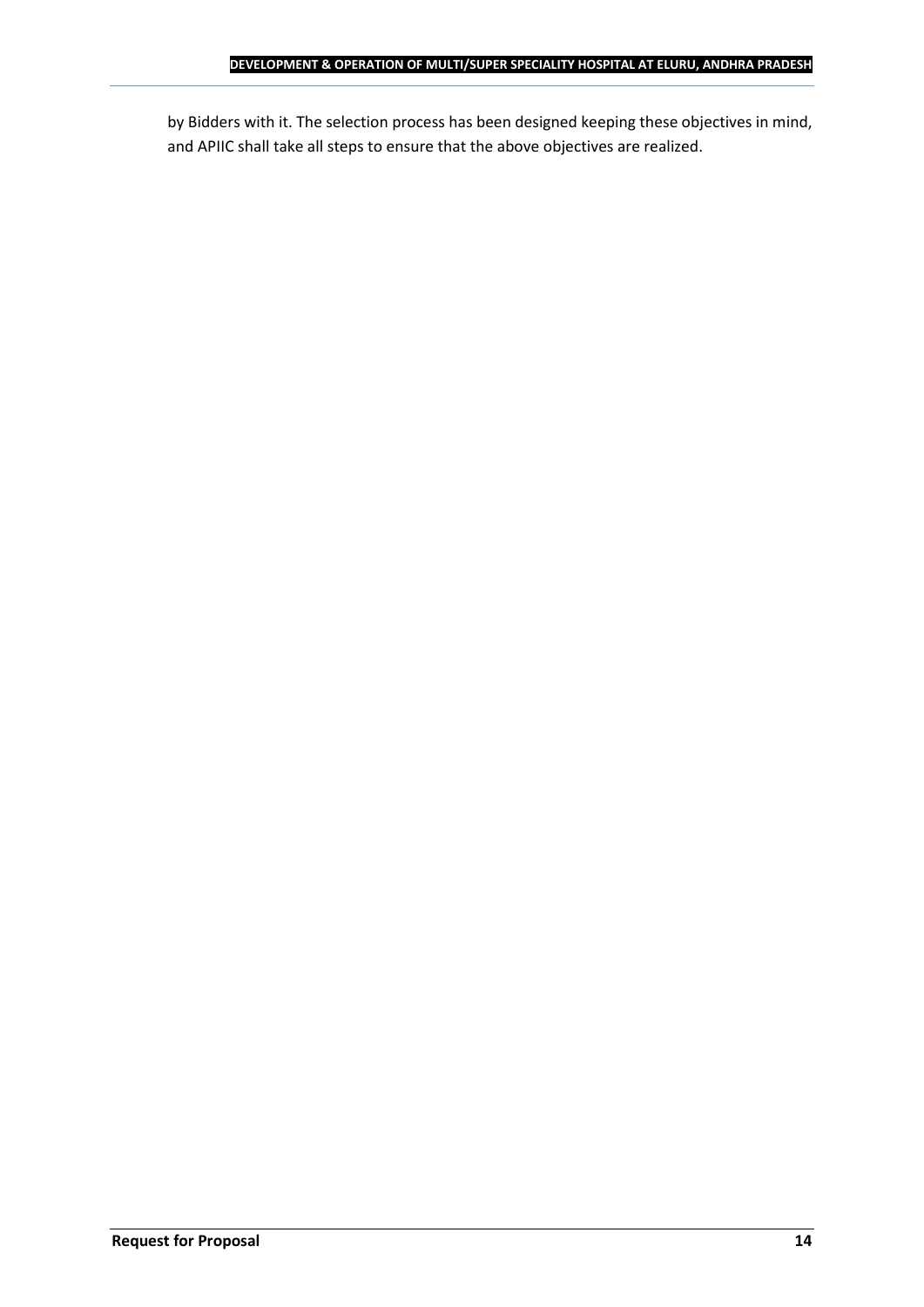## <span id="page-14-0"></span>**5. DESCRIPTION OF THE SELECTION PROCESS**

## **5.1 SELECTION PROCESS**

The submission of Bids by interested parties in response to the Request for Proposal is based on a single cover system as indicated below:

#### Cover: Business Proposal

The Bids received would be subject to a responsiveness check followed by a stepwise evaluation procedure as described below.

#### **5.2 RESPONSIVENESS OF BID**

The Bids submitted by Bidders shall be initially scrutinized to establish "Responsiveness". A Bid may be deemed "Non-responsive" if it does not satisfy any of the following conditions:

- It is not received within the time and date specified.
- It does not include sufficient information for evaluation and/or is not in the formats specified or incomplete in any respect.
- It is not signed and/or sealed in the manner and to the extent indicated in Section 6 of this RFP.
- It is not accompanied by the requisite Bid Processing Fee and/or the valid Bid Security.

Following is the process of Evaluation of Responsive Bids.

## **5.3 EVALUATION OF BUSINESS PROPOSAL**

The Evaluation Criteria for the Business Proposal and the information to be submitted are detailed in Section 7 of this RFP. The contents of the Business Proposal shall be first examined towards meeting the key requirements from the Applicant i.e.: -

- a. Any individual / public entity / private entity / consortium / not-for-profit organization / Joint Venture or any combination of the above shall be considered as a Bidder who can submit Business Proposal in response to the RFP.
- b. At least ₹100 crore investment in the Project needs to be committed in the Business Proposal.
- c. At least 100 beds in the Project needs to be committed in the Business Proposal. Out of the proposed number of beds, at least 50% of the beds shall be committed for patients availing the benefit under Dr. YSR Aarogyasri scheme.
- d. At least 40% equity contribution from Bidder out of the investment committed in the proposed hospital.
- e. Bidder should propose at least 2 specialty/super-specialty treatment in the proposed hospital.
- f. Timelines committed for 100% operationalizing the Project shall be within a period of 2 years from handing over of possession of land to the Selected Bidder.

All the Bidders who satisfy the above-mentioned criteria, will be termed as a 'Qualified Bidder'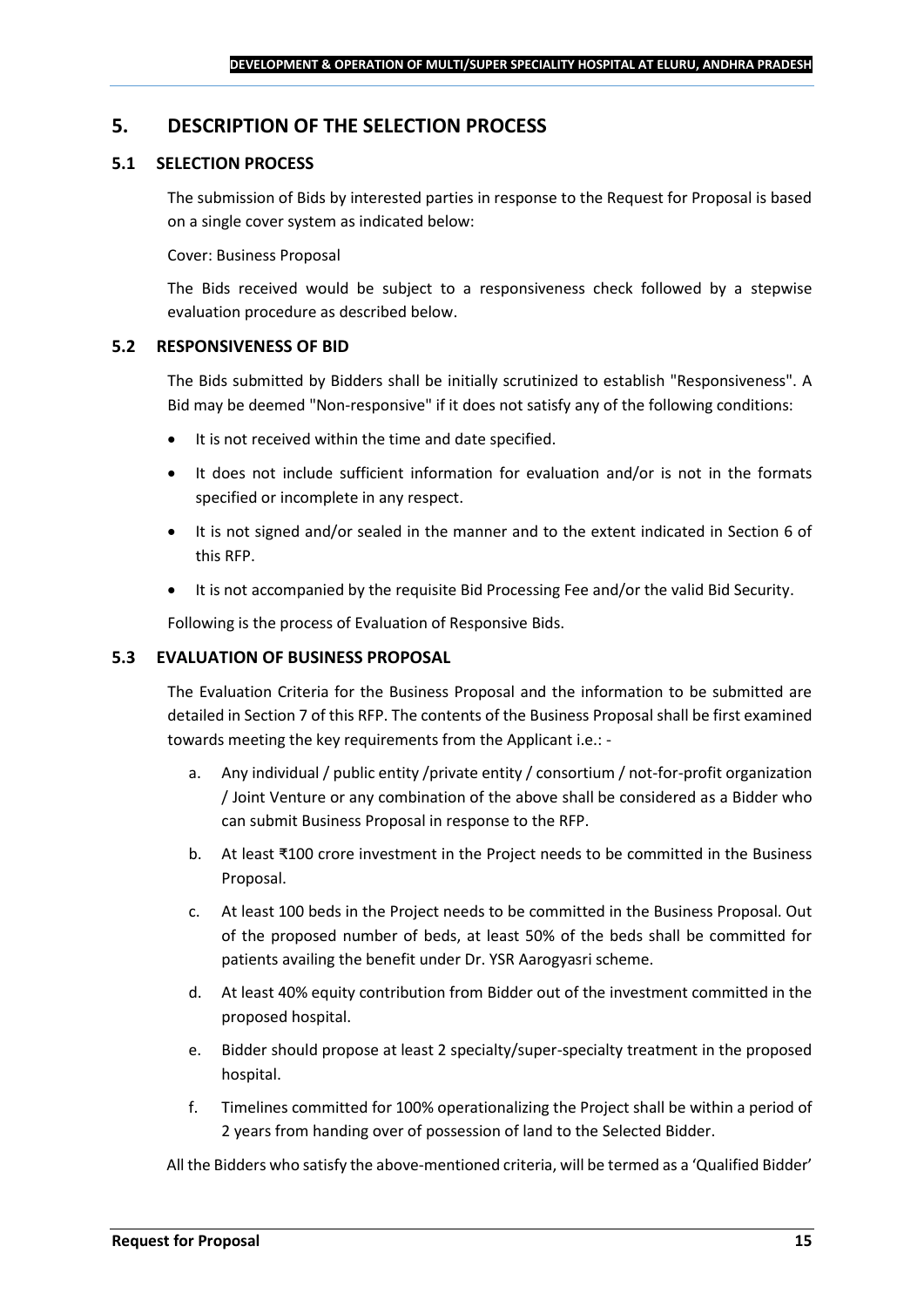and the bids submitted by the Qualified Bidders shall be shortlisted for scoring against the following parameters:

| <b>PARAMETERS</b>                                                                                                                                                                                                                                                                                                                                           | <b>Total Marks - 100</b> |
|-------------------------------------------------------------------------------------------------------------------------------------------------------------------------------------------------------------------------------------------------------------------------------------------------------------------------------------------------------------|--------------------------|
| A. INVESTMENT                                                                                                                                                                                                                                                                                                                                               | Max. Marks - 20          |
| Investment committed of ₹100 crore                                                                                                                                                                                                                                                                                                                          | 0 Mark                   |
| For every additional investment of ₹10 Crore proposed over<br>minimum stipulated investment of ₹100 crore                                                                                                                                                                                                                                                   | 1 Mark                   |
| <b>B. COMMITTED BED CAPACITY</b>                                                                                                                                                                                                                                                                                                                            | Max. Marks - 20          |
| Bed capacity committed for 100 beds                                                                                                                                                                                                                                                                                                                         | 0 Mark                   |
| For every 10 additional beds committed over minimum stipulated<br>bed capacity of 100 beds                                                                                                                                                                                                                                                                  | 1 Mark                   |
| PROPOSED NO. OF DR. YSR AAROGYASRI SCHEME BEDS<br>С. —                                                                                                                                                                                                                                                                                                      | Max. Marks-25            |
| For 100% of the bed capacity committed towards Dr. YSR Aarogyasri<br>Scheme                                                                                                                                                                                                                                                                                 | 25 marks                 |
| For bed capacity committed equal to or more than 90% and less<br>than 100 % towards Dr. YSR Aarogyasri Scheme                                                                                                                                                                                                                                               | 20 marks                 |
| For bed capacity committed equal to or more than 80% and less<br>than 90 % towards Dr. YSR Aarogyasri Scheme                                                                                                                                                                                                                                                | 15 marks                 |
| For bed capacity committed equal to or more than 70% and less<br>than 80 % towards Dr. YSR Aarogyasri Scheme                                                                                                                                                                                                                                                | 10 marks                 |
| For bed capacity committed equal to or more than 60% and less<br>than 70 % towards Dr. YSR Aarogyasri Scheme                                                                                                                                                                                                                                                | 05 marks                 |
| For bed capacity committed equal to or more than 50% and less<br>than 60 % towards Dr. YSR Aarogyasri Scheme                                                                                                                                                                                                                                                | 2.5 marks                |
| For bed capacity committed less than 50% towards Dr. YSR<br>Aarogyasri Scheme                                                                                                                                                                                                                                                                               | Disqualified             |
| <b>D. SPECIALTY TREATMENT</b><br>(The 'Selection Committee' shall be the adjudicator of<br>classification of the proposed treatment type by the Bidder as<br>Specialty/Super Specialty for award of marks. The decision of<br>the Committee in this regard shall be final and will hold true for<br>all the bidders who participate in the bidding process) | Max. Marks-15            |
| For Oncology related specialties/Super specialties                                                                                                                                                                                                                                                                                                          | 4 mark                   |
| For Cardiology related specialties/Super specialties                                                                                                                                                                                                                                                                                                        | 4 mark                   |
| For Neurology related specialties/Super specialties                                                                                                                                                                                                                                                                                                         | 3 mark                   |
| For any other Super Specialty other than in<br>Oncology/Cardiology/Neurology                                                                                                                                                                                                                                                                                | 2 mark                   |
| For any other Specialty other than in<br>Oncology/Cardiology/Neurology                                                                                                                                                                                                                                                                                      | 1 mark                   |
| NO OF SPECIALIST DOCTORS PROPOSED TO BE PERMANENTLY<br>E.<br><b>STATIONED IN THE HOSPITAL</b>                                                                                                                                                                                                                                                               | Max. Marks - 20          |
| No. of beds per specialist doctor is equal to or less than 10                                                                                                                                                                                                                                                                                               | 20 marks                 |
| No. of beds per specialist doctor is equal to or less than 11 and<br>more than 10                                                                                                                                                                                                                                                                           | 15 marks                 |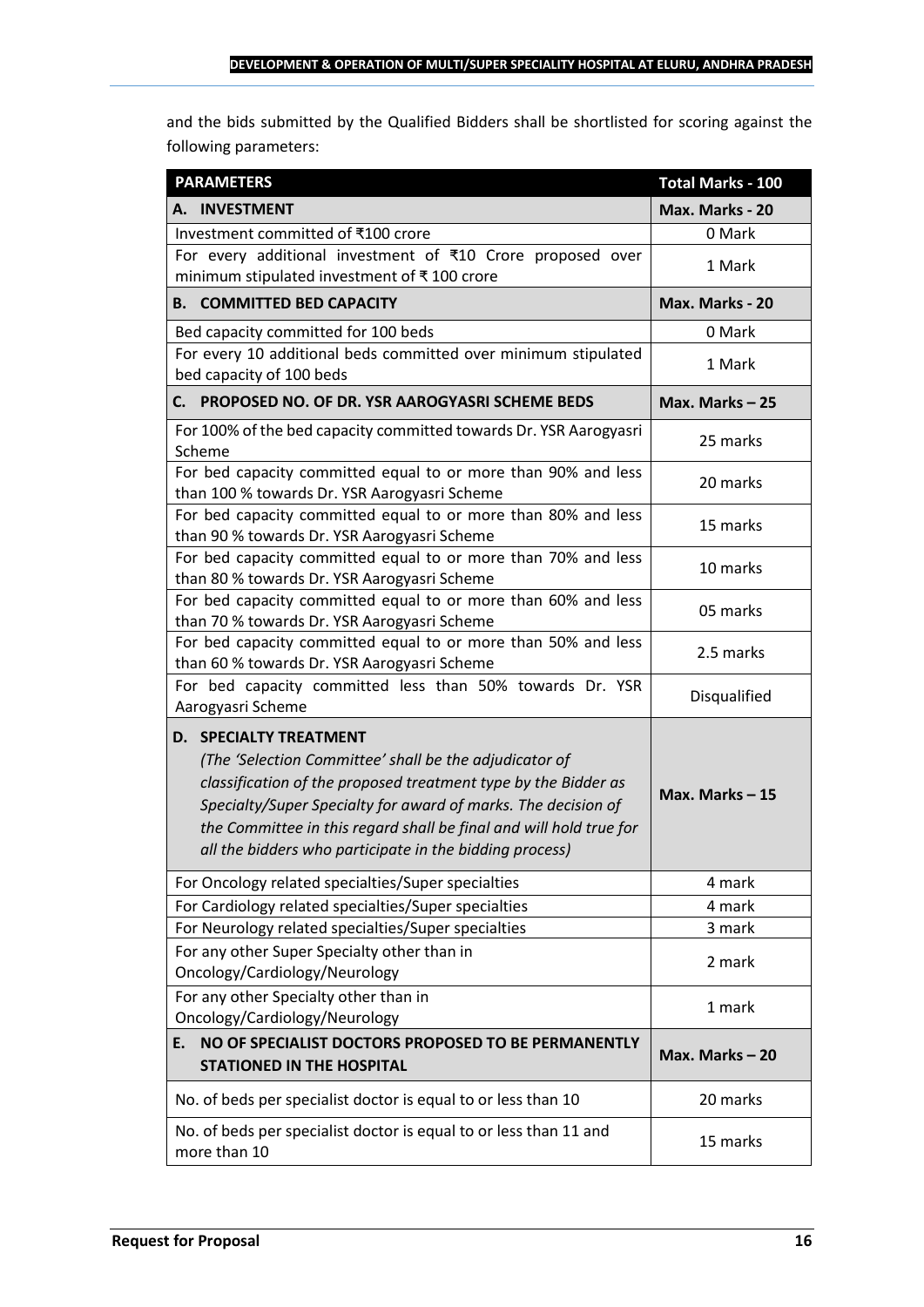| <b>PARAMETERS</b>                                                                 | <b>Total Marks - 100</b> |
|-----------------------------------------------------------------------------------|--------------------------|
| No. of beds per specialist doctor is equal to or less than 12 and<br>more than 11 | 10 marks                 |
| No. of beds per specialist doctor is equal to or less than 13 and<br>more than 12 | 5 marks                  |
| No. of beds per specialist doctor is equal to or less than 14 and<br>more than 13 | 2.5 marks                |
| No. of beds per specialist doctor is more than 14                                 | 0 marks                  |

The Qualified Bidder who securesthe maximum marks out of 100 shall be the Selected Bidder. Ranking of the 'Qualified Bidders'shall be performed in the descending order of marks secured i.e. the Qualified Bidder who secures the highest marks shall be ranked  $1<sup>st</sup>$ , the Qualified Bidder who scores the next highest marks shall be ranked  $2^{nd}$  so on and so forth.

The 2<sup>nd</sup> and the 3<sup>rd</sup> ranked Bidder shall be kept in 'Reserve' and upon the sole discretion of the Selection Committee, the  $2^{nd}$  and the  $3^{rd}$  ranked Bidder may be invited to invest in 'Public Interest', if balance land is available in immediate vicinity after allotment to Selected Bidder.

## **5.4 TIMETABLE AND MILESTONES**

| <b>S. No.</b>  | <b>Milestones</b>                                                                                                                                                                                              | <b>Envisaged Schedule</b> |
|----------------|----------------------------------------------------------------------------------------------------------------------------------------------------------------------------------------------------------------|---------------------------|
| $\mathbf{1}$ . | <b>Issuance of RFP</b>                                                                                                                                                                                         | 05-11-2021                |
| 2.             | Last date for receiving queries/clarifications.<br>Bidders who are interested to participate in<br>Pre-Bid Meeting should confirm the same by<br>conformation<br>sending<br>email<br>an<br>(Refer Section 6.3) | 12:00 Hours on 11-11-2021 |
| 3.             | Pre-bid Meeting with prospective bidders<br>through Video Conference (Refer Section 6.3).<br>Link shall be shared with Bidders who have<br>provided email confirmation                                         | 15:00 Hours on 11-11-2021 |
| 4.             | Proposal Due Date - Last date for submission of<br>Proposals/Bids                                                                                                                                              | 15:00 hours on 25-11-2021 |
| 5.             | Opening of Sealed Envelope                                                                                                                                                                                     | 15:30 hours on 25-11-2021 |
| 6.             | Declaration of Selected Bidder                                                                                                                                                                                 | by 15.12.2021             |

In order to enable APIIC meet the target dates, Bidders are requested to respond expeditiously to clarifications, if any, requested during the evaluation process. APIIC will adhere to the above schedule to the extent possible. APIIC, however, reserve the right to modify the same. Intimation to this effect will be posted on the Official Website (http://www.apiic.in/downloads\_tenders.html) for the benefit of all Bidders.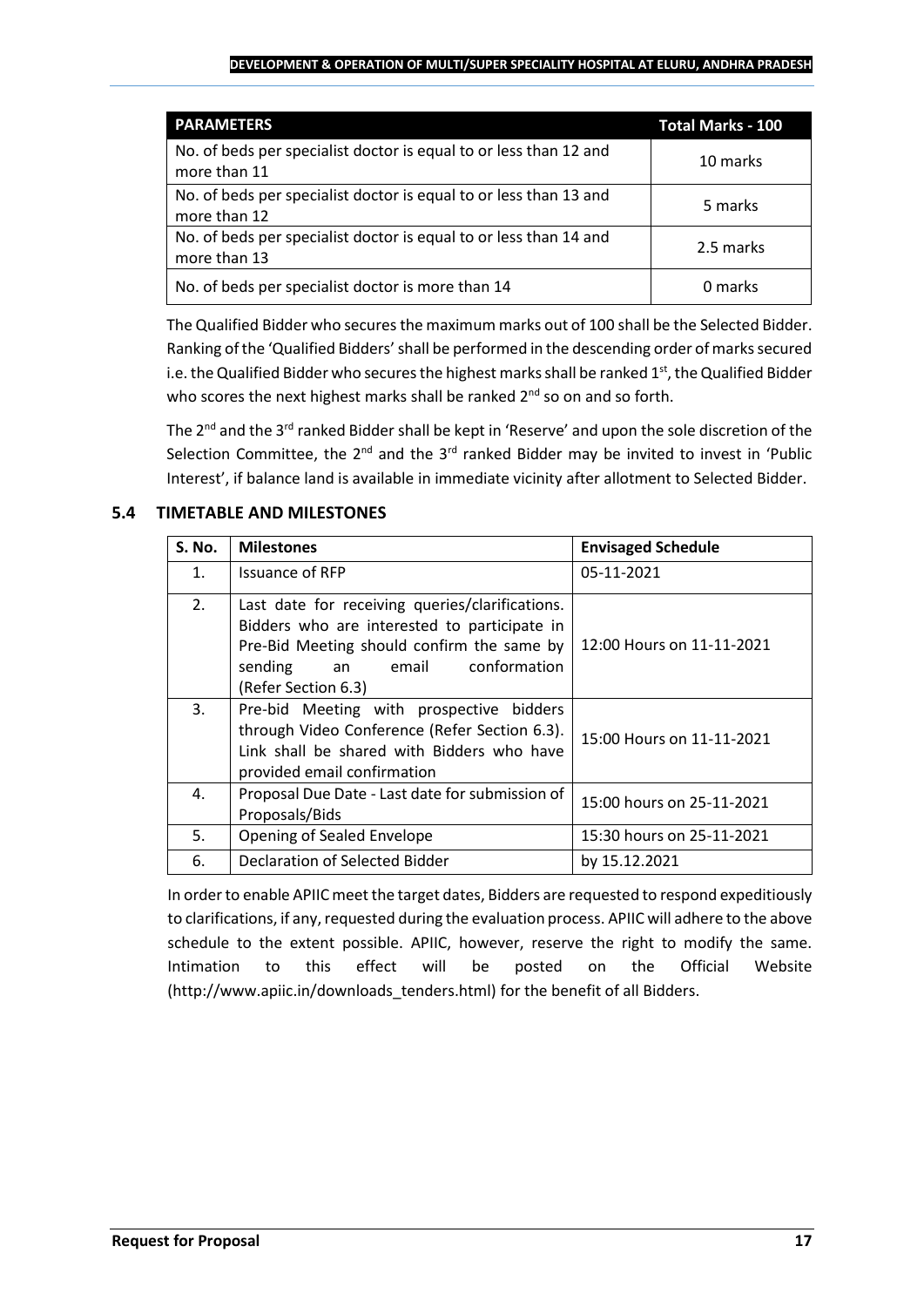## <span id="page-17-0"></span>**6. PROCEDURES TO BE FOLLOWED**

## **6.1 REPLIES TO CLARIFICATIONS**

APIIC shall prepare a response to all the queries received on or before the date mentioned in Section 5.4. APIIC will post the reply to all such queries on the Official Website (specified in Section 5.4) without identifying the source of queries. APIIC reserves the right not to respond to any queries or provide any clarifications, in its sole discretion, and nothing in this RFP shall be construed as obliging APIIC to respond to any question or to provide any clarification.

Bidders are advised that their Bids be completely devoid of any conditions, whatsoever. Conditions, if any, may be addressed in writing before Proposal Due Date mentioned in Section 5.4 of this RFP. In respect of conditions received, the following shall apply:

- 1. APIIC reserves the right not to consider any condition that in the sole discretion of APIIC, is found unacceptable.
- 2. If in APIIC's opinion, certain conditions are acceptable, in whole or in part, the same shall be finalized by APIIC and the "Common Accepted Conditions" will be made available to all Bidders by posting it on the Official Website (specified in Section 5.4 of this RFP).
- 3. In respect of suggestions / alterations proposed in the Project Concept or other aspects of the Project, APIIC will consider them and the result will be made available to all Bidders by posting it on the Official Website (specified in Section 5.4 of this RFP).
- 4. In case any conditions accepted by APIIC has material impact on the proposal, the bidding process will be annulled, and fresh proposals will be invited.

At any time prior to the deadline for submission of Bids, APIIC may, for any reason, whether at its own initiative or in response to clarifications requested by a Bidder, modify the RFP by the issuance of Addendum/ Amendment and posting it on the Official Website (specified in Section 5.4 of this RFP).

## **6.2 ENQUIRIES & CLARIFICATIONS**

Enquiries, if any, shall be addressed to:

**Sri. CHSS Prasad,** Engineer-in-Chief Andhra Pradesh Industrial Infrastructure Corporation Limited 9 th floor, APIIC Towers, Plot No. 1, IT Park, Mangalagiri, Guntur - 522503 Phone No.: (+91)95050 15007 Email: engineer-in-chief@apiic.in

## **6.3 PRE-BID MEETING**

Pre-Bid meeting of the Bidders shall be convened at the designated date and time. Bidders who are interested to participate in Pre-Bid Meeting should confirm the same by sending an email conformation to the email IDs provided at Section 6.2 of this RFP. The email confirmation shall be sent or before the date mentioned in Section 5.4 of this RFP. Invitation to the meeting will be sent against the receipt of email conformation only. Pre-Bid meeting will be conducted in video conference mode only.

During the course of Pre-Bid meeting, the Bidders will be free to seek clarifications and make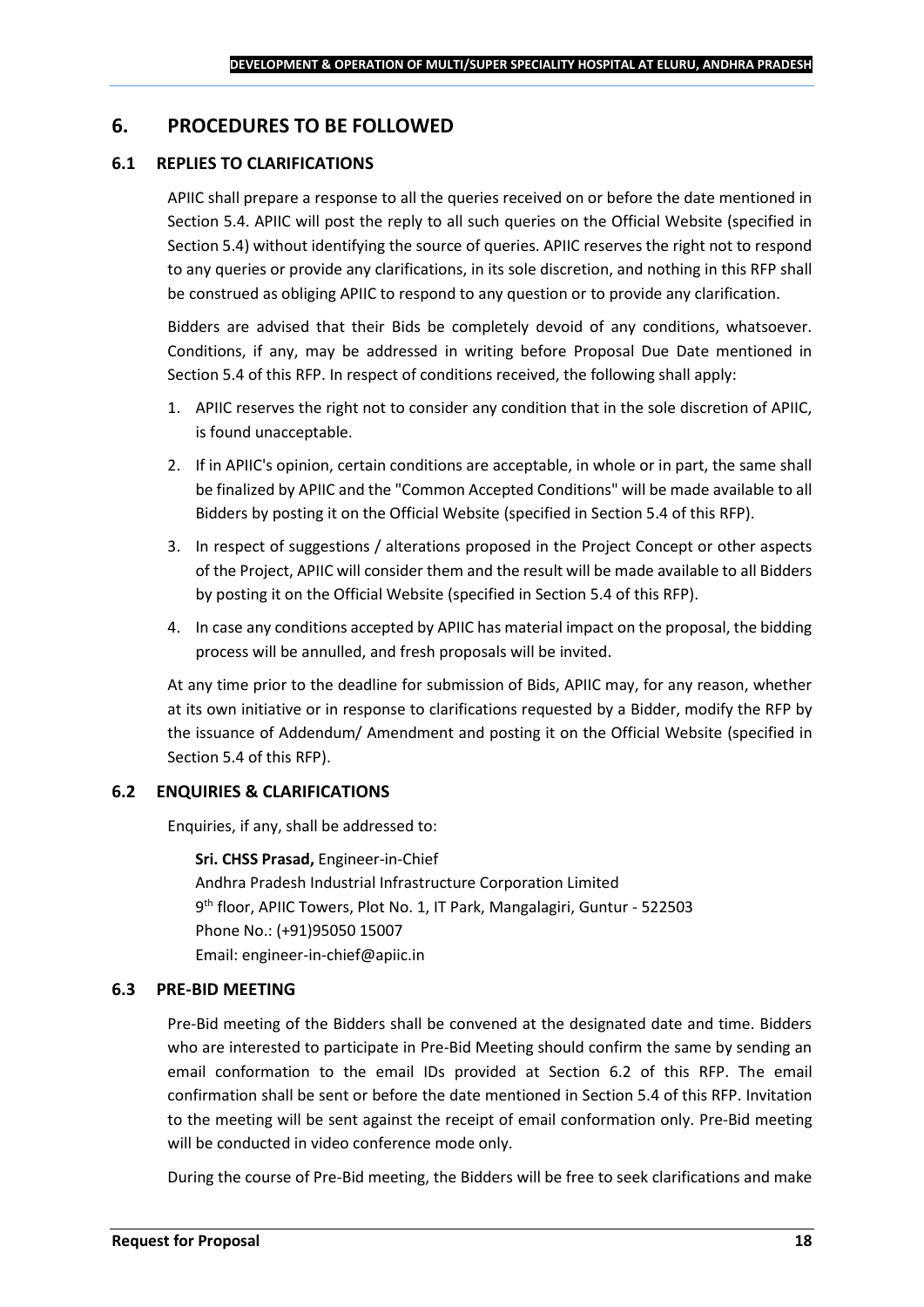suggestions for consideration of APIIC. APIIC shall endeavor to provide clarifications and such further information as it may, in its sole discretion, consider appropriate for facilitating a fair, transparent and competitive Bidding Process.

#### **6.4 SITE VISIT AND SURVEY**

Bidders may prior to submitting their Bid for the Project, visit and inspect the site of the Project and its surroundings at their own expense and obtain and ascertain for themselves, at their own responsibility, all technical data, market data and any other information necessary for preparing their Bids including, inter alia, the actual nature and conditions at the site, availability of materials, stores, labour, probable sites for labour camps, etc. and the extent of lead and lift required for the execution of the work over the entire duration of the construction period, after taking into account the local conditions, traffic restrictions, obstructions in work, if any, etc.

For the above purpose, APIIC will endorse prospective Bidders' request for permission for a site visit. APIIC may or may not depute a representative to accompany the Bidder. The Bidders shall be responsible for all arrangements and shall release and indemnify APIIC and/or its agents from and against all liability in respect thereof and shall be responsible for any personal injury, loss of or damage to property or any other loss, damage, costs or expenses, however caused, which, but for the exercise of such permission, would not have arisen.

The Bidders shall be deemed to have full knowledge of the site, whether physically inspected or not.

#### **6.5 SUBMISSION OF THE BID**

#### **6.5.1 Cover: Technical Proposal**

The information to be submitted by the Bidders in its Proposal is described in Section 7 of this RFP.

The Bidder shall place one (1) original + one (1) copy of its Proposal in a sealed envelope, which shall be inscribed as under:

#### **"Cover - Proposal**

**Submitted by: \_\_\_\_\_\_\_\_\_\_\_\_\_\_\_\_\_\_\_\_\_\_\_\_\_\_\_\_\_\_\_\_\_\_\_\_\_\_. (Name of Bidder)"**

#### **6.5.2 Submission of the Bid**

The cover of the Bid organized as above, shall be placed in a sealed outer envelope with the following inscription:

**"RFP for Selection of Developer of Development & Operation of Multi/Super Specialty Hospital at Eluru, Andhra Pradesh"**

Name of the Bidder: **We are also assumed to the Bidder:** 

The cover should be addressed to: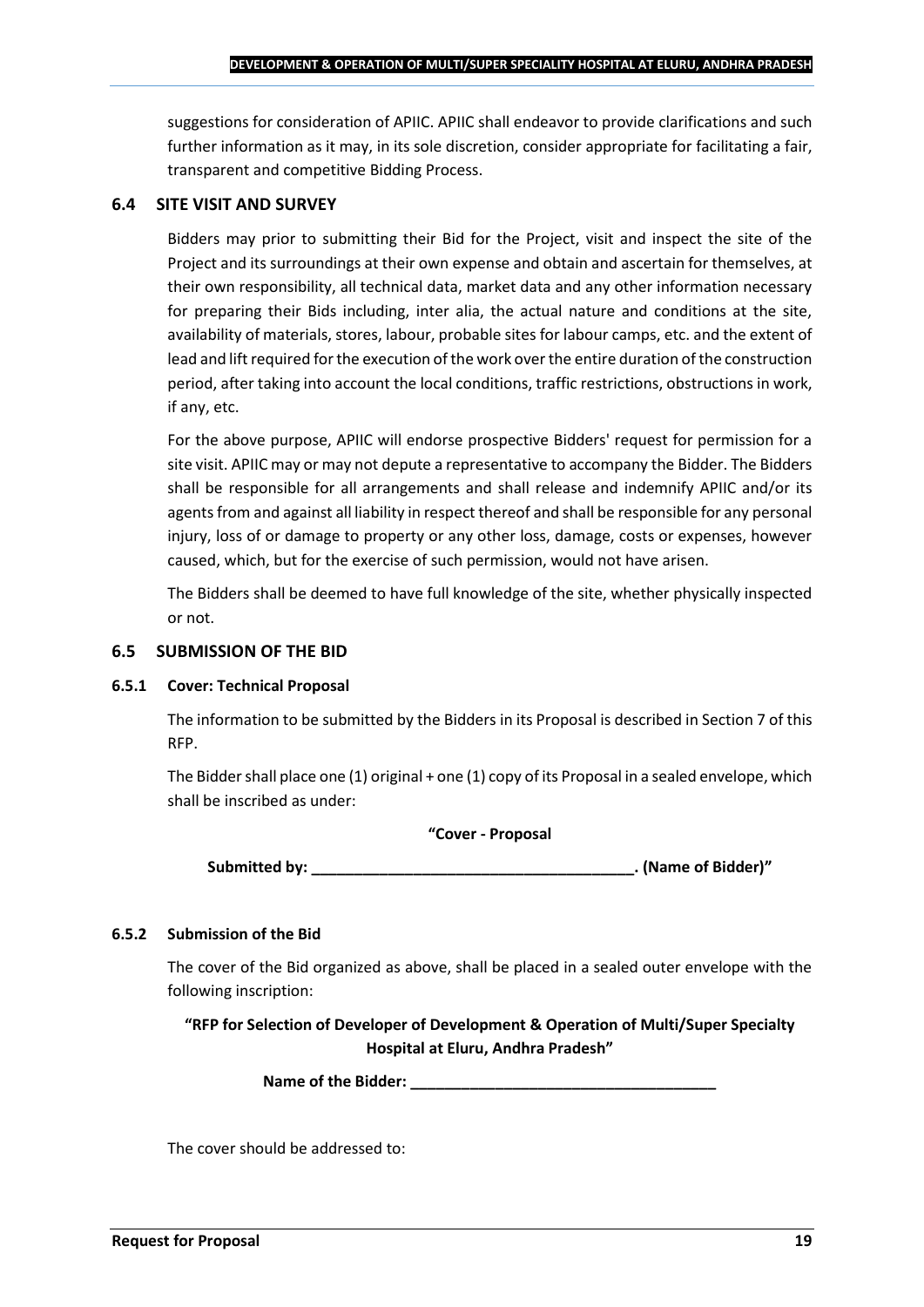Sri. CHSS Prasad, Engineer-in-Chief Andhra Pradesh Industrial Infrastructure Corporation Limited 9 th floor, APIIC Towers, Plot No. 1, IT Park, Mangalagiri, Guntur – 522503 Phone No.: (+91)95050 15007 Email: engineer-in-chief@apiic.in

The envelope shall bear on top, the following:

#### **"Do not open, except in presence of the Authorized Person of APIIC"**

If the envelope is not sealed and marked as instructed above, APIIC assumes no responsibility for the misplacement or premature opening of the contents of the Proposal submitted and consequent losses, if any, suffered by the Bidder.

The Bidder can submit the Bid by registered post/ courier or submit the Bid in person, so as to reach the designated address by the time and date stipulated in Section 5.4 of this RFP. APIIC shall not be responsible for any delay in submission of the Bids. Any Bid received by APIIC after the deadline for submission of the Bids stipulated in Section 5.4 of this RFP shall not be opened.

## **6.6 INITIALLING OF THE BIDS**

Each page of the Bid should be initialed by the Authorized Representative and Signatory of the Bidding Entity/ Bidding Consortium.

#### **6.7 INSTRUCTIONS TO BIDDERS**

All Bidders should note the following:

- 1. Bids that are incomplete in any respect or those that are not consistent with the requirements as specified in this Request for Proposal or those that do not contain the Covering Letter or Letters of Acceptance as per the specified formats may be considered non-responsive and may be liable for rejection.
- 2. Strict adherence to formats, wherever specified, is required. Non-adherence to formats may be a ground for declaring the Bid non-responsive.
- 3. For a Bidding Consortium, the Bid submitted by the Consortium should contain signed letters submitted by each of the Consortium Members, stating that the entire Bid has been examined and each key element of the Bid is agreed to, in the format as specified in Exhibit-2.
- 4. In case a Bidding Consortium is identified as the Selected Bidder, the Lead Member shall continue to remain the representative of the Developer and shall be responsible to APIIC for the fulfilment of all contractual obligations binding on the Developer.
- 5. All communications and information should be provided in writing and in English language only.
- 6. The metric system shall be followed for all units of measurement.
- 7. All communication and information provided should be legible, and wherever the information is given in figures, the same should also be mentioned in words. In case of conflict between amounts stated in figures and words, the amount stated in words will be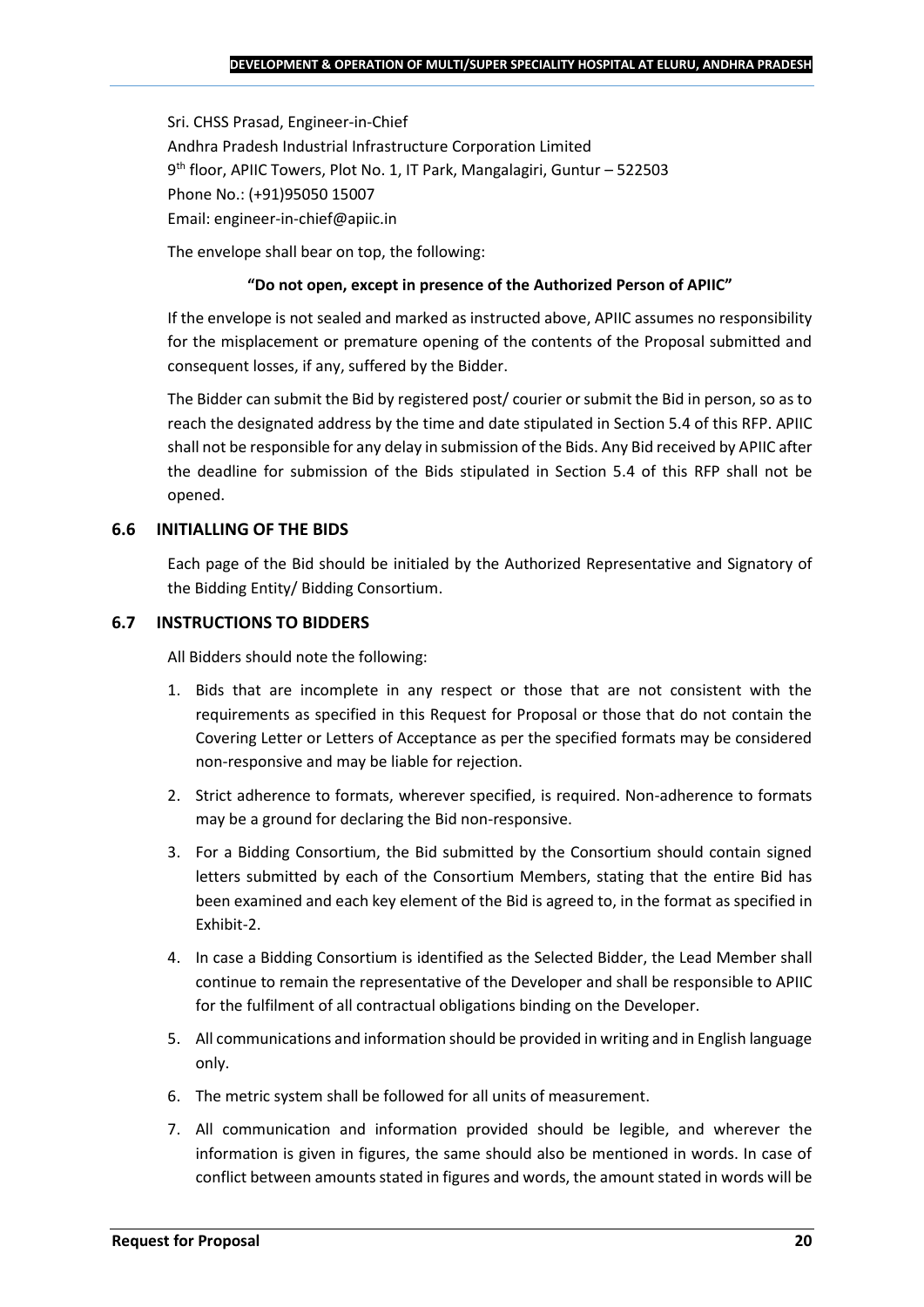taken as correct.

- 8. No change in or supplementary information to a Bid shall be accepted once submitted. However, APIIC reserves the right to seek additional information from the Bidders, if found necessary during the course of evaluation of the Bid. In case of non-submission, incomplete submission or delayed submission of such additional information or clarifications sought by APIIC, the Bid would be evaluated solely on the basis of the available information.
- 9. The Bids shall be evaluated as per the criteria specified in this RFP. However, within the broad framework of the evaluation parameters as stated in the Request for Proposal, APIIC reserves the right to make modifications to the stated evaluation criteria, which would be uniformly applied, to all the Bidders.
- 10. The Bidder should designate one person (**"Authorized Representative and Signatory"**) authorized to represent the Bidder in its dealings with APIIC. The **"Authorized Representative and Signatory"** shall hold the Power of Attorney and be authorized to perform all tasks including but not limited to providing information, responding to enquiries, entering into contractual commitments on behalf of the Bidder etc. The Covering Letter submitted by the Bidder shall be signed by the Authorized Signatory and shall bear the stamp of the entity thereof.
- 11. The Bid (and any additional information requested subsequently) shall also bear the initials of the Authorized Signatory and stamp of the entity thereof on each page of the Bid.
- 12. For a Bidding Consortium, no change in the membership of the consortium, in responsibilities or in equity commitments of any Consortium Member whose strengths are being credited for evaluation, shall be permitted after submission of the Bid.
- 13. The Bidder / Consortium should commit to hold at least 76% (seventy six percent) of the aggregate shareholding of the Developer at least till the fifth anniversary of the Project Completion Date. The equity may be brought down to 51% (fifty one percent) with the prior approval of APIIC. In case of Consortium,
	- (i) The Technical Member would be required to commit to hold a minimum equity stake equal to 26% (twenty six percent) of the aggregate shareholding of the Developer at least till the fifth anniversary of Project Completion Date.
	- (ii) The Financially Significant Consortium Member would be required to commit to hold a minimum equity stake equal to 26% (twenty six percent) of the aggregate shareholding of the Developer, at least till the fifth anniversary of Project Completion Date.
	- (iii) In case the Technical Member is also a Financially Significant Consortium Member, then such member is required to commit to hold a minimum equity stake equal to 26% (twenty six percent) of the aggregate shareholding of the Developer, at least till the fifth anniversary of Project Completion Date.
	- (iv) In any case, notwithstanding the above, the Lead Member, shall not be allowed to change its equity contribution, if it results in its equity holding becoming less than 51%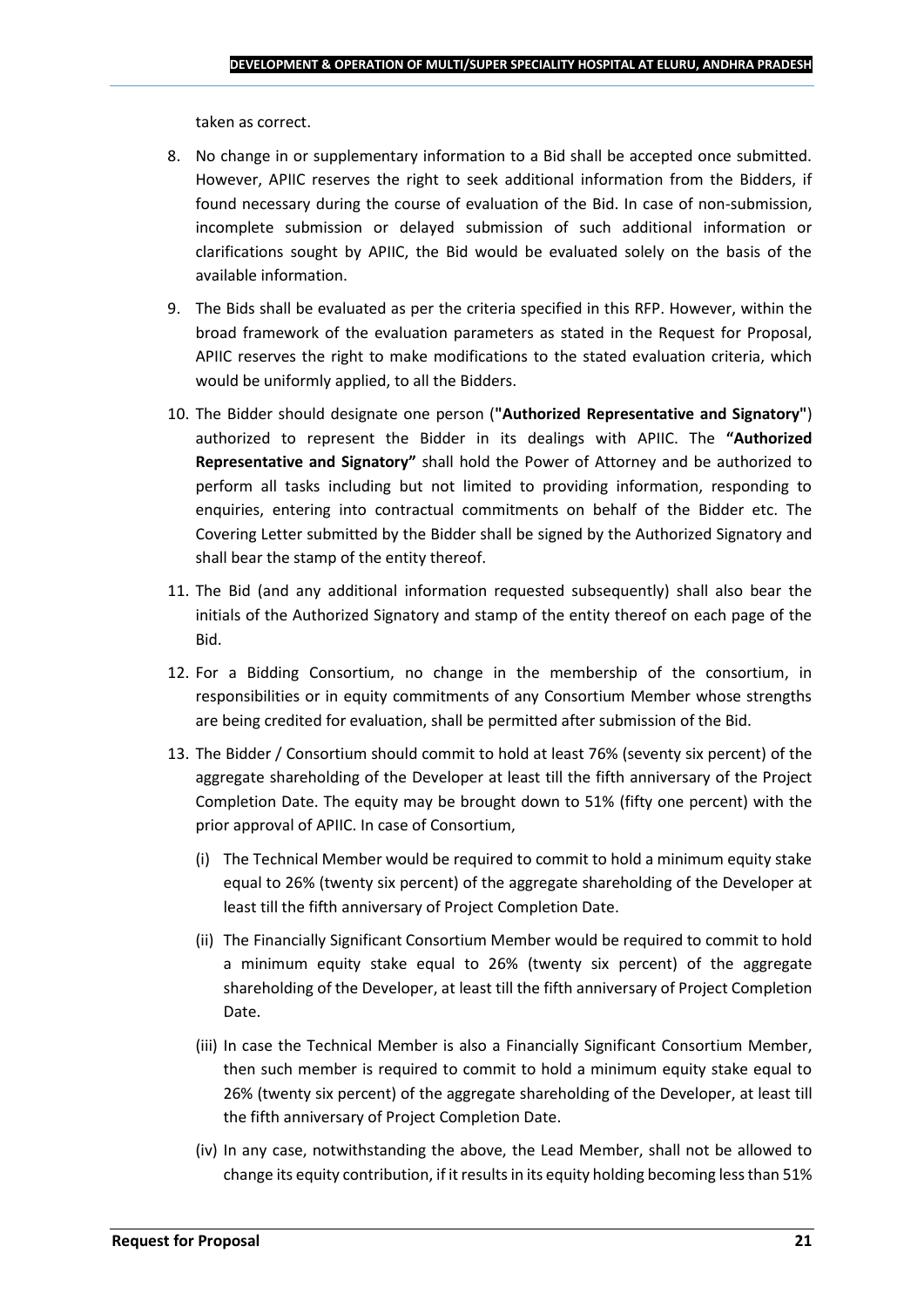(fifty one percent) at any time till the fifth anniversary of Project Completion Date.

- 14. APIIC reserves the right to vet and verify any or all information submitted by the Bidder.
- 15. If any claim made or information provided by the Bidder in the Bid or any information provided by the Bidder in response to any subsequent query by APIIC, is found to be incorrect or is a material misrepresentation of facts, then the Bid will be liable for rejection. Mere clerical errors or bona-fide mistakes may be treated as an exception at the sole discretion of APIIC and if APIIC is adequately satisfied.
- 16. The Selected Bidder would be required to form a Special Purpose Vehicle of the nature of the 'Developer' as was defined in the Section 3.9 of this RFP for the implementation and operations of the project.
- 17. The Bidder shall be responsible for all the costs associated with the preparation of the Bid. APIIC shall not be responsible in any way for such costs, regardless of the conduct or outcome of this process.
- 18. A Bidder shall not have a conflict of interest (the **"Conflict of Interest"**) that affects the bidding process. Any Bidder found to have a Conflict of Interest shall be disqualified. In the event of disqualification, APIIC shall be entitled to forfeit and appropriate the Bid Security or the Performance Security paid by the Selected Bidder, as the case may be, as mutually agreed genuine pre-estimated loss and damage likely to be suffered and incurred by APIIC and not by way of penalty for, inter alia, the time, cost and effort of APIIC, including consideration of such Bidder's proposal (the **"Damages"**), without prejudice to any other right or remedy that may be available to APIIC under the Bidding Documents and/ or the Agreement or otherwise. Without limiting the generality of the above, a Bidder shall be deemed to have a Conflict of Interest affecting the bidding process, if:
	- i. the Bidder, its Consortium Member or Associate (or any constituent thereof) and any other Bidder, its Consortium Member or any Associate thereof (or any constituent thereof) have common controlling shareholders or other ownership interest; provided that this disqualification shall not apply in cases where the direct or indirect shareholding of a Bidder, its Consortium Member or an Associate thereof (or any shareholder thereof having a shareholding of more than 5% (five percent) of the paid up and subscribed share capital of such Bidder, Consortium Member or Associate, as the case may be) in the other Bidder, its Consortium Member or Associate, is less than 5% (five per cent) of the subscribed and paid up equity share capital thereof; provided further that this disqualification shall not apply to any ownership by a bank, insurance company, pension fund or a public financial institution referred to in sub-section (72) of section 2 of the Companies Act, 2013. For the purposes of this Section 6.6.(19), indirect shareholding held through one or more intermediate persons shall be computed as follows: (a) where any intermediary is controlled by a person through management control or otherwise, the entire shareholding held by such controlled intermediary in any other person (the **"Subject Person"**) shall be taken into account for computing the shareholding of such controlling person in the Subject Person; and (b) subject always to sub-section (a) above, where a person does not exercise control over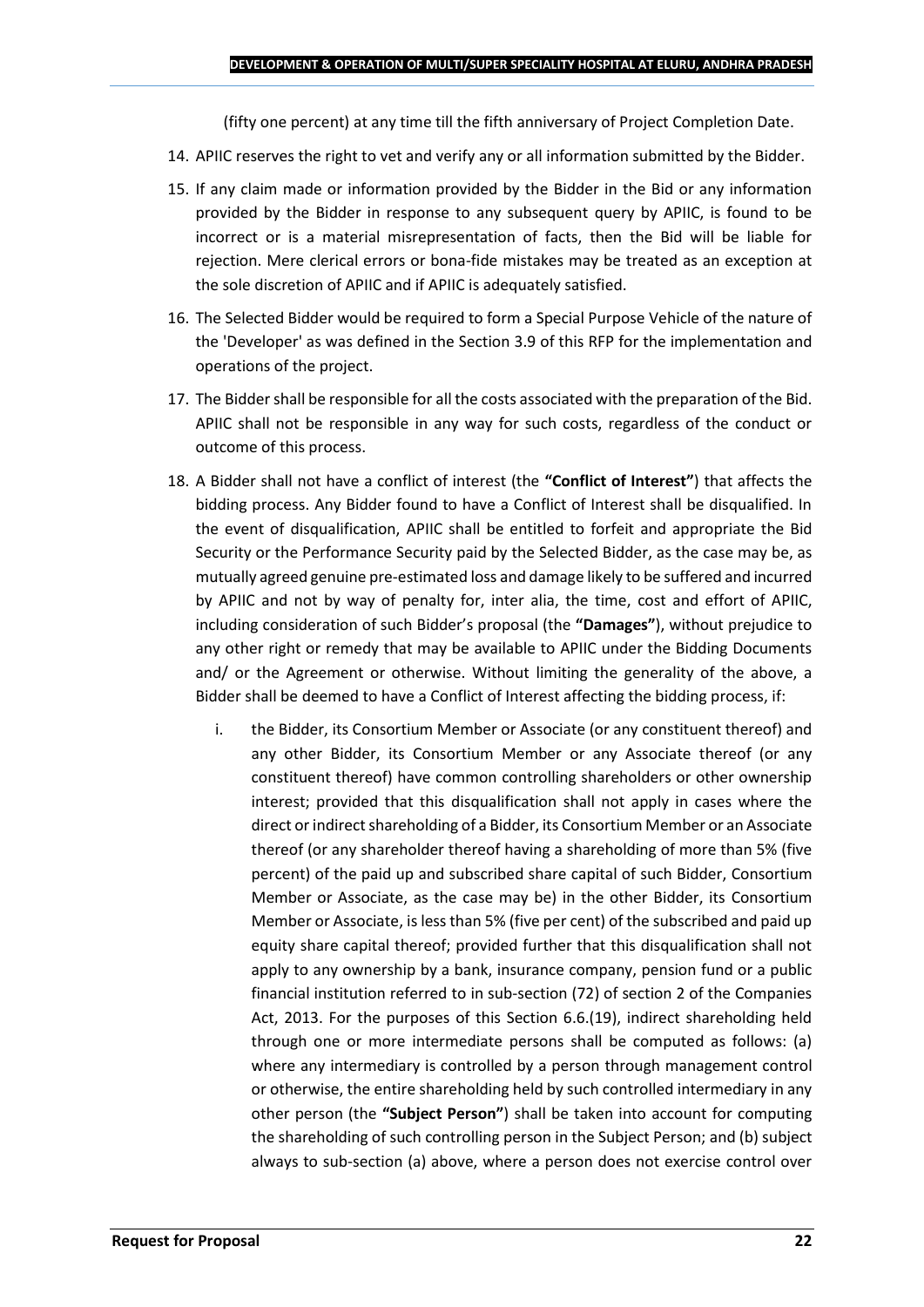an intermediary, which has shareholding in the Subject Person, the computation of indirect shareholding of such person in the Subject Person shall be undertaken on a proportionate basis; provided, however, that no such shareholding shall be reckoned under this sub-section (b) if the shareholding of such person in the intermediary is less than 26% of the subscribed and paid up equity shareholding of such intermediary; or

- ii. a constituent of such Bidder is also a constituent of another Bidder; or
- iii. such Bidder, its Consortium Member or any Associate thereof receives or has received any direct or indirect subsidy, grant, concessional loan or subordinated debt from any other Bidder, its Consortium Member or Associate, or has provided any such subsidy, grant, concessional loan or subordinated debt to any other Bidder, its Consortium Member or any Associate thereof; or
- iv. such Bidder has the same legal representative for purposes of this Bid as any other Bidder; or
- v. such Bidder, or any Associate thereof, has a relationship with another Bidder, or any Associate thereof, directly or through common third party/ parties, that puts either or both of them in a position to have access to each other's information about, or to influence the Bid of either or each other; or
- vi. such Bidder or any Associate thereof has participated as a consultant to APIIC in the preparation of any documents, design or technical specifications of the Project.

For purposes of this RFP, Associate means, in relation to the Bidder, a person who controls, is controlled by, or is under the common control with such Bidder, or is deemed or published as an **"Associate Office"**; or has a formal arrangement such as tie up for client referral or technology sharing, joint venture with the Bidder (the **"Associate"**); provided, however, that if the Bidder has any formal arrangement such as consortium membership in a consortium of advisers/ consultants for a particular assignment/ project, not being this project, with any other person, then such other person shall not be treated to be an Associate of the Bidder solely due to the reason of forming such consortium. As used in this definition, the expression **"control"**  means, with respect to a person which is a company or corporation, the ownership, directly or indirectly, of more than 50% (fifty percent) of the voting shares of such person, and with respect to a person which is not a company or corporation, the power to direct the management and policies of such person by operation of law or by contract.

## **6.8 FRAUD AND CORRUPT PRACTICES**

The Bidders and their respective officers, employees, agents and advisers shall observe the highest standard of ethics during the bidding process and subsequent to the issue of the Letter of Award (LoA) and during the subsistence of the Agreement. Notwithstanding anything to the contrary contained herein, or in the LoA or the Agreement, APIIC may reject a Bid, withdraw the LoA, or terminate the Agreement, as the case may be, without being liable in any manner whatsoever to the Bidder or Selected Bidder, as the case may be, if it determines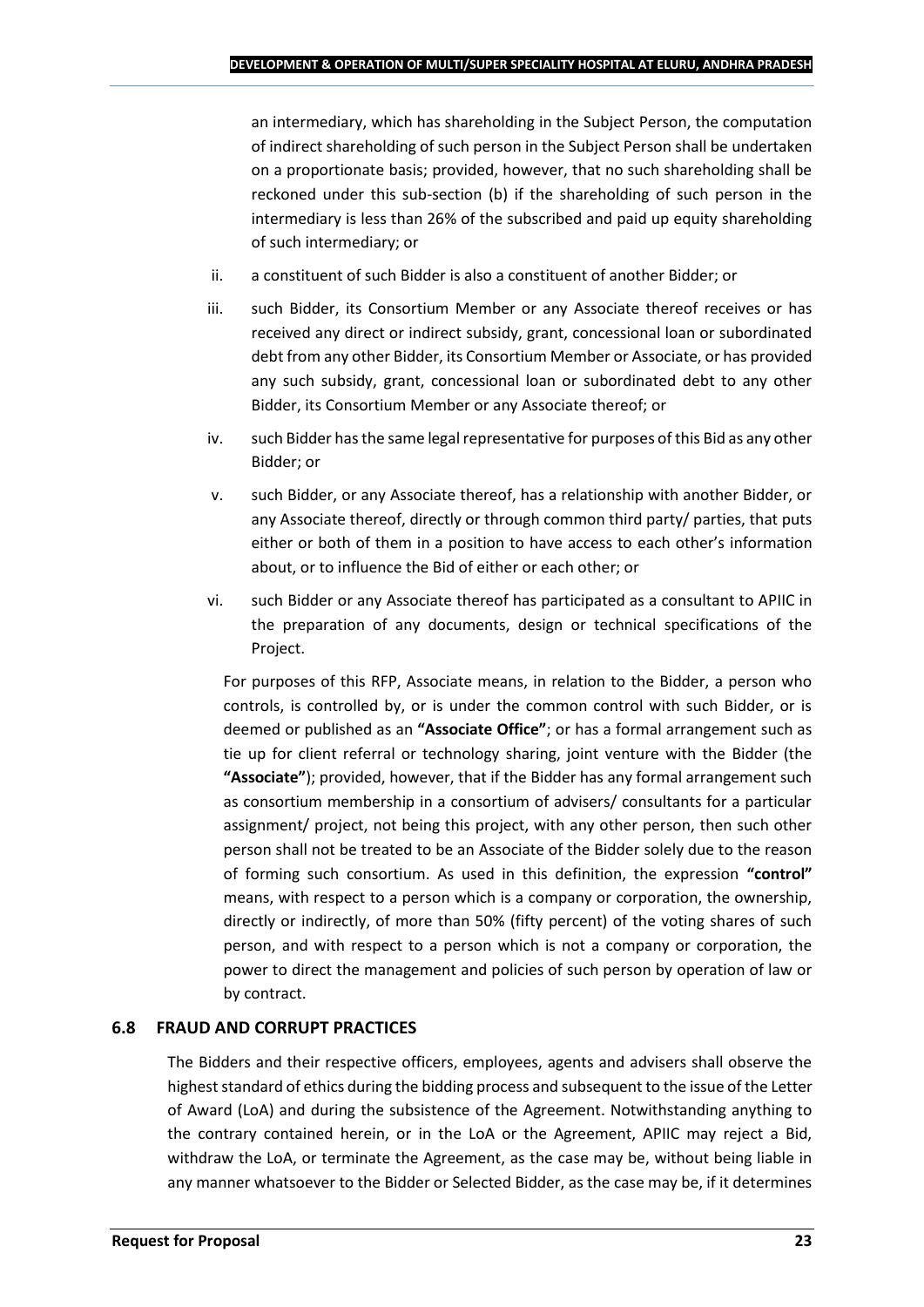that the Bidder or Selected Bidder, as the case may be, has, directly or indirectly or through an agent, engaged in corrupt practice, fraudulent practice, coercive practice, undesirable practice, false statement, misrepresentation, restrictive practice in the bidding process or has violated the terms of the Bid. In such an event, APIIC shall be entitled to cancel the Bid and forfeit and appropriate the Bid Security or the Performance Security paid by the Selected Bidder, as the case may be, as Damages, without prejudice to any other right or remedy that may be available to APIIC under the Bidding Documents and/or the Agreement, or otherwise. In such an event, the Bidder will not be entitled to any compensation whatsoever, or refund of any other amount.

Without prejudice to the rights of APIIC hereinabove and the rights and remedies which APIIC may have under the LoA or the Agreement, or otherwise if a Bidder or Selected Bidder, as the case may be, is found by APIIC to have directly or indirectly or through an agent, engaged or indulged in any corrupt practice, fraudulent practice, coercive practice, undesirable practice or restrictive practice during the bidding process, or after the issue of the LoA or the execution of the Agreement, such Bidder or Selected Bidder, as the case may be, shall not be eligible to participate in any tender or RFP issued by APIIC during a period of 2 (two) years from the date such Bidder or Selected Bidder, as the case may be, is found by APIIC to have directly or indirectly or through an agent, engaged or indulged in any corrupt practice, fraudulent practice, coercive practice, undesirable practice or restrictive practices, as the case may be.

For the purposes of this Section 6.8, the following terms shall have the meaning hereinafter respectively assigned to them:

- (a) **"corrupt practice"** means the offering, giving, receiving, or soliciting, directly or indirectly, of anything of value to influence the actions of any person connected with the bidding process (for avoidance of doubt, offering of employment to or employing or engaging in any manner whatsoever, directly or indirectly, any official of APIIC who is or has been associated in any manner, directly or indirectly, with the bidding process or the LoA or has dealt with matters concerning the Agreement or arising therefrom, before or after the execution thereof, at any time prior to the expiry of one year from the date such official resigns or retires from or otherwise ceases to be in the service of APIIC, shall be deemed to constitute influencing the actions of a person connected with the bidding process);
- (b) **"fraudulent practice"** means a misrepresentation or omission of facts or suppression of facts or disclosure of incomplete facts, to influence the bidding process.
- (c) **"coercive practice"** means impairing or harming, or threatening to impair or harm, directly or indirectly, any person or property to influence any person's participation or action in the bidding process;
- (d) **"undesirable practice"** means (i) establishing contact with any person connected with or employed or engaged by APIIC with the objective of canvassing, lobbying or in any manner influencing or attempting to influence the bidding process; or (ii) having a Conflict of Interest; and
- (e) **"restrictive practice"** means forming a cartel or arriving at any understanding or arrangement among Bidders with the objective of restricting or manipulating a full and fair competition in the bidding process.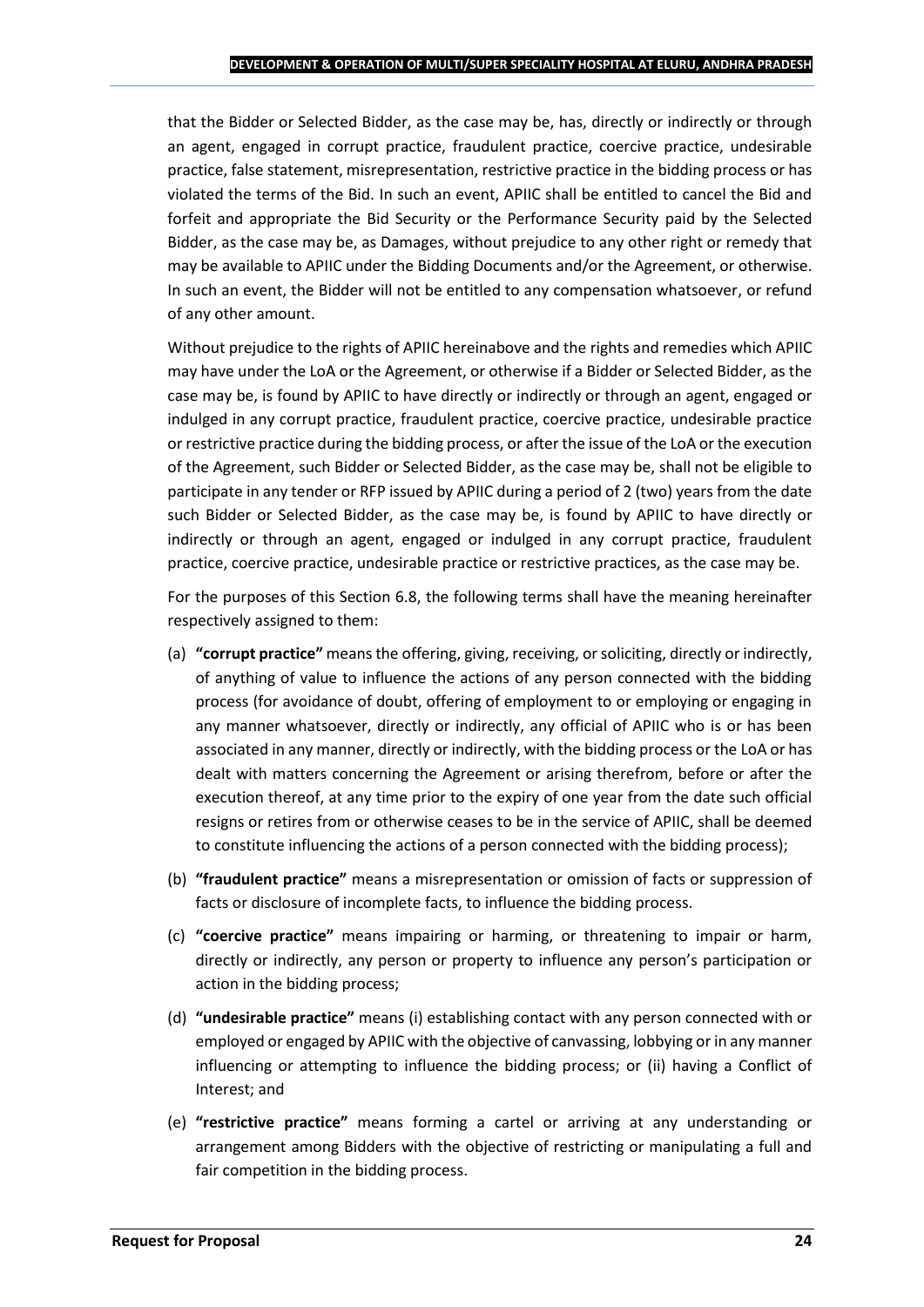#### **6.9 VALIDITY OF TERMS OF THE BID**

Each Bid shall indicate that it is a firm and irrevocable offer and shall remain valid and open for a period of not less than 6 (six) months from the last date for submission of the Bid. Nonadherence to this requirement may be a ground for declaring the Bid as non-responsive. However, APIIC may solicit the Bidder's consent for extension of the period of validity. Requests for additional Information or for extension of validity are procedural and do not indicate qualification of the Bidder in the process. The Bidder agrees to reasonably consider such a request. The request and response shall be in writing. A Bidder accepting APIIC's request for extension of validity shall not be permitted to modify his Bid in any other respect.

#### **6.10 FEES AND DEPOSITS TO BE PAID BY THE BIDDERS**

#### **6.10.1 Bid Processing Fee**

Bidders are requested to pay a non-refundable Bid Processing Fee for an amount specified in the **Annexure-2** of this RFP. This will be paid in the form of a Demand Draft Payable to APIIC and must accompany Cover 1. Bids that are not accompanied by the above bid-processing fee shall be rejected by APIIC as non-responsive.

#### **6.10.2 Bid Security**

Bidders are required to submit a Bid Security for an amount specified in the Annexure-2 of this RFP valid for 6 (six) months from the last date for submission of the Bid and shall accompany Cover 1. The Bid Security shall be in the form of a Bank Guarantee from any Scheduled Bank. In case of Foreign Bidders, the Bank Guarantee shall have to be from the corresponding local branch of the Foreign Bank. The form of the Bank Guarantee shall be as per the Format indicated in Exhibit-3.

Bids, which are not accompanied by the above bid security, shall be rejected by APIIC as nonresponsive. APIIC shall reserve the right to forfeit the Bid Security (by invoking the Bank Guarantee) under the following circumstances:

- a) If the Bidder engages in a corrupt practice, fraudulent practice, coercive practice, undesirable practice or restrictive practice as specified in Section 6.8 of this RFP;
- b) If the Bidder withdraws the bid at any time during the stipulated period of Bid validity as per Section 6.9 of this RFP (or as may be extended)
- c) If the Bidder, for the period of Bid validity: (i) In APIIC's opinion, commits a material breach of any of the terms and/or conditions contained in the RFP and/or subsequent communication from APIIC in this regard and/or (ii) Fails or refuses to execute the Letter of Award (in the event of the award of the Project to it) and/or (iii) Fails or refuses to pay the Performance Security within the stipulated time and/or (iv) Fails or refuses to sign the Agreement.

The Bid Security of the unsuccessful Bidders can cease to be in force after 30 (thirty) days following the announcement of award of the Project to the Selected Bidder and the issuance of the Letter of Award.

The Bid Security of the Selected Bidder shall be returned on issuance of Letter of Award as specified in the Annexure-2 of this RFP.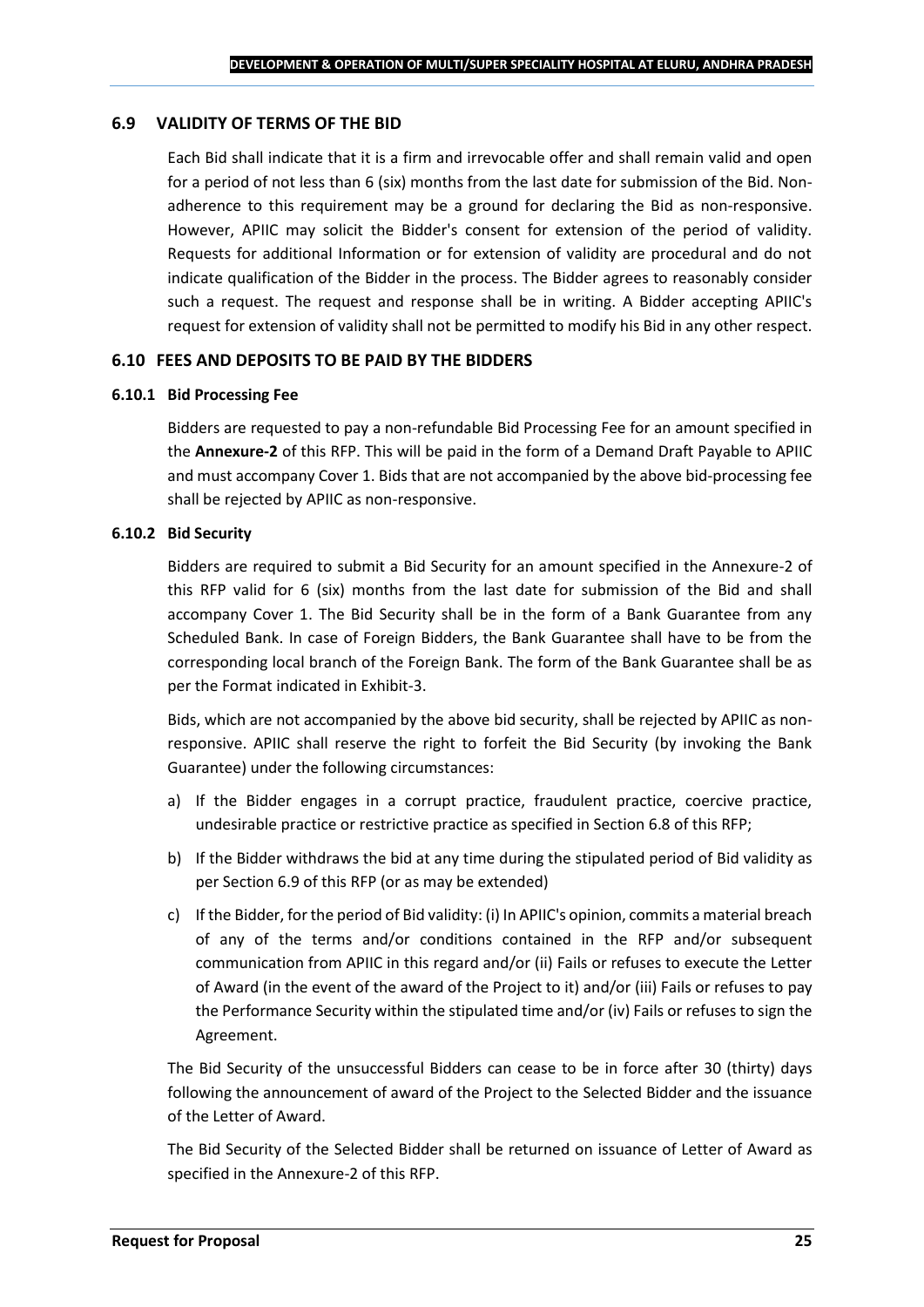## <span id="page-25-0"></span>**7. COVER: TECHNICAL PROPOSAL EVALUATION**

## **7.1 THE OBJECTIVE OF THE TECHNICAL EVALUATION**

The objective of the Technical evaluation is to check whether the Bidder:

- Committed at least ₹100 crore investment in the proposed hospital in its Proposal
- Committed to operationalize at least 100 beds in the proposed hospital in its Proposal
- Has proposed at least 2 specialty/super-specialty treatment in the proposed hospital.
- Has proposed at least 40% equity contribution in the financing of the proposed project
- If any Bidder fails to satisfy even one of the above-mentioned criteria, then it shall be disqualified. All the Bidders who shall meet the above stated criteria shall be shortlisted for scoring to identify the Selected Bidder

#### **7.2 ELIGIBILITY CRITERIA**

#### **7.2.1 Entities Eligible to bid for the project**

The following entities would be eligible to bid for the project either individually or as a Consortium.

- Individuals
- Proprietorship Firm
- Partnership Firm
- Private Limited Company
- Public Limited Company
- Not for Profit organizations
- Trusts
- Joint Venture
- **Consortium**

However, the conditions prescribed in this RFP apply to the Bidding Entity or the Bidding Consortium.

#### **7.3 TECHNICAL PROPOSAL: INFORMATION FORMATS**

#### **7.3.1 INFORMATION TO BE SUBMITTED WITH THE BID:**

- (i) Bid Processing Fee for an amount specified in the Annexure-2 of this RFP;
- (ii) Covering Letter as per the format given in Exhibit-1;
- (iii) For a Bidding Consortium, Letter of Acceptance from Consortium members as per format given in Exhibit-2;
- (iv) Bid security as per the format given in Exhibit-3;
- (v) Description of the Bidder as per the format given in Exhibit-4;
- (vi) Memorandum of Understanding incorporating the Principles listed in Exhibit-5;
- (vii) Information submission as per format given in Exhibit-6.
- (viii) Performance Security as given in Exhibit-7

#### **7.3.2 BUSINESS PROPOSAL: EVALUATION CRITERIA**

The objective of the Business Proposal is to ascertain the profile of the Bidder and to assess the plan of the Bidder for execution of proposed project which can be evaluated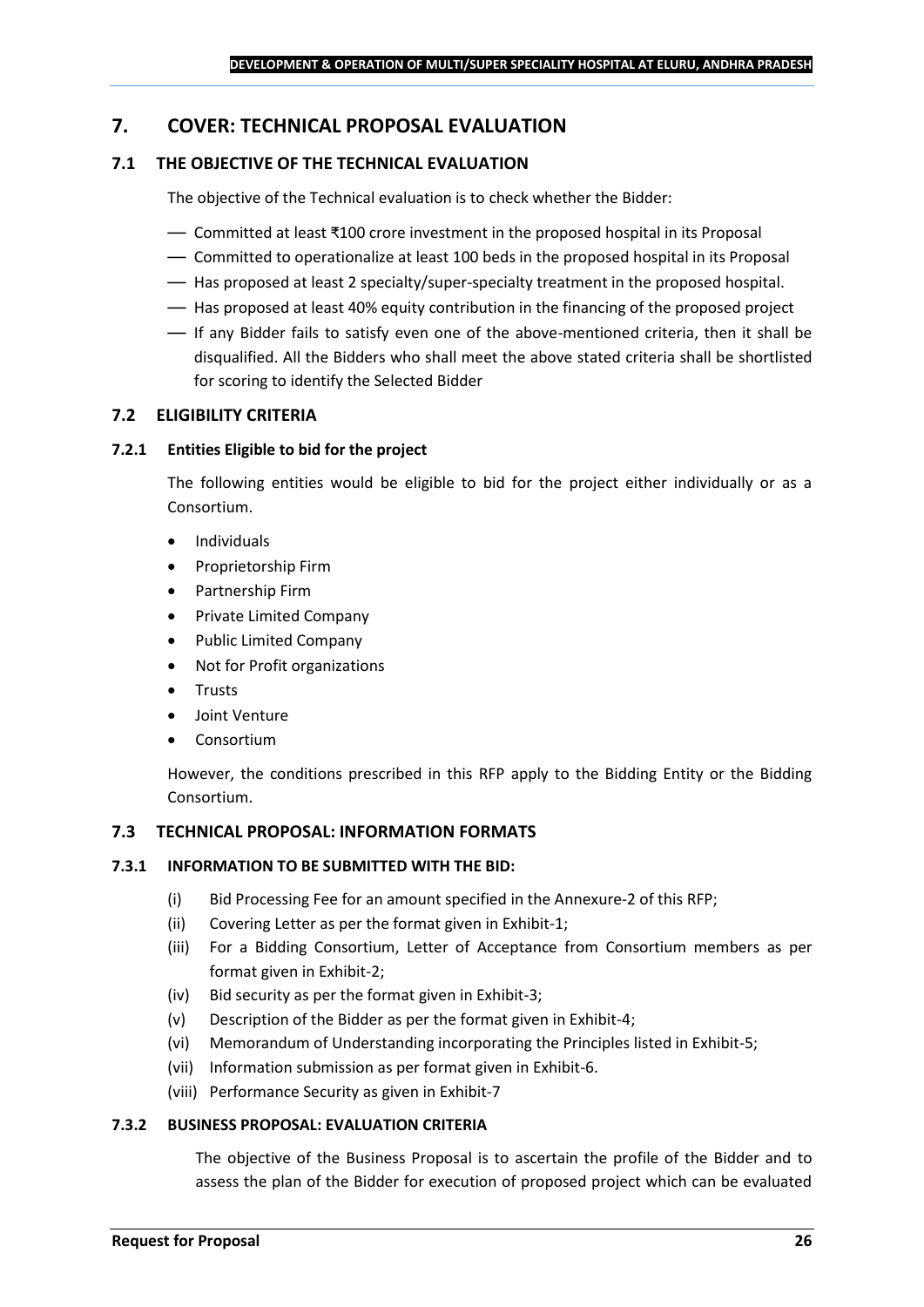on the basis of the criteria outlined in Section 5.3 of this RFP.

#### **7.4 EVALUATION PROCESS**

In evaluating the Business Proposal, APIIC reserves the right to seek clarifications from the Bidders. The Bidders shall be required to furnish such clarifications.

Further to the evaluation, if in APIIC's opinion, the Business Proposal is materially deficient or inconsistent in any aspect; the Bid shall be declared Non-Responsive and shall not be considered for further evaluation.

Only the Qualified Bidders shall be considered for evaluation of the Financial Proposals.

#### **7.5 BUSINESS PROPOSAL: INFORMATION FORMATS**

The information requirements for submission of the Business Proposal are detailed in Exhibit-6.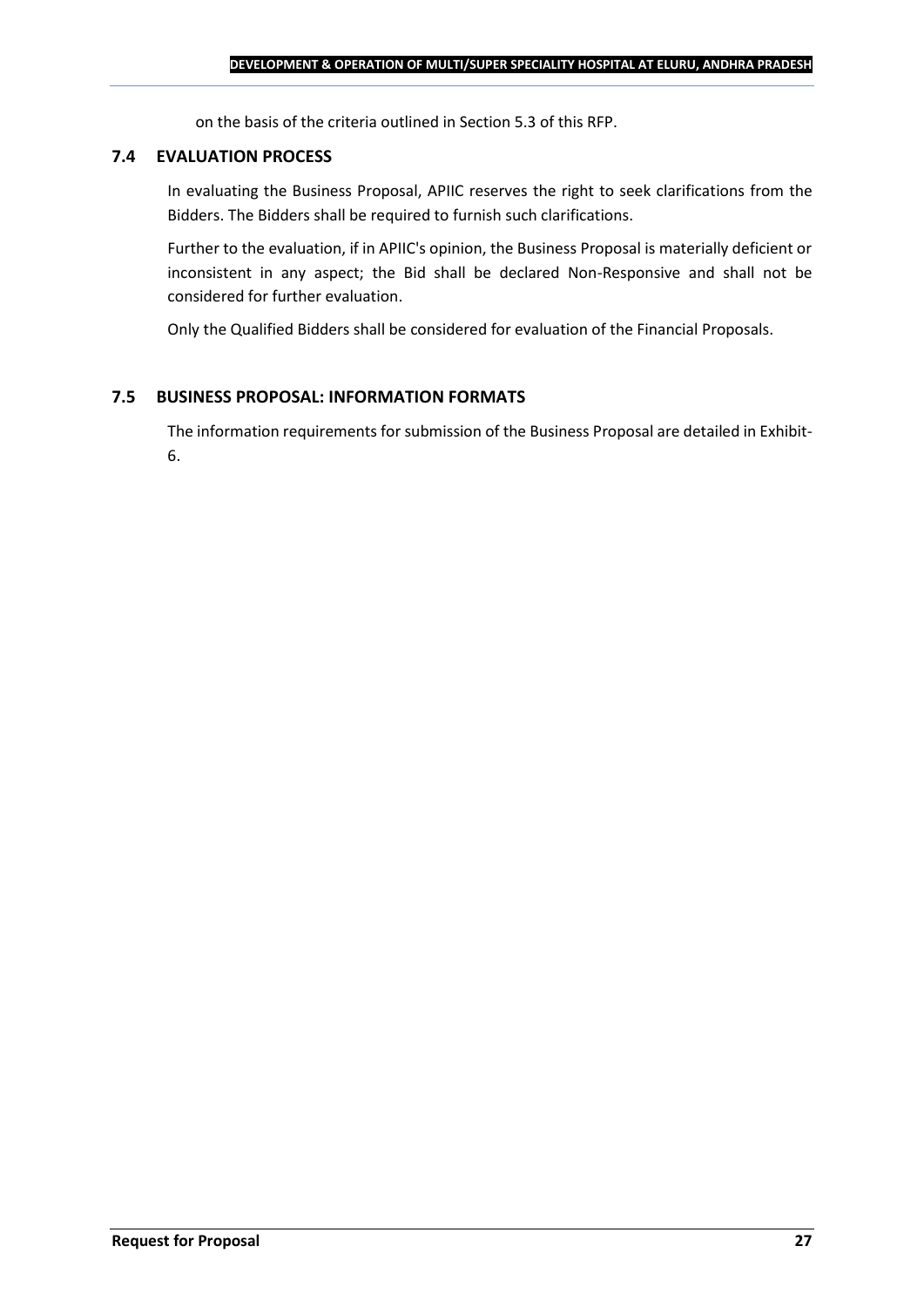## <span id="page-27-0"></span>**8. EXHIBIT-1: FORMAT OF THE COVERING LETTER**

*(The covering letter is to be submitted by the Bidding entity or the Lead Member of a Bidding Consortium, along with the Cover 1 of the Bid)*

Date:

Place:

**To,**

The Vice Chairman & Managing Director Andhra Pradesh Industrial Infrastructure Corporation Limited 11<sup>th</sup> floor, APIIC Towers, Plot No. 1, IT Park, Mangalagiri, Guntur Andhra Pradesh - 522503

Dear Sir,

## **Sub: Bid for Development & Operation of Multi/Super Specialty Hospital at Eluru, Andhra Pradesh**

Please find enclosed, our Bid for Development & Operation of Multi/Super Specialty Hospital at Eluru, Andhra Pradesh in response to the Request for Proposal (RFP) dated issued by Andhra Pradesh Industrial Infrastructure Corporation Limited (APIIC).

We hereby confirm the following:

1. The Bid is being submitted by **the intervalle in the Sidding entity**) who is the Bidder in accordance with the conditions stipulated in the RFP.

The Bid is being submitted by **the inclusive in the Solution Contract Contract Contract Contract Contract Contract Contract Contract Contract Contract Contract Contract Contract Contract Contract Contract Contract Contract** the Lead Member of the Bidding Consortium comprising *(mention the names of the entities who are the Consortium Members)*, in accordance with the conditions stipulated in the RFP. Our Bid includes the Letter(s) of Acceptance in the format specified in the RFP.

- 2. We have examined in detail and have understood its content and the terms and conditions stipulated in the RFP issued by APIIC and in any subsequent communication sent by APIIC. We agree and undertake to abide by all these terms and conditions. Our Bid is consistent with all the requirements of submission as stated in the RFP or in any of the subsequent communications from APIIC.
- 3. The information submitted in our Bid is complete, is strictly as per the requirements as stipulated in the RFP and is correct to the best of our knowledge and understanding. We

*Please strike out whichever is not applicable*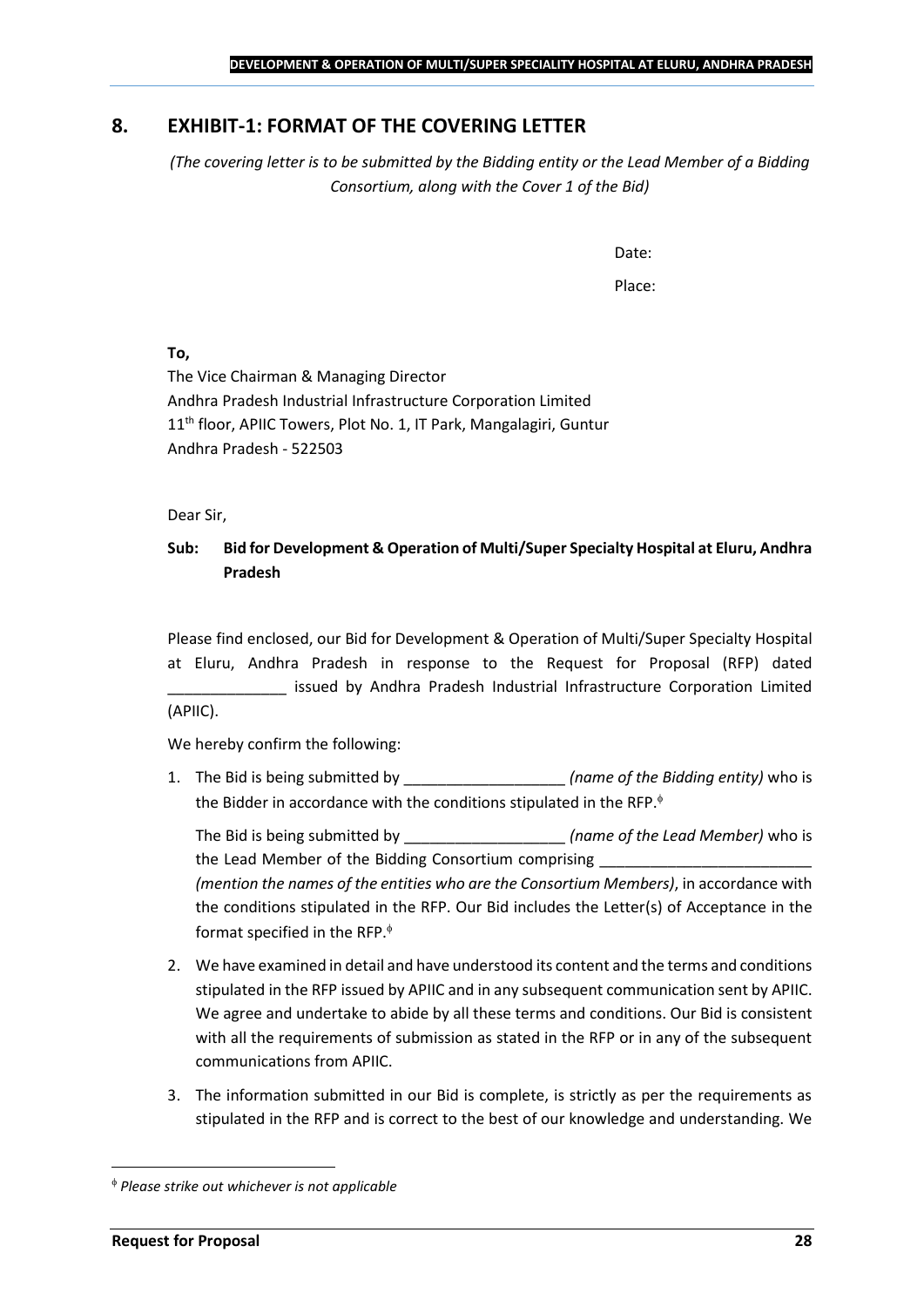would be solely responsible for any errors or omissions in our Bid.

4. The Bidding Company satisfies the legal requirements and meets all the eligibility criteria laid down in the RFP.  $\phi$ 

The Bidding Consortium of which we are the Lead Member satisfies the legal requirements and meets all the eligibility criteria laid down in the RFP.

5. We as the Bidding Company/ Lead Member<sup> $\phi$ </sup>, designate Mr./ Ms.  $\frac{1}{\sqrt{1-\frac{1}{2}}\sqrt{1-\frac{1}{2}}\sqrt{1-\frac{1}{2}}\sqrt{1-\frac{1}{2}}\sqrt{1-\frac{1}{2}}\sqrt{1-\frac{1}{2}}\sqrt{1-\frac{1}{2}}\sqrt{1-\frac{1}{2}}\sqrt{1-\frac{1}{2}}\sqrt{1-\frac{1}{2}}\sqrt{1-\frac{1}{2}}\sqrt{1-\frac{1}{2}}\sqrt{1-\frac{1}{2}}\sqrt{1$ *(mention name, designation, contact address, phone no., fax no., etc.)*, as our Authorized Representative and Signatory who is authorized to perform all tasks including, but not limited to providing information, responding to enquiries, entering into contractual commitments etc. on behalf of the us in respect of the Project.

For and on behalf of : Signature : the state of the state of the state of the state of the state of the state of the state of the state of the state of the state of the state of the state of the state of the state of the state of the state of th

(Authorized Representative and Signatory of the Bidding Entity or Lead Member of the Bidding Consortium)

Name of the Person : Designation : Company Seal :

*Note: Power of Attorney authorizing the Representative is to be attached.*

*Please strike out whichever is not applicable*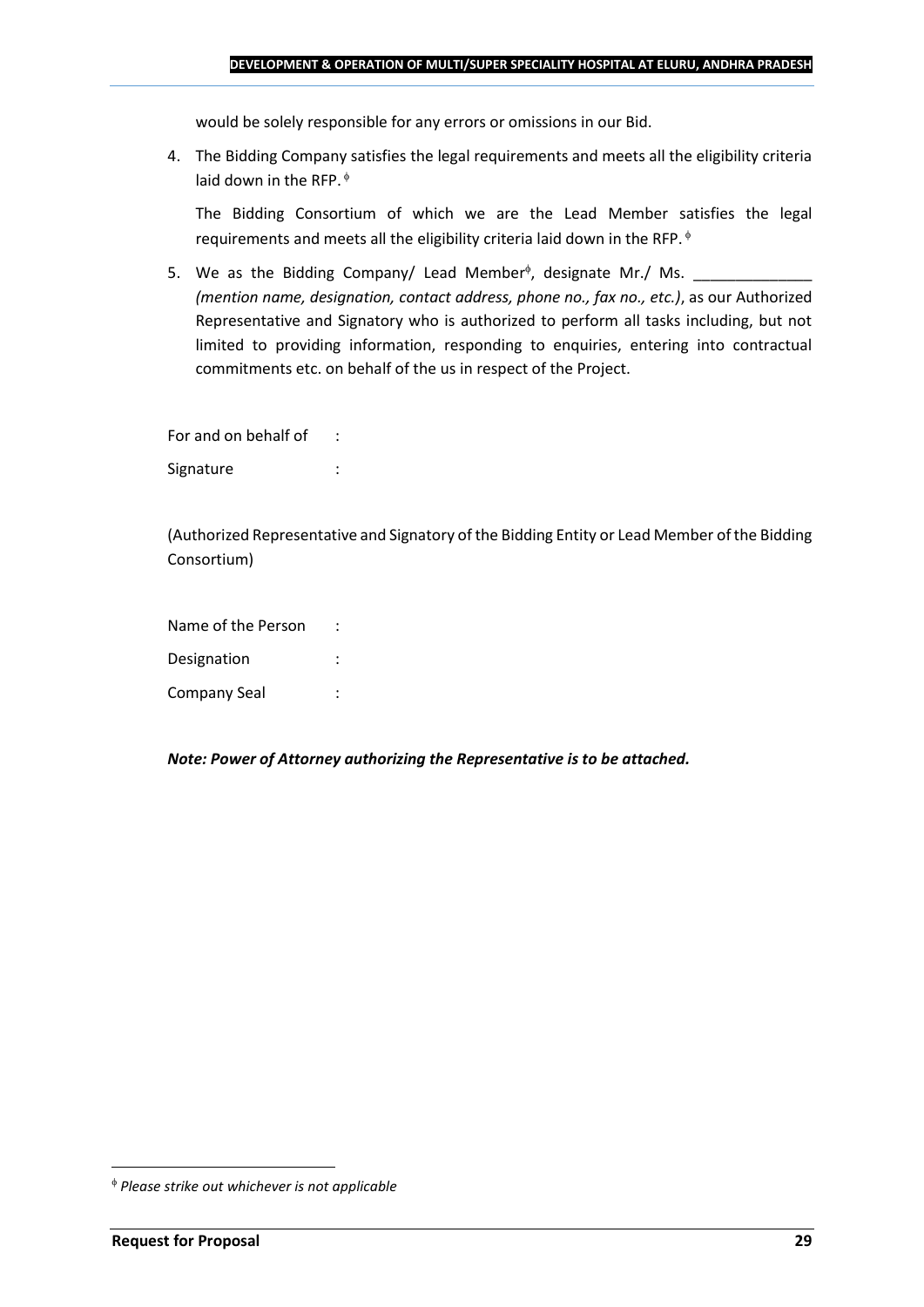#### **Format for Power of Attorney for Authorized Representative**

*(To be executed by the Bidding Entity or by all members in case of Consortium)*

Know all men by these presents, We, the state of the firm and address of the registered office) do hereby irrevocably constitute, nominate, appoint and authorise Mr. / Ms (Name), son/daughter/wife of \_\_\_\_\_\_\_\_\_\_\_\_\_\_\_\_\_\_\_\_\_\_\_\_ and presently residing at who is [presently employed with us/ the Lead Member of our Consortium and holding the position of  $\Box$  . The position of  $\Box$  as our true and lawful attorney (hereinafter referred to as the "Attorney") to do in our name and on our behalf, all such acts, deeds and things as are necessary or required in connection with or incidental to submission of our Bid for the Development & Operation of Multi/Super Specialty Hospital at Eluru, Andhra Pradesh proposed by Andhra Pradesh Industrial Infrastructure Corporation Limited (APIIC) (the "Authority") including but not limited to signing and submission of all applications, Bids and other documents and writings, participate in Bidders' and other conferences and providing information / responses to the Authority, representing us in all matters before the Authority, signing and execution of all contracts/agreements and undertakings consequent to acceptance of our Bid, and generally dealing with the Authority in all matters in connection with or relating to or arising out of our Bid for the said Project and/or upon award thereof to us and/or till the entering into the Agreement with the Authority.

AND we hereby agree to ratify and confirm and do hereby ratify and confirm all acts, deeds and things lawfully done or caused to be done by our said Attorney pursuant to and in exercise of the powers conferred by this Power of Attorney and that all acts, deeds and things done by our said Attorney in exercise of the powers hereby conferred shall and shall always be deemed to have been done by us.

| IN WITNESS WHEREOF WE,                  | THE ABOVE NAMED PRINCIPAL HAVE |        |
|-----------------------------------------|--------------------------------|--------|
| EXECUTED THIS POWER OF ATTORNEY ON THIS | DAY OF                         | $20**$ |

For  $\qquad \qquad$ 

(Signature)

(Name, Title and Address)

Witnesses:

(Signature)

(Name, Title and Address of the Attorney)

Accepted **[Notarised] Accepted** *Maximum Maximum Maximum Maximum Maximum <i>Maximum Maximum Maximum <i>Maximum Maximum Maximum <i>Maximum Maximum Maximum <i>Maximum Maximum*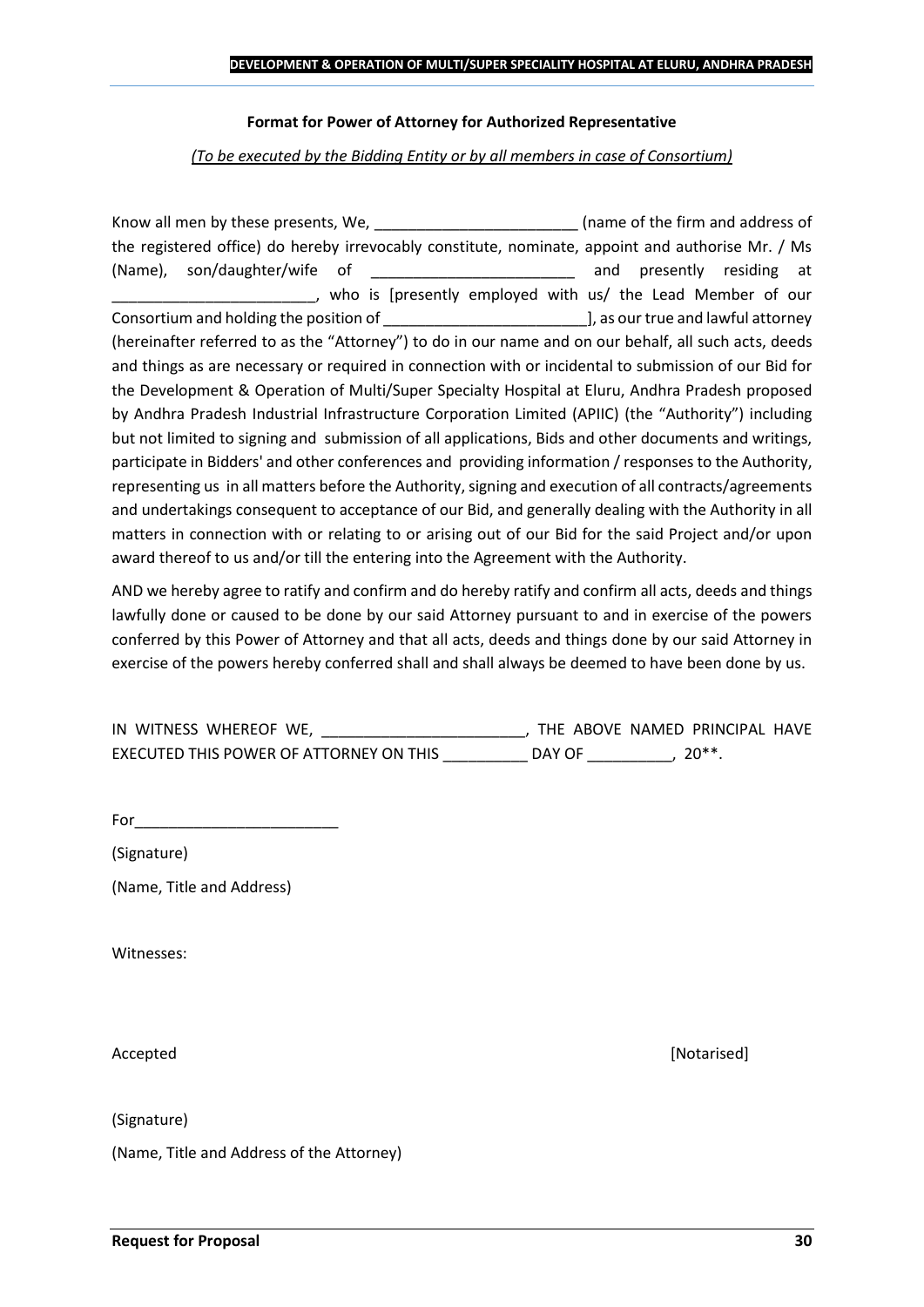#### *Notes:*

*The mode of execution of the Power of Attorney should be in accordance with the procedure, if any, laid down by the applicable law and the charter documents of the executant(s) and when it is so required, the same should be under common seal affixed in accordance with the required procedure*.

*Also, wherever required, the Bidder should submit for verification the extract of the charter documents and documents such as a resolution/power of attorney in favour of the person executing this Power of Attorney for the delegation of power hereunder on behalf of the Bidder.* 

For a Power of Attorney executed and issued overseas, the document will also have to be legalised by the *Indian Embassy and notarised in the jurisdiction where the Power of Attorney is being issued.*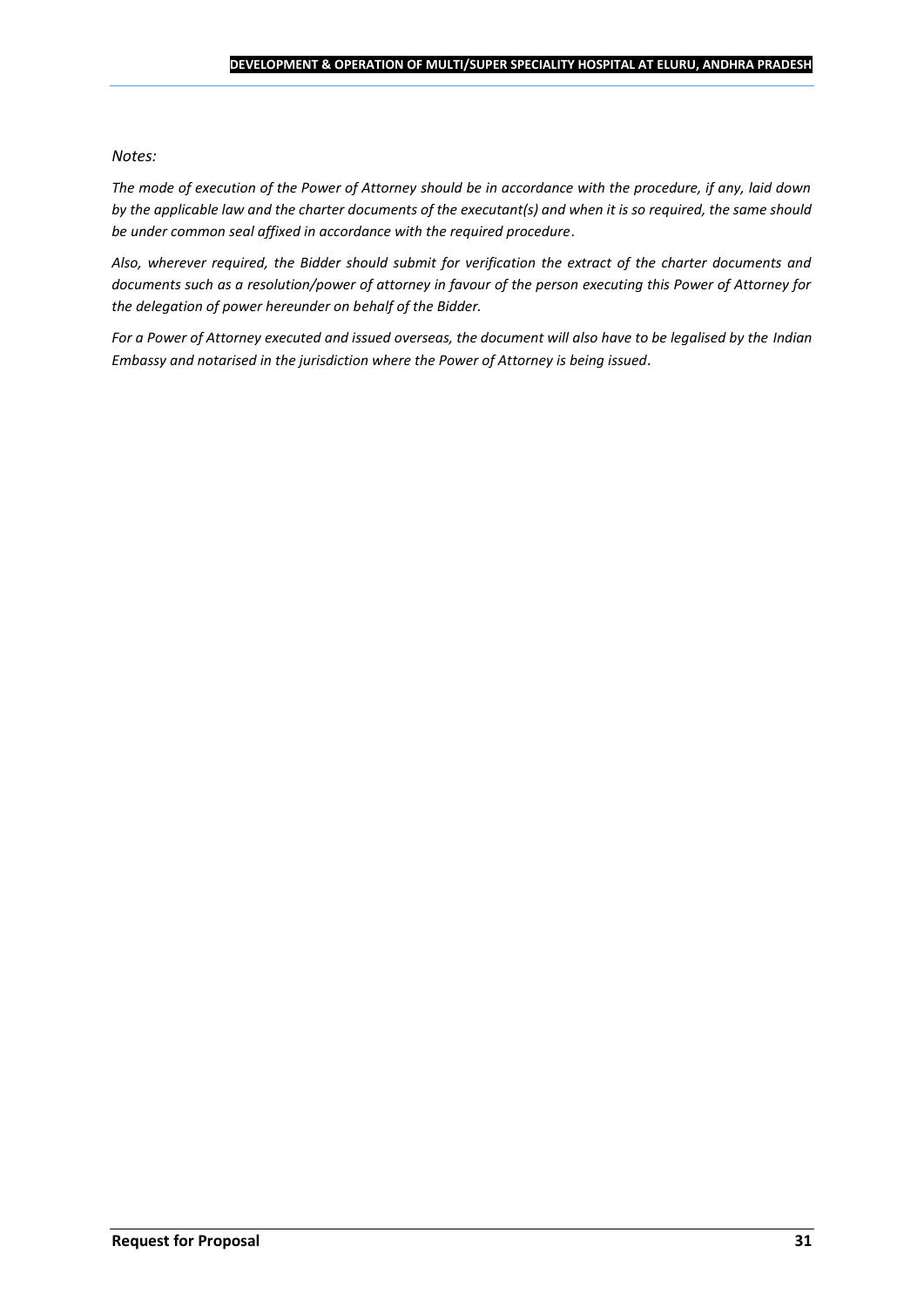#### **Format for Power of Attorney for Lead Member of Consortium**

*(To be executed by all members in case of Consortium)*

Whereas Andhra Pradesh Industrial Infrastructure Corporation Limited (APIIC) ("the Authority") has invited Bids for the Development & Operation of Multi/Super Specialty Hospital at Eluru, Andhra Pradesh ("the Project").

Whereas, \_\_\_\_\_\_\_\_\_\_\_\_, \_\_\_\_\_\_\_\_\_\_\_, and \_\_\_\_\_\_\_\_\_\_\_\_ (collectively the "Consortium") being Members of the Consortium are interested in bidding for the Project in accordance with the terms and conditions of the Request for Proposal and other connected documents in respect of the Project, and

Whereas, it is necessary for the Members of the Consortium to designate one of them as the Lead Member with all necessary power and authority to do for and on behalf of the Consortium, all acts, deeds and things as may be necessary in connection with the Consortium's Bid for the Project and its execution.

#### NOW THEREFORE KNOW ALL MEN BY THESE PRESENTS

We, \_\_\_\_\_\_\_\_\_\_\_\_\_ having our registered office at \_\_\_\_\_\_\_\_\_\_\_\_\_, M/s. \_\_\_\_\_\_\_\_\_\_\_, having our registered office at \_\_\_\_\_\_\_\_\_\_\_, and M/s. \_\_\_\_\_\_\_\_\_\_\_, having our registered office at \_\_\_\_\_\_\_\_\_\_\_\_, [the respective names and addresses of the registered office] (hereinafter collectively referred to as the "Principals") do hereby irrevocably designate, nominate, constitute, appoint and authorise M/s \_\_\_\_\_\_\_\_\_\_\_, having its registered office at \_\_\_\_\_\_\_\_\_\_\_, being one of the Members of the Consortium, as the Lead Member and true and lawful attorney of the Consortium (hereinafter referred to as the "Attorney") and hereby irrevocably authorise the Attorney (with power to sub-delegate) to conduct all business for and on behalf of the Consortium and any one of us during the bidding process and, in the event the Consortium is awarded the Right/ Contract, during the execution of the Project, and in this regard, to do on our behalf and on behalf of the Consortium, all or any of such acts, deeds or things as are necessary or required or incidental to the submission of its Bid for the Project, including but not limited to signing and submission of all applications, Bids and other documents and writings, participate in Bidders' and other conferences, respond to queries, submit information/ documents, sign and execute contracts/agreements and undertakings consequent to acceptance of the Bid of the Consortium and generally to represent the Consortium in all its dealings with the Authority, and/ or any other Government Agency or any person, in all matters in connection with or relating to or arising out of the Consortium's Bid for the Project and/ or upon award thereof till the Agreement is entered into with the Authority.

AND hereby agree to ratify and confirm and do hereby ratify and confirm all acts, deeds and things lawfully done or caused to be done by our said Attorney pursuant to and in exercise of the powers conferred by this Power of Attorney and that all acts, deeds and things done by our said Attorney in exercise of the powers hereby conferred shall and shall always be deemed to have been done by us/ Consortium.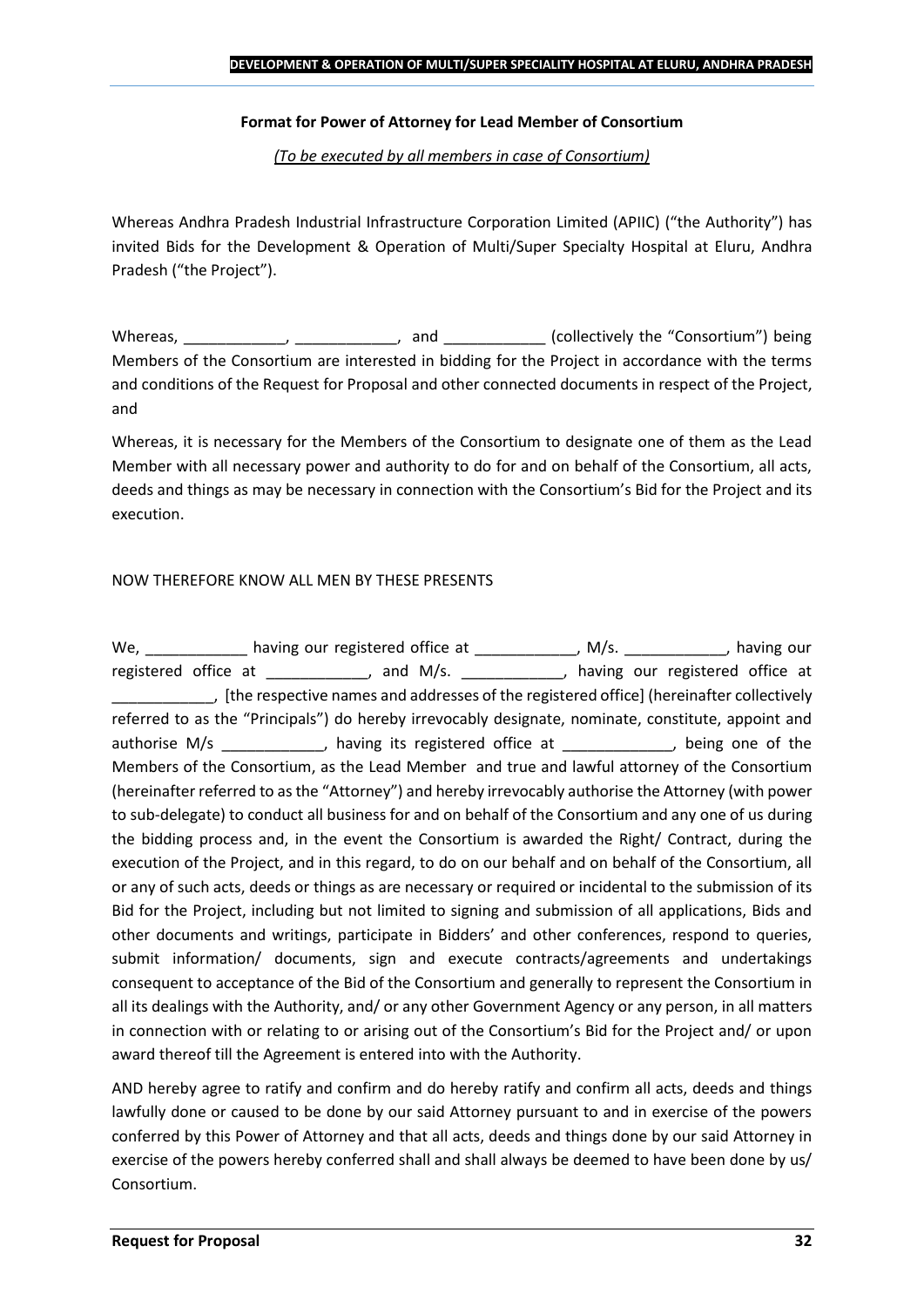IN WITNESS WHEREOF WE THE PRINCIPALS ABOVE NAMED HAVE EXECUTED THIS POWER OF ATTORNEY ON THIS \_\_\_\_\_\_\_\_ DAY OF \_\_\_\_\_\_\_ 20\*\*.

For \_\_\_\_\_\_\_\_\_\_\_\_ (Name & Title)

For  $(Name & Title)$ 

Witnesses:

1

2

#### (Executants)

(To be executed by all the Members of the Consortium)

*Notes:* 

*The mode of execution of the Power of Attorney should be in accordance with the procedure, if any, laid down by the applicable law and the charter documents of the executant(s) and when it is so required, the same should be under common seal affixed in accordance with the required procedure*.

*Also, wherever required, the Bidder should submit for verification the extract of the charter documents and documents such as a resolution/ power of attorney in favour of the person executing this Power of Attorney for the delegation of power hereunder on behalf of the Bidder.* 

*For a Power of Attorney executed and issued overseas, the document will also have to be legalised by the Indian Embassy and notarised in the jurisdiction where the Power of Attorney is being issued. However, the Power of Attorney provided by Bidders from countries that have signed the Hague Legislation Convention 1961 are not required to be legalised by the Indian Embassy if it carries a conforming Appostille certificate.*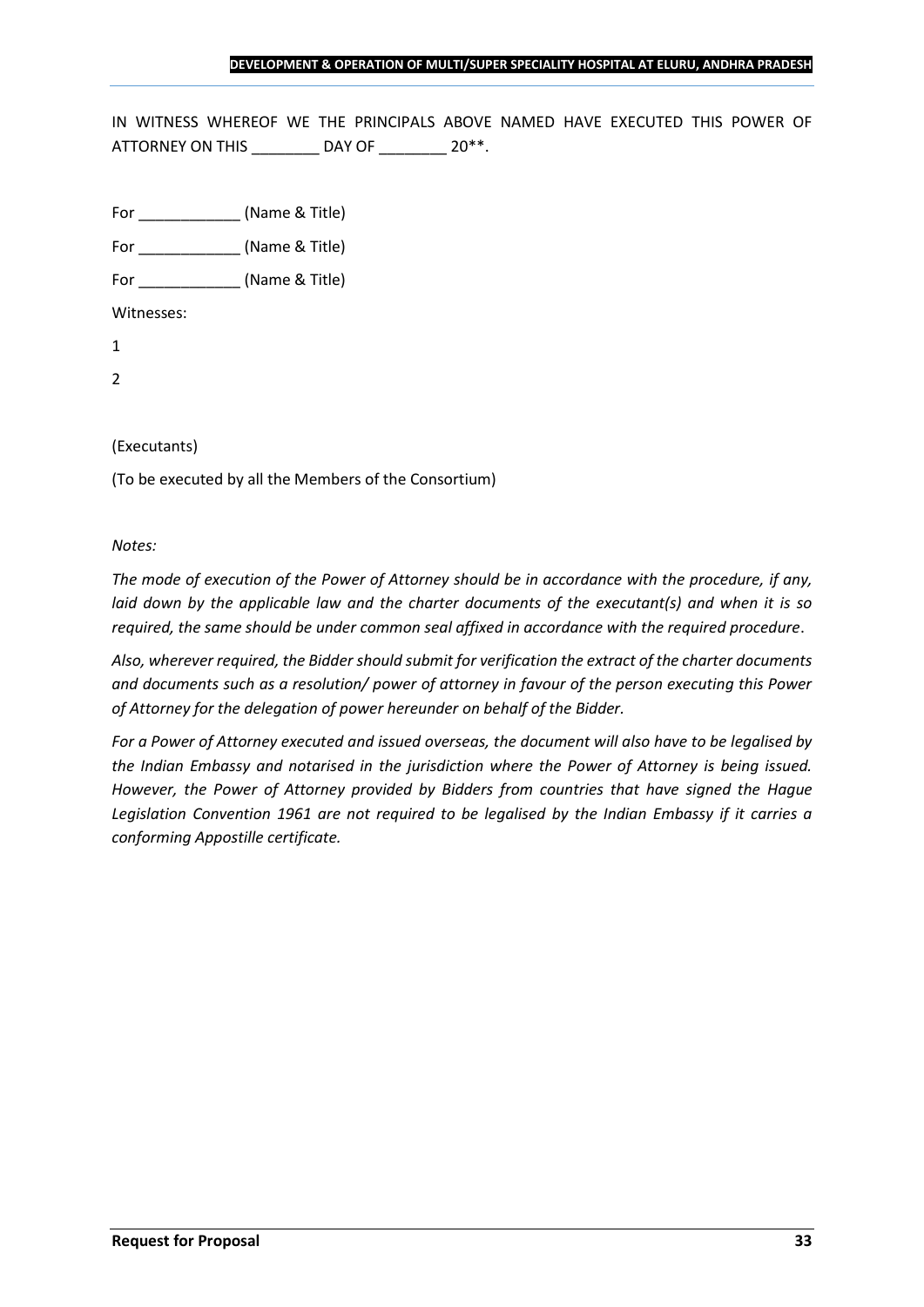## <span id="page-33-0"></span>**9. EXHIBIT-2: FORMAT OF LETTER OF ACCEPTANCE (IN CASE OF A BIDDING CONSORITUM)**

*(The Letter of Acceptance is to be submitted by each Consortium Member of the Bidding Consortium)*

Date:

Place:

**To,**

Vice Chairman & Managing Director Andhra Pradesh Industrial Infrastructure Corporation Limited APIIC Towers, Plot No. 1, IT Park, Mangalagiri, Guntur - 522503 Andhra Pradesh

Dear Sir,

## **Sub: Bid for Development and Operation of Multi/Super Specialty Hospital at Eluru, Andhra Pradesh**

This has reference to the Bid being submitted by *(mention the name of the Lead Member of the Bidding Consortium)*, as Lead Member of the Bidding Consortium comprising *(mention name of the Consortium Members)* for Development and Operation of Multi/Super Specialty Hospital at Eluru, Andhra Pradesh in response to the Request for Proposal (RFP) dated

\_\_\_\_\_\_\_\_\_\_\_\_\_\_ issued by Andhra Pradesh Industrial Infrastructure Corporation Limited (APIIC).

We hereby confirm the following:

- 1. We \_\_\_\_\_\_\_\_\_\_\_\_\_\_\_\_\_\_\_\_\_\_\_\_\_\_\_\_\_\_\_\_\_\_ *(name of the Consortium Member furnishing the Letter of Acceptance)*, have examined in detail and have understood and satisfied ourselves regarding the contents including in respect of the following:
	- The RFP issued by APIIC;
	- All subsequent communications between APIIC and the Bidder, represented by \_\_\_\_\_\_\_\_\_\_\_\_\_ *(Mention name of the Lead Member)*.
	- The MoU signed between/ among \_\_\_\_\_\_\_\_\_\_\_\_\_\_\_\_\_\_\_\_\_\_\_\_\_\_ *(names of the Consortium Members)*, as members of the Bidding Consortium; and
	- The Bid being submitted by \_\_\_\_\_\_\_\_\_\_\_\_\_\_\_\_\_\_\_\_\_\_\_\_\_\_\_\_\_\_\_\_ *(name of the Lead Member)*
- 2. We have satisfied ourselves regarding our role (as specified in the Bid) in the Project. If the Bidding Consortium is awarded the Project, we shall perform our role as outlined in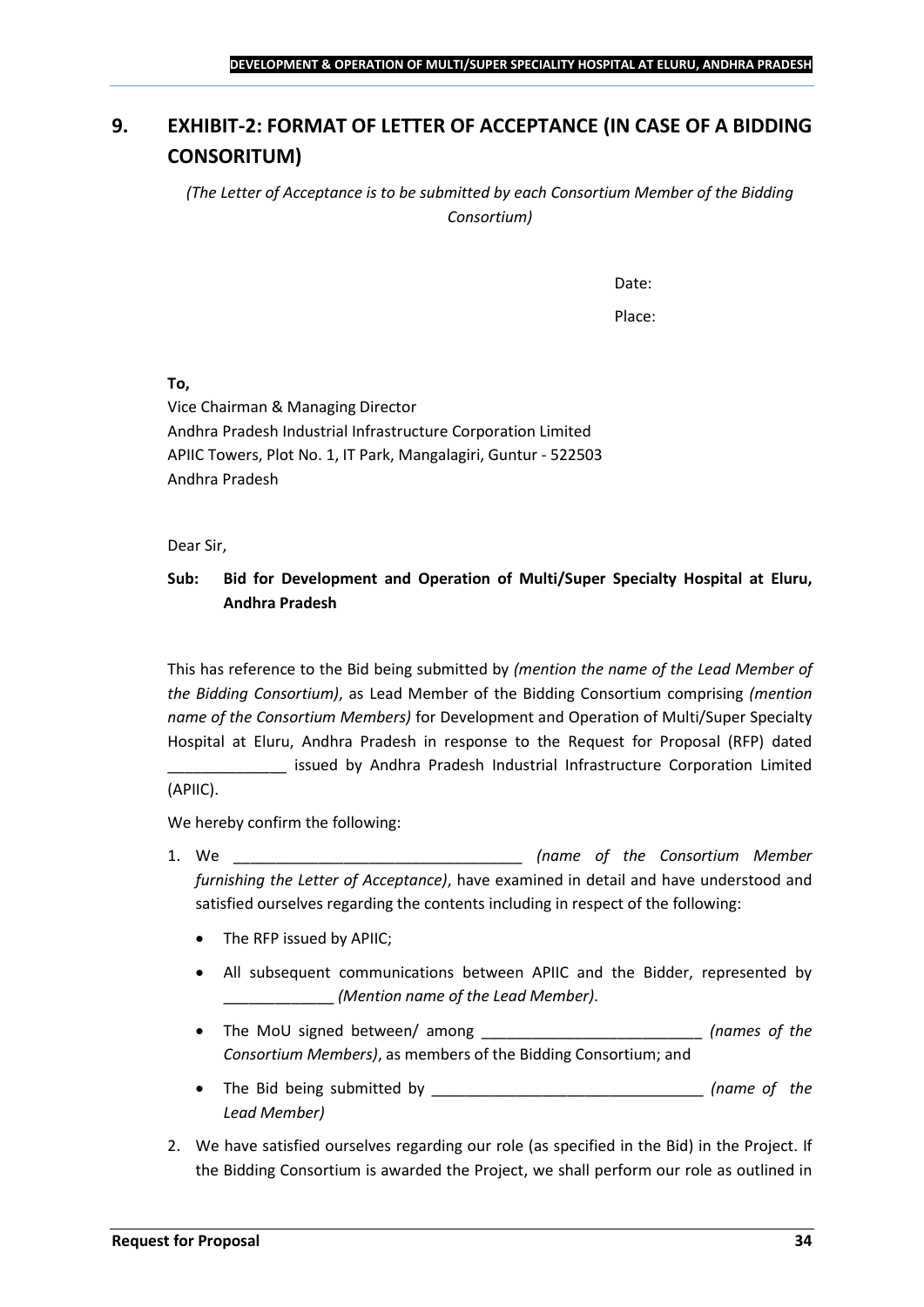the Bid to the best of our abilities. We have examined the Bid in detail and the commitments made in the same. We agree and undertake to abide by the Bid and the commitments made therein.

- 3. We authorize \_\_\_\_\_\_\_\_\_\_\_\_\_\_\_\_\_\_\_\_\_\_\_\_\_\_\_\_\_\_\_\_\_\_\_\_\_\_ *(name of the Lead Member)*, as the Lead Member and authorize the same to perform all tasks including, but not limited to providing information, responding to enquiries, entering into contractual commitments etc. on behalf of the consortium in respect of this Project.
- 4. We understand that, no change in the membership in the Bidding Consortium, in the role and form of responsibility of any Consortium Member shall be permitted after submission of the Bid. After selection, if any change in the equity in the Consortium (whose strengths have been credited for evaluation) is desired, it would need to be communicated to APIIC in writing for its approval. APIIC would reserve the right to reject such requests for a change of consortium structure, if in its opinion; it would adversely affect the same.
- 5. [Notwithstanding the above, we undertake that our equity stake in the Bidding Consortium shall not be less than 51% (fifty one percent) for the period of the Lock-in as detailed in the RFP] $\triangleq$ .

For and on behalf of :

Signature : :

(Authorized Signatory of respective Consortium Member)

| Name of the Person |  |
|--------------------|--|
| Designation        |  |
| Company Seal       |  |

To be inserted only in the Acceptance Letter to be submitted by Lead Member of the Bidding Consortium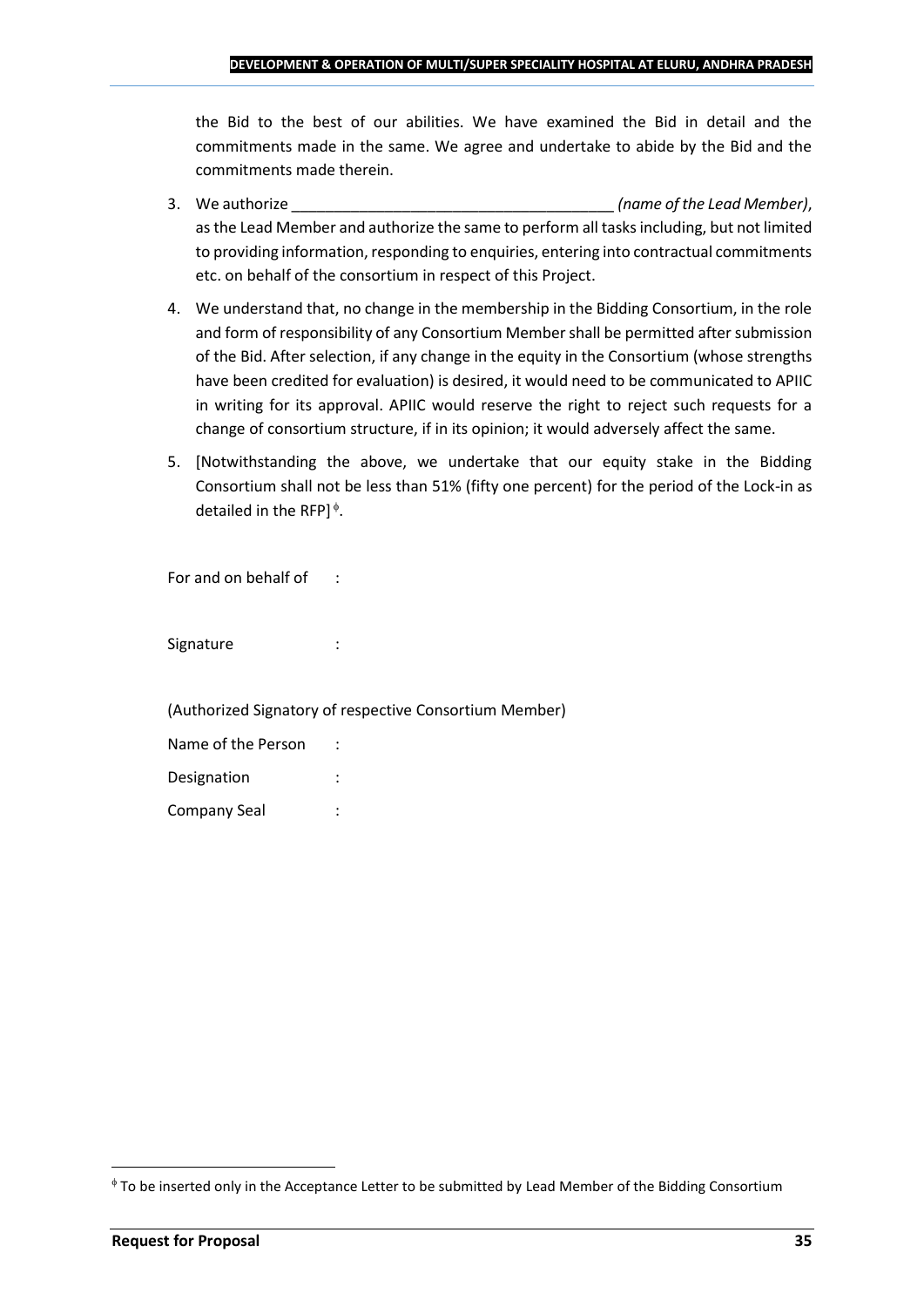## <span id="page-35-0"></span>**10. EXHIBIT-3: PROFORMA OF BANK GUARANTEE FOR BID SECURITY**

*(To be executed on appropriate value of Non-Judicial Stamp Paper as per Stamp Act prevailing in the State of Andhra Pradesh)*

WHEREAS, \_\_\_\_\_\_\_\_\_\_\_\_\_\_\_\_\_\_\_\_\_\_\_\_\_\_\_ *(name of the Bidding Entity / Lead Member of the Bidding Consortium)*, hereinafter called "the Bidder", wishes to submit his Bid for, Development and Operation of Multi/Super Specialty Hospital at Eluru, Andhra Pradesh in response to the Request for Proposal (RFP) issued by Andhra Pradesh Industrial Infrastructure Corporation Limited (APIIC), hereinafter called "the Bid",

KNOW ALL MEN by these presents that we \_\_\_\_\_\_\_\_\_\_\_\_\_\_\_\_\_\_\_\_\_\_\_\_\_\_\_\_ *(name of bank)* of \_\_\_\_\_\_\_\_\_\_\_\_\_\_ *(country)* having our registered office at (hereinafter called "the bank") are bound to the Andhra Pradesh Industrial Infrastructure Limited, or its successor, (hereinafter referred to as "APIIC") in the sum of Rs. \_\_\_\_\_\_\_\_\_\_\_\_\_\_\_ (Rupees \_\_\_\_\_\_\_\_\_\_\_\_\_\_\_\_\_\_\_\_ only) which payment can truly be made to APIIC. The Bank binds themselves, their successors and assigns by these presents.

Sealed with the Common Seal of the Bank this day of  $2021$ .

THE CONDITIONS of this obligation for invoking the guarantee (APIIC) are:

- (a) If the Bidder engages in a corrupt practice, fraudulent practice, coercive practice, undesirable practice or restrictive practice as specified in Section 6.8 of the RFP;
- (b) If the Bidder withdraws its Bid at any time during the stipulated period of 6 (six) months of Bid Validity specified in the Request for Proposal (or such period of validity as may be extended as per Section 6.8 of the RFP)
- (c) If the Bidder, for the period of the Bid Validity as per Section 6.9 of the RFP:
	- (i) in APIIC's opinion, commits a material breach of any of the terms and/ or conditions contained in the RFP and/ or subsequent communication from APIIC in this regard; and/ or
	- (ii) fails or refuses to accept the Letter of Award (in the event of the award of the Project to it); and/or
	- (iii) Fails or refuses to pay the Performance Security within the stipulated time; and/or
	- (iv) Fails or refuses to sign the Agreement as defined in the RFP.

The Guarantee will remain in force up to and including the date of expiry of the period of Bid Validity as stated in the RFP or as extended by APIIC at any time as per Section 6.9 of the RFP, notice of which extension to the Bank being hereby waived.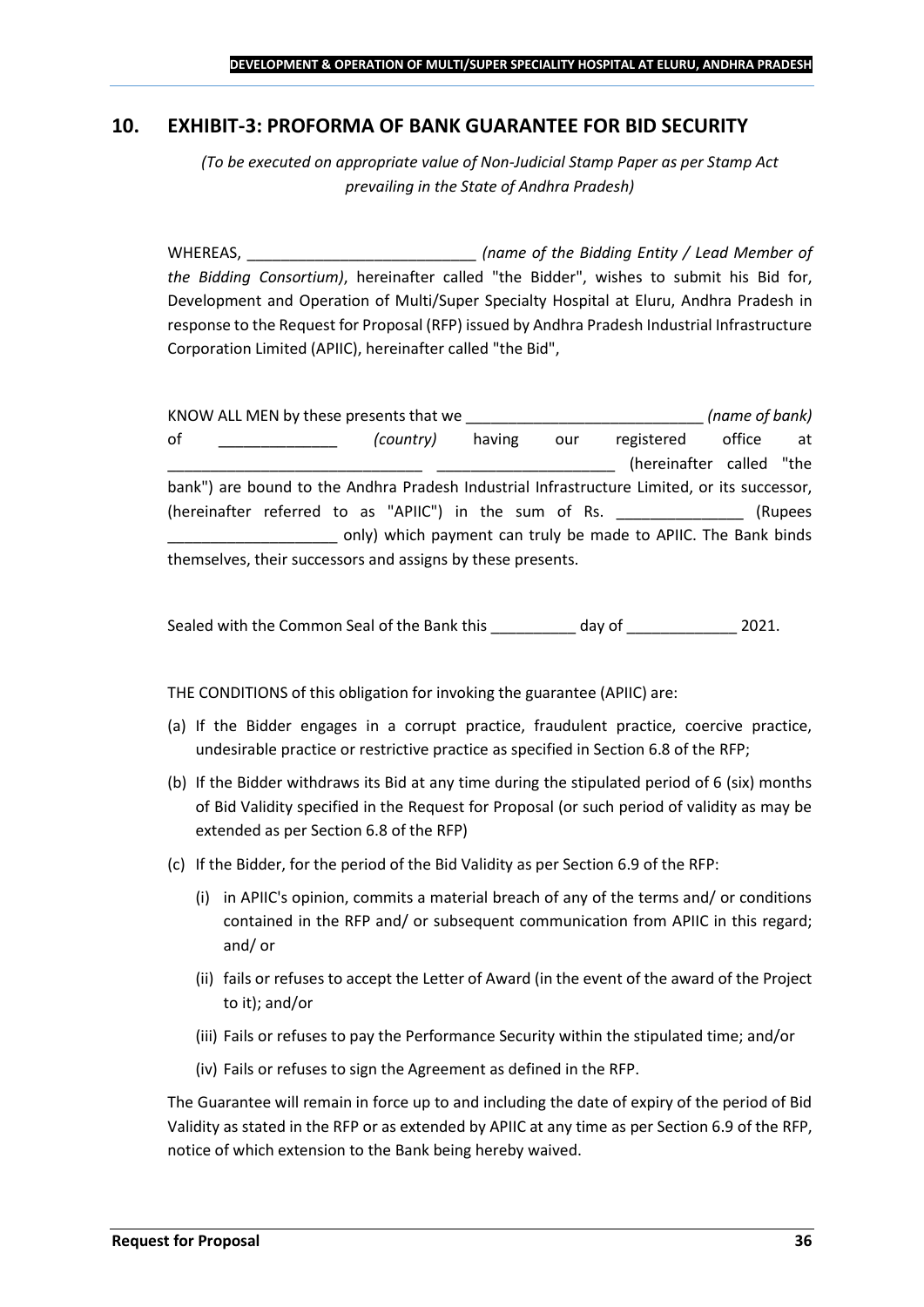Provided however, that

• In the event that Bidder is selected for award of the Project through the issuance of the Letter of Award, the Bid Security shall remain in force until the payment of Performance Security by such Bidder.

OR

• In the event this Bidder is not selected for award of the Project, the Bid Security shall remain in force up to and including a period of 30 (thirty) days after the announcement of award of the Project to the Selected Bidder and the issuance of the Letter of Award awarding the same.

Notwithstanding anything contained herein above:

- 1. our liability under this guarantee shall not exceed Rs. \_\_\_\_\_\_\_\_\_\_\_\_\_\_\_ (Rupees  $\begin{array}{c} \begin{array}{c} \begin{array}{c} \end{array} \end{array}$
- 2. this guarantee is valid from to be to to to the state of the state of the state of the state of the state o
- 3. we are liable to pay guaranteed amount or part thereof only if you serve upon us a written claim or demand on or before

Any demand in respect this Guarantee should reach the Bank not later than the date of expiry (as defined above) of this Guarantee.

| Signature of Authorized Representative of the Bank | $\ddot{\phantom{a}}$ : $\dot{\phantom{a}}$ , $\dot{\phantom{a}}$ , $\ddot{\phantom{a}}$ , $\ddot{\phantom{a}}$ , $\ddot{\phantom{a}}$ , $\ddot{\phantom{a}}$ , $\ddot{\phantom{a}}$ , $\ddot{\phantom{a}}$ , $\ddot{\phantom{a}}$ , $\ddot{\phantom{a}}$ , $\ddot{\phantom{a}}$ , $\ddot{\phantom{a}}$ , $\ddot{\phantom{a}}$ , $\ddot{\phantom{a}}$ , $\ddot{\phantom{a}}$ , |
|----------------------------------------------------|-------------------------------------------------------------------------------------------------------------------------------------------------------------------------------------------------------------------------------------------------------------------------------------------------------------------------------------------------------------------------------|
| Name and Designation                               |                                                                                                                                                                                                                                                                                                                                                                               |
| Seal of the Bank                                   | in the contract of the contract of the contract of the contract of the contract of the contract of the contract of                                                                                                                                                                                                                                                            |
| Signature of the Witness                           |                                                                                                                                                                                                                                                                                                                                                                               |
| Name of the Witness                                |                                                                                                                                                                                                                                                                                                                                                                               |
| Address of the Witness                             | the control of the control of the control of the control of the control of                                                                                                                                                                                                                                                                                                    |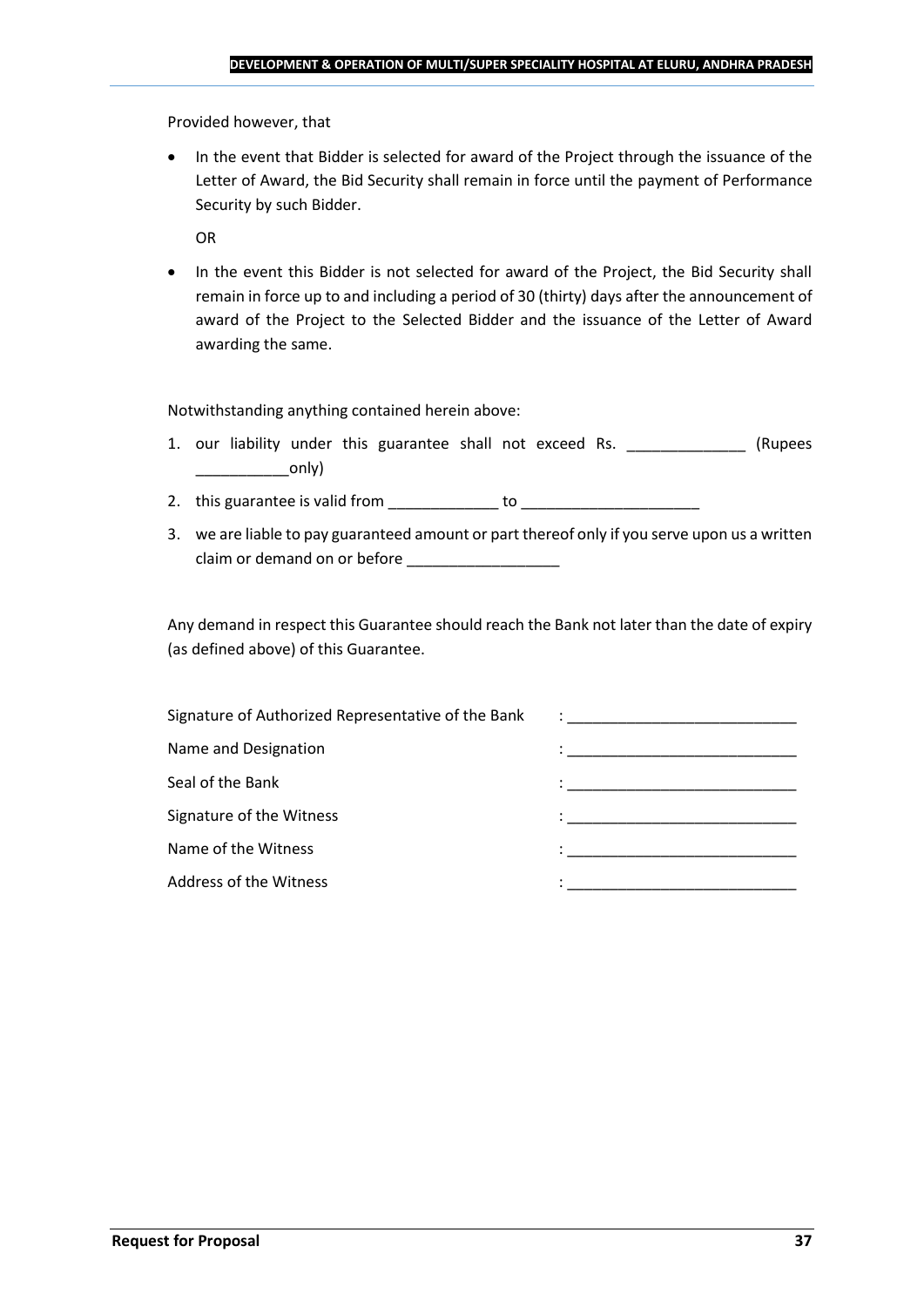## <span id="page-37-0"></span>**11. EXHIBIT-4: DESCRIPTION OF THE BIDDING ENTITY/ BIDDING CONSORTIUM**

| Name of the Bidding Entity / Bidding<br>Consortium                  |  |
|---------------------------------------------------------------------|--|
| Name of the Lead Member (In case of a<br><b>Bidding Consortium)</b> |  |

## In case of a Bidding Consortium:

| S.<br>No. | Name of Each Consortium   Proposed % equity   Role as per the MOU<br>Member | contribution into the<br>project | signed by and between<br>all the consortium<br>members |
|-----------|-----------------------------------------------------------------------------|----------------------------------|--------------------------------------------------------|
|           |                                                                             |                                  |                                                        |
|           |                                                                             |                                  |                                                        |
|           |                                                                             |                                  |                                                        |
|           |                                                                             |                                  |                                                        |
|           |                                                                             |                                  |                                                        |
|           |                                                                             |                                  |                                                        |
|           |                                                                             |                                  |                                                        |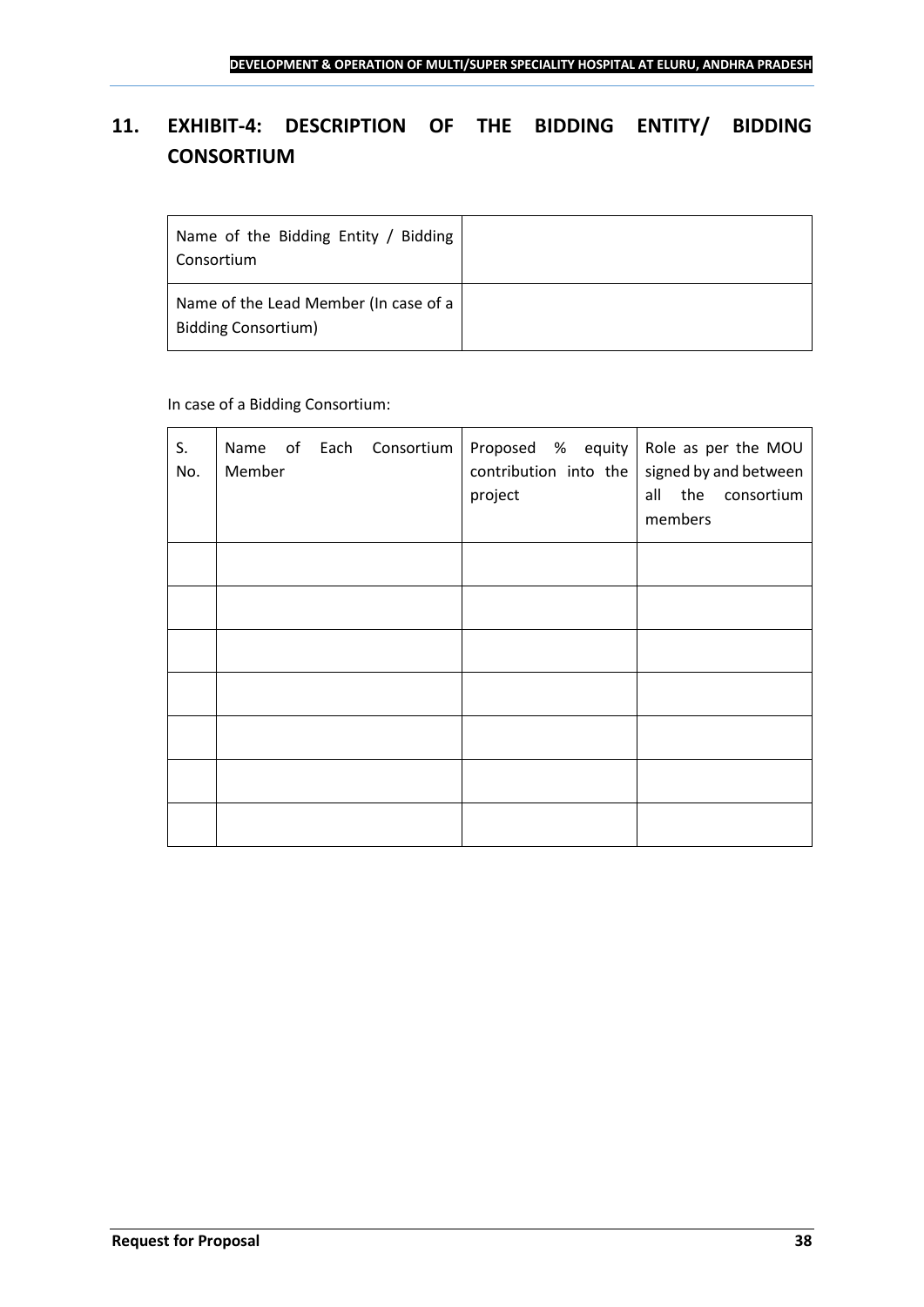## <span id="page-38-0"></span>**12. EXHIBIT-5: PRINCIPLES OF THE MEMORANDUM OF UNDERSTANDING (MOU) TO BE EXECUTED BETWEEN THE MEMBERS OF A CONSORTIUM**

The principles based on which the Memorandum of Understanding (MOU) shall be executed between/ among the Consortium Members, are stated below:

- 1. The MOU should clearly specify the roles and responsibilities of each of the Members. It is expected that the individual members have role definitions not conflicting with that of the other members of the consortium. The operational responsibility should be assigned to only one of the Members.
- 2. The MOU should clearly designate one of the Members as the Lead Member.
- 3. The Lead Member shall be responsible for tying up the complete financing required for the Project.
- 4. All Members of the Bidding Consortium shall be jointly and severally liable for the execution of the Project
- 5. The Technical Member of the bidding consortium should hold equity not less than 26% (twenty six percent) in the Developer at least till the fifth anniversary of Project Completion Date.
- 6. The Financially Significant Consortium Member should hold equity not less than 26% (twenty six percent) of the aggregate shareholding of the Developer, at least till the fifth anniversary of Project Completion Date.
- 7. In case the Technical Member is also a Financially Significant Consortium Member, then such member is required to commit to hold equity not less than 26% (twenty six percent) of the aggregate shareholding of the Developer, at least till the fifth anniversary of Project Completion Date.
- 8. The Lead Member should hold equity not less than 51% (fifty one percent) of the aggregate shareholding of the Developer, at least till the fifth anniversary of Project Completion Date.
- 9. The Lead Member should be authorized to perform all tasks including, but not limited to providing information, responding to enquiries, entering into contractual commitments on behalf of the Bidders, etc. in respect of the Project
- 10. The MOU should be duly signed by each Member of the consortium.
- 11. The MOU should be executed on an appropriate stamp paper.
- 12. The MOU should be specific to the Project
- 13. The MOU should be valid for a minimum of 9 (nine) months from the last date for submission of the Bid. The validity period of the MOU should be extendible on the original terms, if required by APIIC.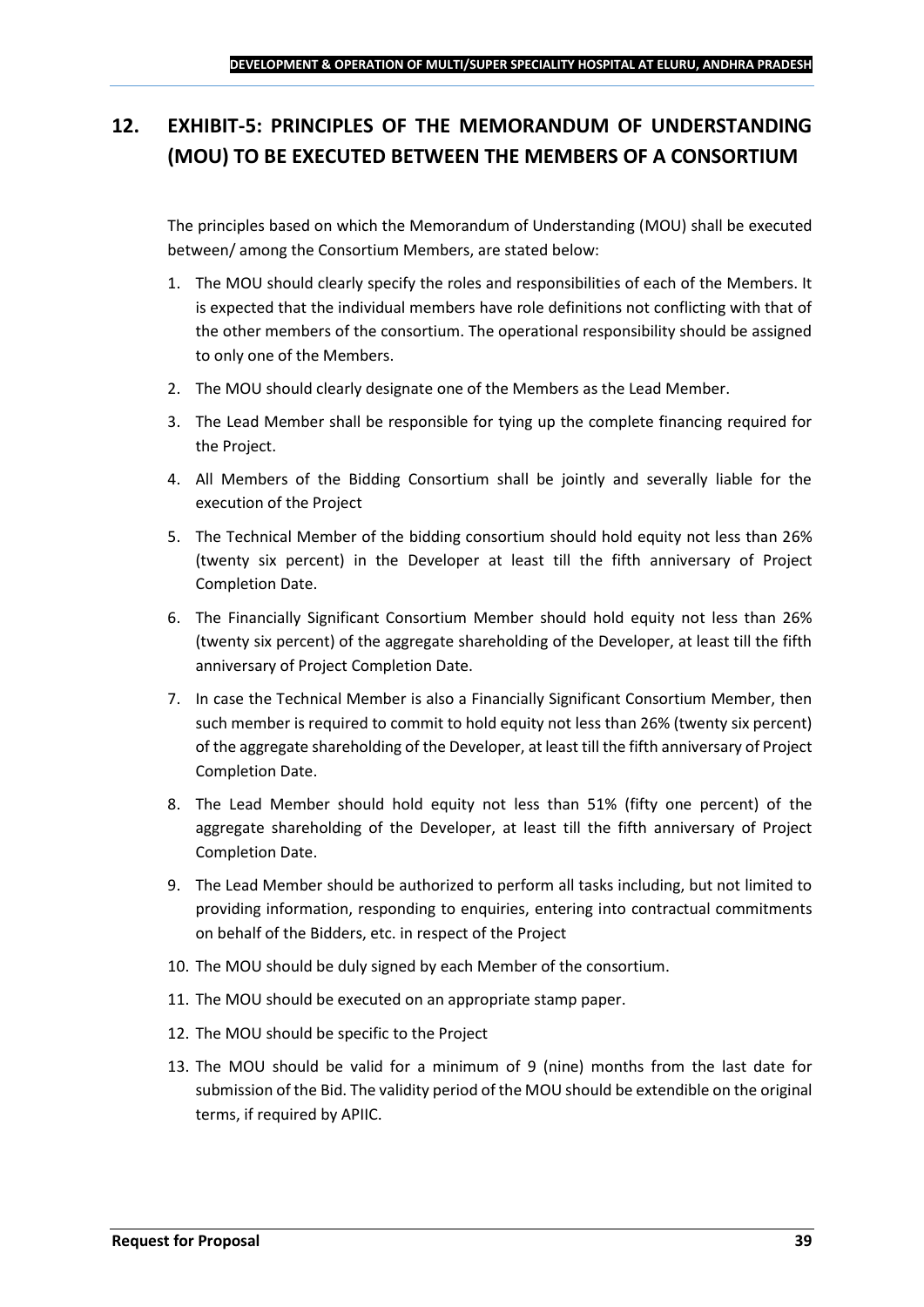## <span id="page-39-0"></span>**13. EXHIBIT-6: FORMAT FOR INFORMATION SUBMISSION FOR BUSINESS PROPOSAL** *(Refer Clause 5.3 of the RFP)*

The Business Proposal shall consist of following information and be presented as per the below produced format:

#### **1. Brief summary on the profile of Bidder.**

- i. Year of incorporation
- ii. Promoters and shareholding
- iii. Experience in healthcare sector
- iv. Geographic presence
- v. Details of specialist doctors on rolls of the Bidder as on Bid Submission Date:

| <b>S. No.</b> | <b>Doctor Name</b> | Specialization | <b>Educational</b><br>qualification | Yrs. of<br>experience |
|---------------|--------------------|----------------|-------------------------------------|-----------------------|
|               |                    |                |                                     |                       |
| 2.            |                    |                |                                     |                       |
| 3.            |                    |                |                                     |                       |
| 4.            |                    |                |                                     |                       |
| n.            |                    |                |                                     |                       |

#### **2. Plan for execution of proposed hospital project**

i. Proposed bed capacity in the Project

Bed Capacity in number

ii. Percentage of bed capacity in the Project to be reserved for the Dr. YSR Aarogyasri Scheme

Percentage of Bed Capacity reserved for patients enrolled through Dr. YSR Aarogyasri Scheme

iii. Details of specialty/ super specialty treatments proposed including any organ transplant specialty

| <b>S. No.</b> | List of Proposed Specialty /<br><b>Super Specialty / Organ</b><br><b>Transplant Specialty</b> | <b>Bed Capacity dedicated against</b><br>each proposed Specialty / Super<br><b>Specialty</b><br><b>Transplant</b><br>Organ<br><b>Specialty</b> |
|---------------|-----------------------------------------------------------------------------------------------|------------------------------------------------------------------------------------------------------------------------------------------------|
|               |                                                                                               |                                                                                                                                                |
| 2.            |                                                                                               |                                                                                                                                                |
| 3.            |                                                                                               |                                                                                                                                                |
| 4.            |                                                                                               |                                                                                                                                                |
| n.            |                                                                                               |                                                                                                                                                |

iv. Number of Specialist Doctors proposed to be employed in the Project at Eluru

Number of Specialist Doctors proposed to be employed in the Project at Eluru

v. Land extent required for the proposed hospital project in acres: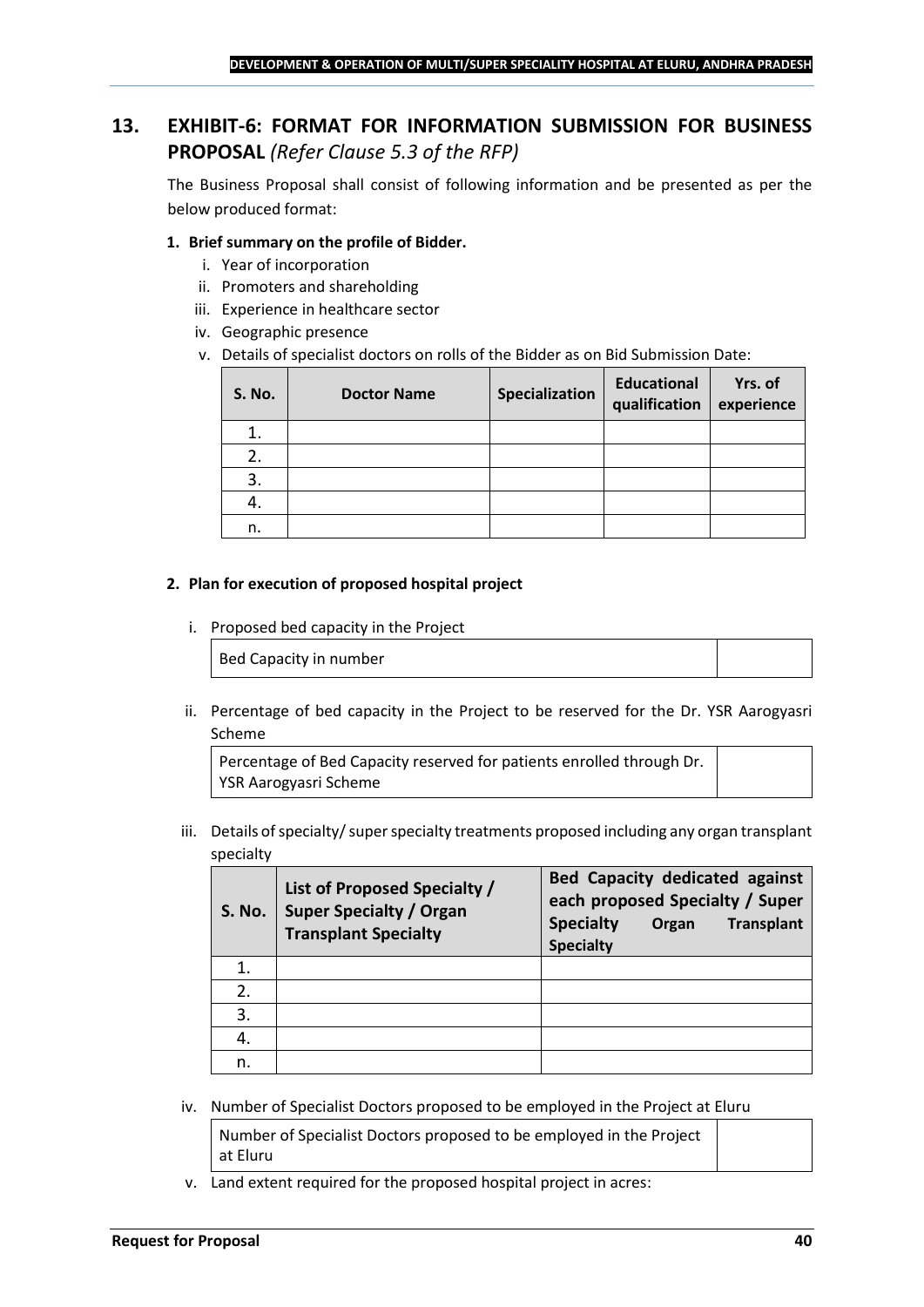#### vi. Investment committed towards proposed project:

| <b>Details of Project Cost</b>                                                 | In Rs. Lakhs |
|--------------------------------------------------------------------------------|--------------|
| Site development                                                               |              |
| Civil Works                                                                    |              |
| Hospital Equipment & Machinery                                                 |              |
| Consultancy Expenses (Architectural / Technical / Project<br>Management, etc.) |              |
| Interest During Construction                                                   |              |
| Any other, please specify                                                      |              |
| <b>TOTAL</b>                                                                   |              |

## *a. Proposed means of finance*

The proposed capital structure shall be given in the following format:

| <b>Capital Structure</b> | <b>Amount (Rs)</b> |
|--------------------------|--------------------|
| Equity                   |                    |
| Debt                     |                    |
|                          |                    |

Details regarding proposed Equity shall be given in the following format: -

| Name of the Equity Investor | <b>Amount (Rs)</b> |
|-----------------------------|--------------------|
|                             |                    |
|                             |                    |

*\*\*The Bidder shall submit either Income Tax Return for last 3 financial years preceding the proposal submission date or the certificate of net worth as on 31.03.2021 from statutory auditor / chartered accountant.*

Details regarding proposed Debt shall be given in the following format: -

| Name of the Financial Institution | Amount (Rs) |
|-----------------------------------|-------------|
|                                   |             |
|                                   |             |

*\*\*The Bidder shall submit a comfort letter from the financial institution(s) regarding the amount proposed as debt in the capital structure of the project*

Proposed Project Implementation Schedule:

| Period from the date of signing of the<br>Agreement, or the date of handing over of the<br>site, whichever is later | Percentage of<br>Work to be<br>completed in<br>physical terms | Percentage of<br>Work to be<br>completed in<br>cost terms |
|---------------------------------------------------------------------------------------------------------------------|---------------------------------------------------------------|-----------------------------------------------------------|
| At the end of 6 months                                                                                              |                                                               |                                                           |
| At the end of 12 months                                                                                             |                                                               |                                                           |
| At the end of 18 months                                                                                             |                                                               |                                                           |
| At the end of 24 months                                                                                             |                                                               |                                                           |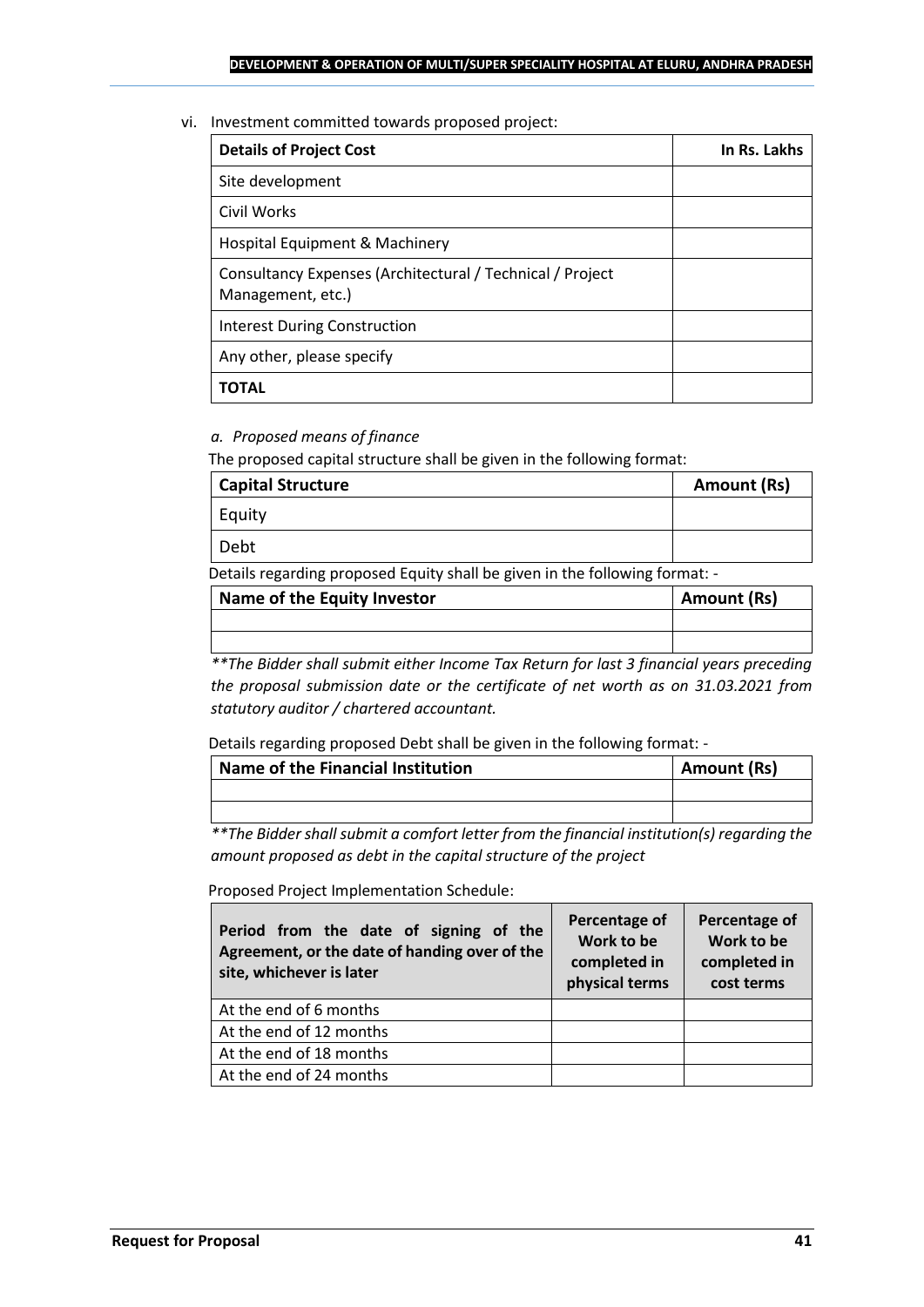## <span id="page-41-0"></span>**14. EXHIBIT-7: PROFORMA OF BANK GUARANTEE FOR PERFORMANCE SECURITY**

### To,

Vice Chairman & Managing Director Andhra Pradesh Industrial Infrastructure Corporation Limited 11<sup>th</sup> floor, APIIC Towers, Plot No. 1, IT Park, Mangalagiri, Guntur - 522503 Andhra Pradesh

## WHEREAS:

- (A) ……………….. (the **"Selected Bidder"**) and the ……………… (the **"APIIC"**) have entered into a Sale Agreement dated …………….. (the "Agreement") whereby the APIIC has agreed to the Selected Bidder undertaking the development of the Project, subject to and in accordance with the provisions of the Agreement.
- (B) The Agreement requires the Selected Bidder to furnish a Performance Security to the APIIC in a sum of Rs. 4.84 Crore (Indian Rupees four crore and eighty four lakhs only) (the **"Guarantee Amount"**) as security for due and faithful performance of its obligations, under and in accordance with the Sale Agreement entered into with APIIC.
- (C) We,………………….. through our Branch at…………………. (the "Bank") have agreed to furnish this Bank Guarantee by way of Performance Security.

NOW, THEREFORE, the Bank hereby, unconditionally and irrevocably, guarantees and affirms as follows:

- 1. The Bank hereby unconditionally and irrevocably guarantees and undertakes to pay to the APIIC upon occurrence of any failure or default in due and faithful performance of all or any of the Selected Bidder's obligations, under and in accordance with the provisions of the Sale Agreement, on its mere first written demand, and without any demur, reservation, recourse, contest or protest, and without any reference to the Selected Bidder, such sum or sums upto an aggregate sum of the Guarantee Amount as the APIIC shall claim, without the APIIC being required to prove or to show grounds or reasons for its demand and/or for the sum specified therein.
- 2. A letter from the APIIC, under the hand of an Officer not below the rank of Vice Chairman and Managing Director in the APIIC, that the Selected Bidder has committed default in the due and faithful performance of all or any of its obligations under and in accordance with the Agreement shall be conclusive, final and binding on the Bank. The Bank further agrees that the APIIC shall be the sole judge as to whether the Selected Bidder is in default in due and faithful performance of its obligations during the Construction Period under the Agreement and its decision that the Selected Bidder is in default shall be final, and binding on the Bank, notwithstanding any differences between the APIIC and the Selected Bidder, or any dispute between them pending before any court, tribunal, arbitrators or any other authority or body, or by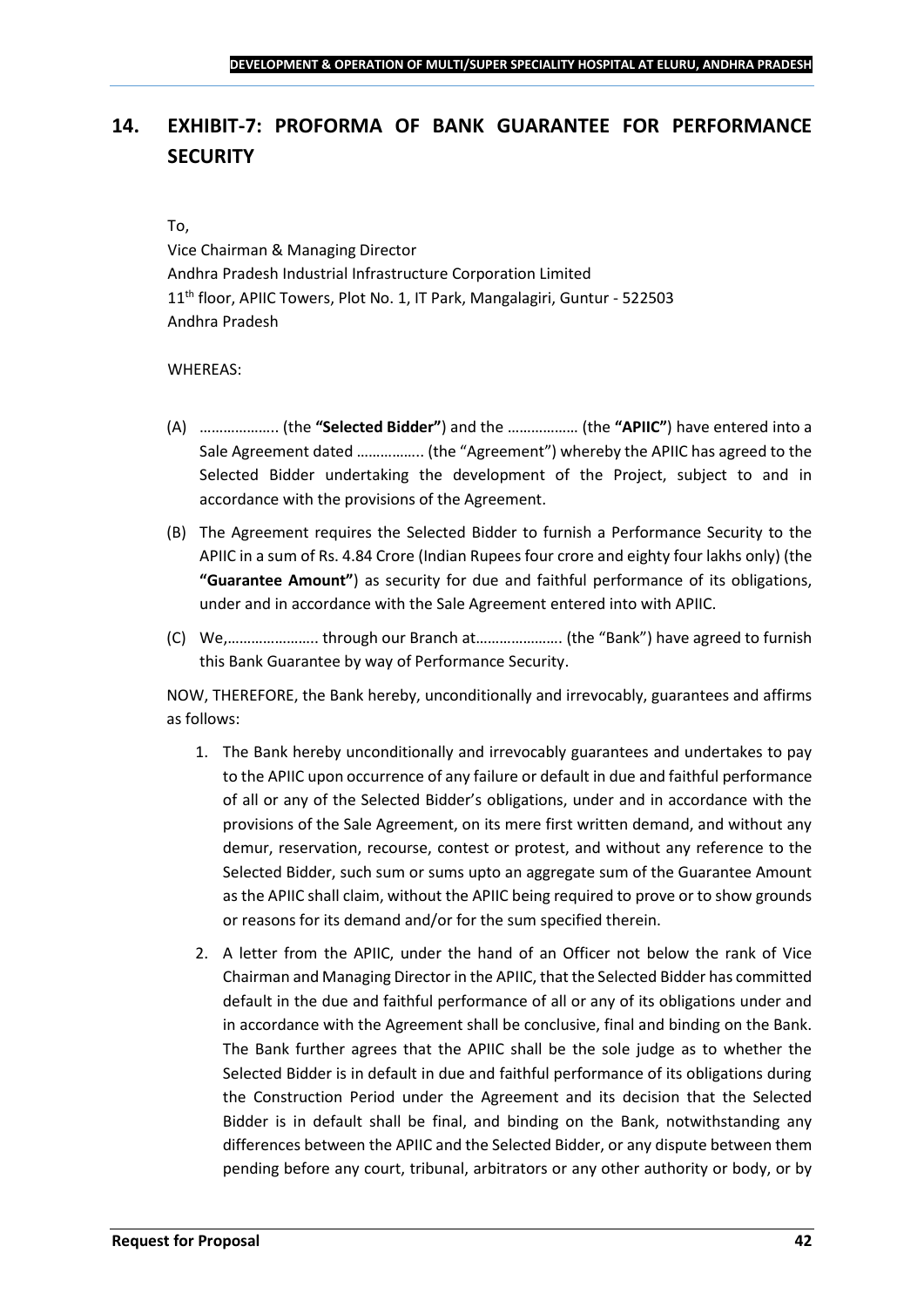the discharge of the Selected Bidder for any reason whatsoever.

- 3. In order to give effect to this Guarantee, the APIIC shall be entitled to act as if the Bank were the principal debtor and any change in the constitution of the Selected Bidder and/or the Bank, whether by their absorption with any other body or corporation or otherwise, shall not in any way or manner affect the liability or obligation of the Bank under this Guarantee.
- 4. It shall not be necessary, and the Bank hereby waives any necessity, for the APIIC to proceed against the Concessionaire before presenting to the Bank its demand under this Guarantee.
- 5. The APIIC shall have the liberty, without affecting in any manner the liability of the Bank under this Guarantee, to vary at any time, the terms and conditions of the Agreement or to extend the time or period for the compliance with, fulfilment and/ or performance of all or any of the obligations of the Selected Bidder contained in the Agreement or to postpone for any time, and from time to time, any of the rights and powers exercisable by the APIIC against the Selected Bidder, and either to enforce or forbear from enforcing any of the terms and conditions contained in the Agreement and/or the securities available to the APIIC, and the Bank shall not be released from its liability and obligation under these presents by any exercise by the APIIC of the liberty with reference to the matters aforesaid or by reason of time being given to the Selected Bidder or any other forbearance, indulgence, act or omission on the part of the APIIC or of any other matter or thing whatsoever which under any law relating to sureties and guarantors would but for this provision have the effect of releasing the Bank from itsliability and obligation under this Guarantee and the Bank hereby waives all of its rights under any such law.
- 6. This Guarantee is in addition to and not in substitution of any other guarantee or security now or which may hereafter be held by the APIIC in respect of or relating to the Agreement or for the fulfilment, compliance and/or performance of all or any of the obligations of the Selected Bidder under the Agreement.
- 7. Notwithstanding anything contained hereinbefore, the liability of the Bank under this Guarantee is restricted to the Guarantee Amount and this Guarantee will remain in force until the date of signing of the Sale Deed between APIIC & the Selected Bidder and unless a demand or claim in writing is made by the APIIC on the Bank under this Guarantee, no later than 6 (six) months from the date of expiry of this Guarantee, all rights of the APIIC under this Guarantee shall be forfeited and the Bank shall be relieved from its liabilities hereunder.
- 8. The Bank undertakes not to revoke this Guarantee during its currency, except with the previous express consent of the APIIC in writing and declares and warrants that it has the power to issue this Guarantee and the undersigned has full powers to do so on behalf of the Bank.
- 9. Any notice by way of request, demand or otherwise hereunder may be sent by post addressed to the Bank at its above referred Branch, which shall be deemed to have been duly authorized to receive such notice and to effect payment thereof forthwith,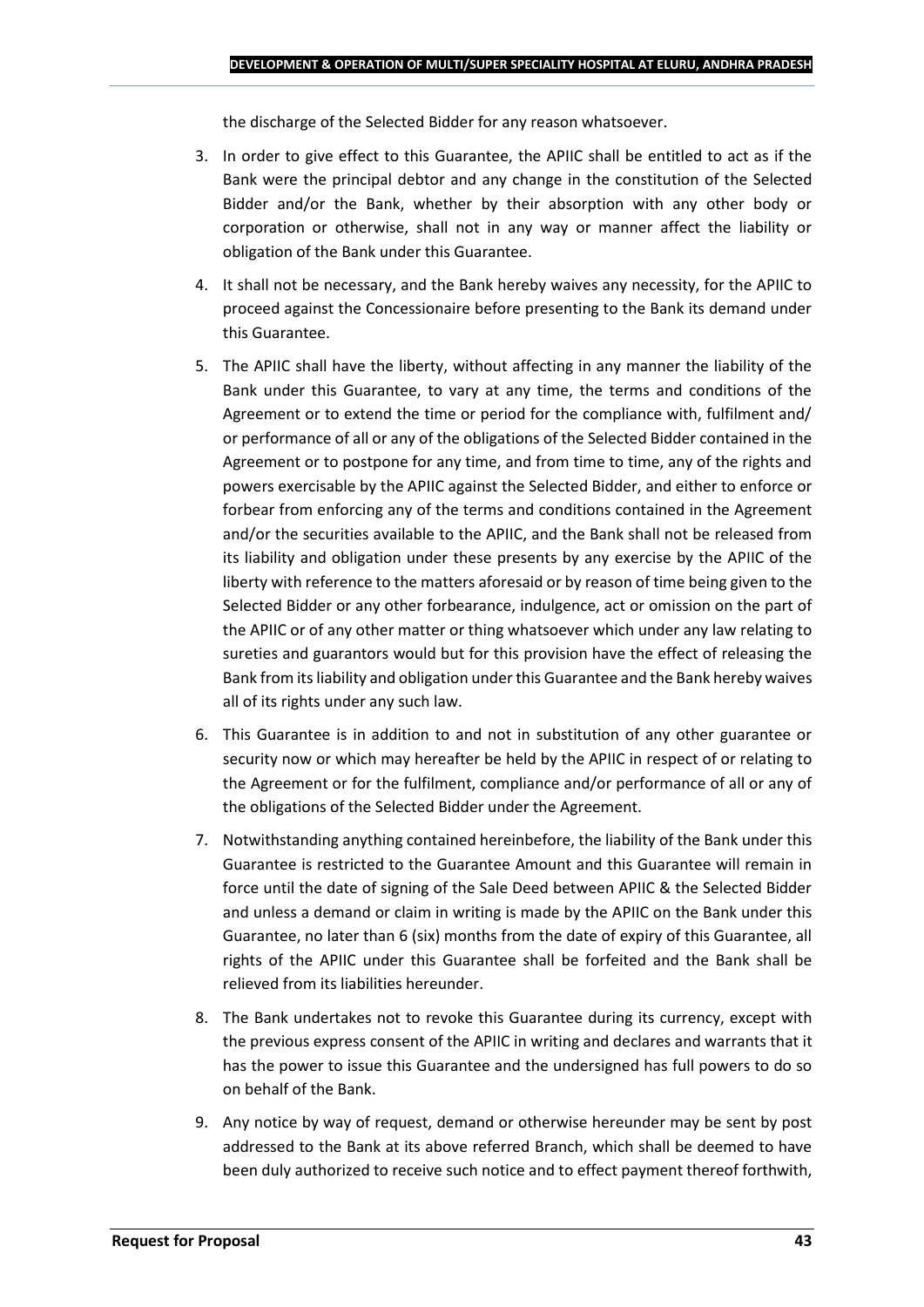and if sent by post it shall be deemed to have been given at the time when it ought to have been delivered in due course of post and in proving such notice, when given by post, it shall be sufficient to prove that the envelope containing the notice was posted and a certificate signed by an officer of the APIIC that the envelope was so posted shall be conclusive.

10. This Guarantee shall come into force with immediate effect and shall remain in force and effect for a period equivalent until the tenth  $(10<sup>th</sup>)$  anniversary of the commencement of operations of the hospital at the Project Site or until it is released earlier by the APIIC pursuant to the provisions of the Agreement.

Signed and sealed this ………. day of……….., 20……… at ………..

SIGNED, SEALED AND DELIVERED For and on behalf of the BANK by:

(Signature)

(Name)

(Designation)

(Code Number)

(Address)

Notes:

- i. The bank guarantee should contain the name, designation and code number of the officer(s) signing the guarantee.
- ii. The address, telephone number and other details of the Head Office of the Bank as well as of issuing Branch should be mentioned on the covering letter of issuing Branch.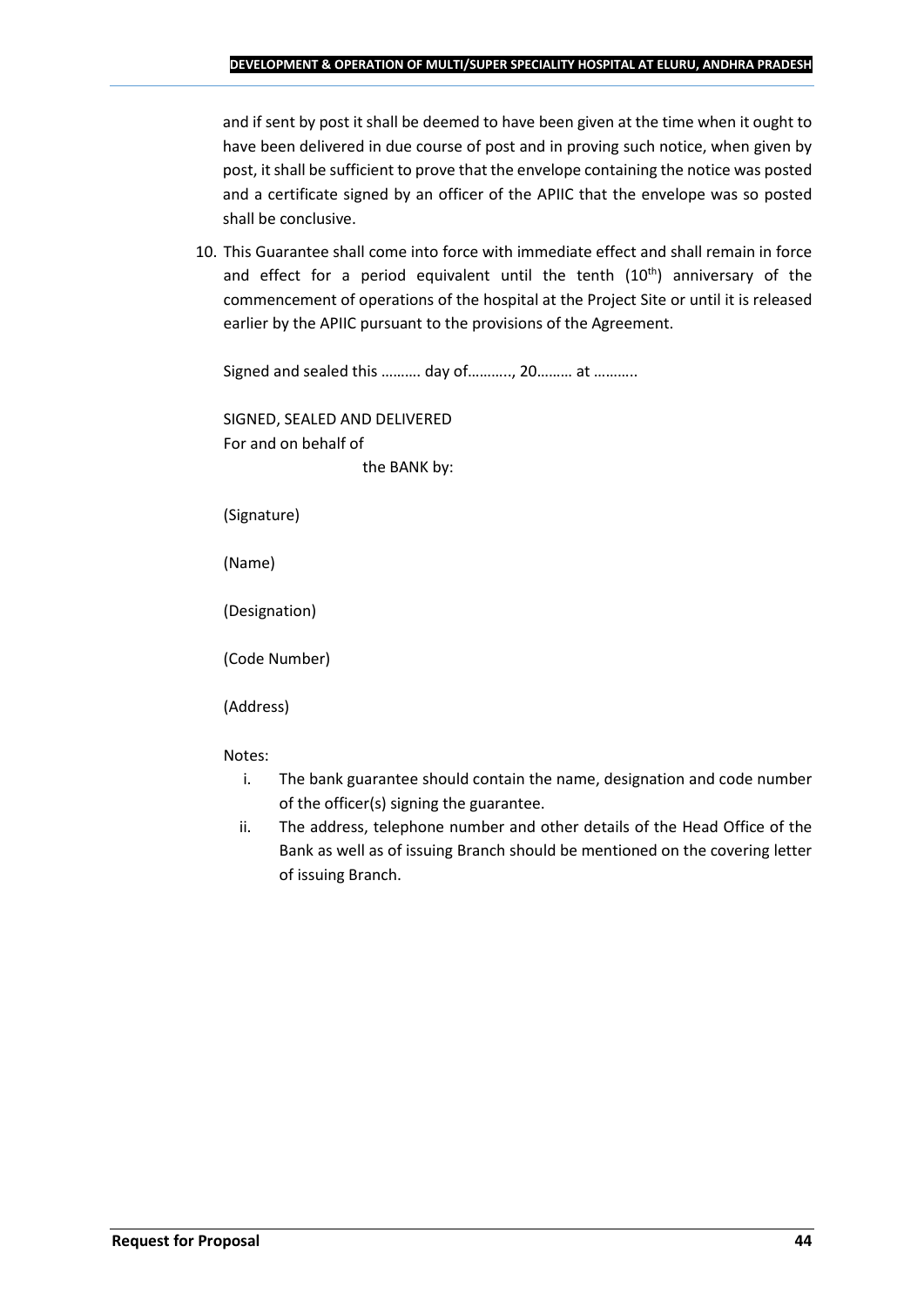## <span id="page-44-0"></span>**15. ANNEXURE-1: DETAILS OF THE PROJECT SITE**

## **15.1 Site Features**



- Distance from Road: 100 Mts to National Highway-16
- Nearest Railway Station: Eluru (Approx. 6 KM)
- Nearest Bus Station: 5 km
- Nearest Airport: Gannavaram (41 km)
- Source of water: Borewells 350 ft.
- Source of power: 33/11kv Sub Station, Santosh Nagar, Eluru

#### **15.2 Details of Project Site**

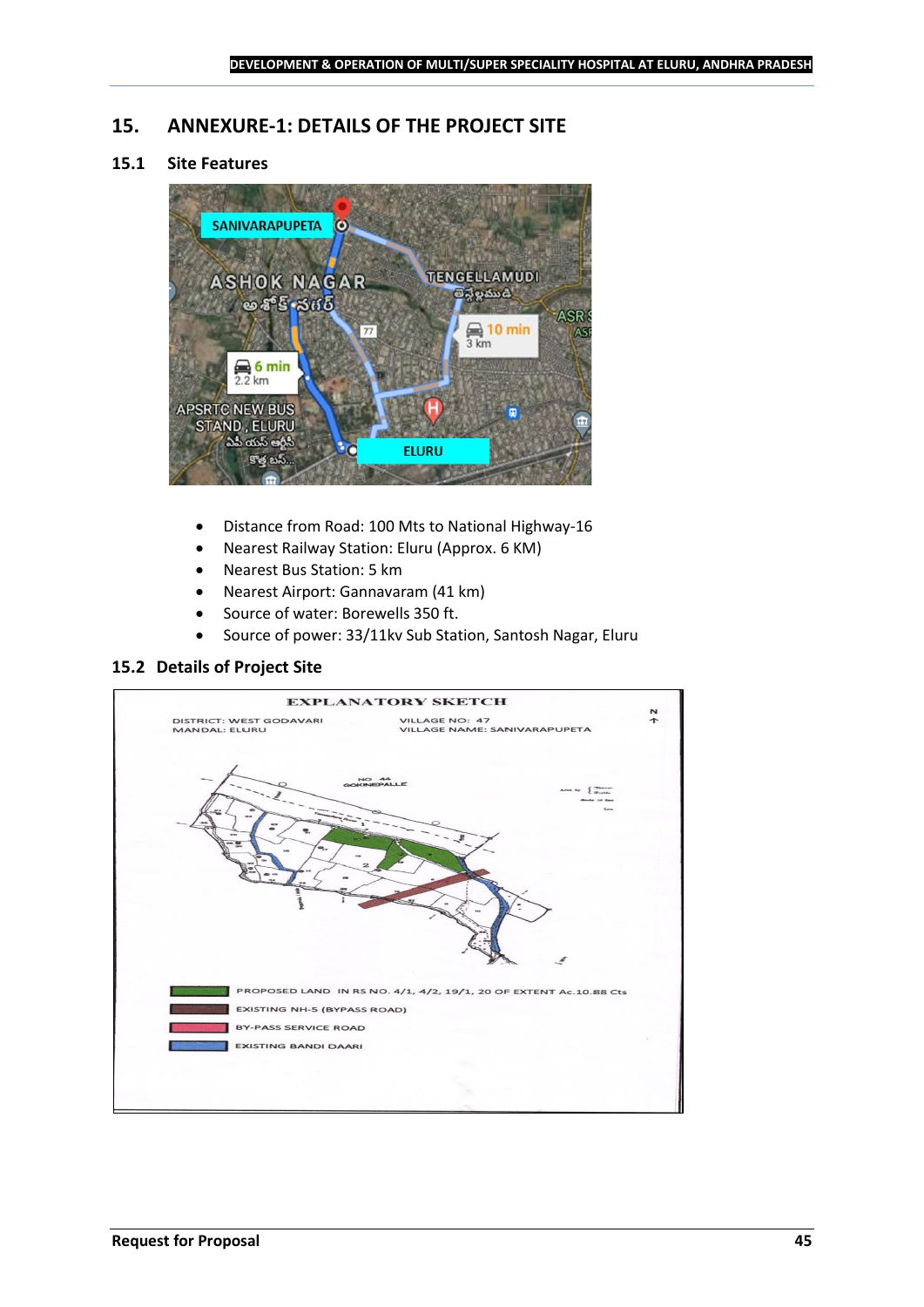## <span id="page-45-0"></span>**16. ANNEXURE-2: FEES AND DEPOSITS TO BE PAID BY THE BIDDERS FOR THE PROPOSED PROJECT**

## **1. Bid Processing Fee**

Bidders are required to pay a non-refundable Bid Processing Fee of Rs. 29,500/- (Rupees twenty-nine thousand five hundred only) i.e. Rs 25,000 + 18% GST along with the Bid. The Bid Processing Fee shall be in the form of a Demand Draft issued by one of the Nationalized/Scheduled Banks in India in favor of the Andhra Pradesh Industrial Infrastructure Corporation Limited payable at Guntur.

#### **2. Bid security**

Bidders are required to submit a Bid Security for an amount equal to Rs. 1 Lakh (Rupees one lakh only). The Bid Security shall be in the form of a Bank Guarantee from any Scheduled Bank. In case of Foreign Bidders, the Bank Guarantee shall have to be from the corresponding local branch of the Foreign Bank. The form of the Bank Guarantee shall be as per the Format indicated in Exhibit-3.

#### **3. Performance Security**

The Selected Bidder shall for the performance of its obligations, provide to the APIIC no later than the date of 30 days within the issue of Letter of Award (LoA), an irrevocable and unconditional guarantee from a Bank for a sum equivalent to Rs. 4.84 crore (Indian Rupees four crore and eighty-four lakh only), in the form set forth in Exhibit-7 (the "Performance Security"). Until such time the Performance Security is provided by the Selected Bidder pursuant hereto and the same comes into effect, the Bid Security shall remain in force and effect, and upon such provision of the Performance Security pursuant hereto, the APIIC shall release the Bid Security to the Selected Bidder. Performance Security in the form of Performance Bank Guarantee (PBG) equivalent to the value of land shall be maintained until the 10<sup>th</sup> anniversary of operations of the Hospital by the Selected Bidder / Developer.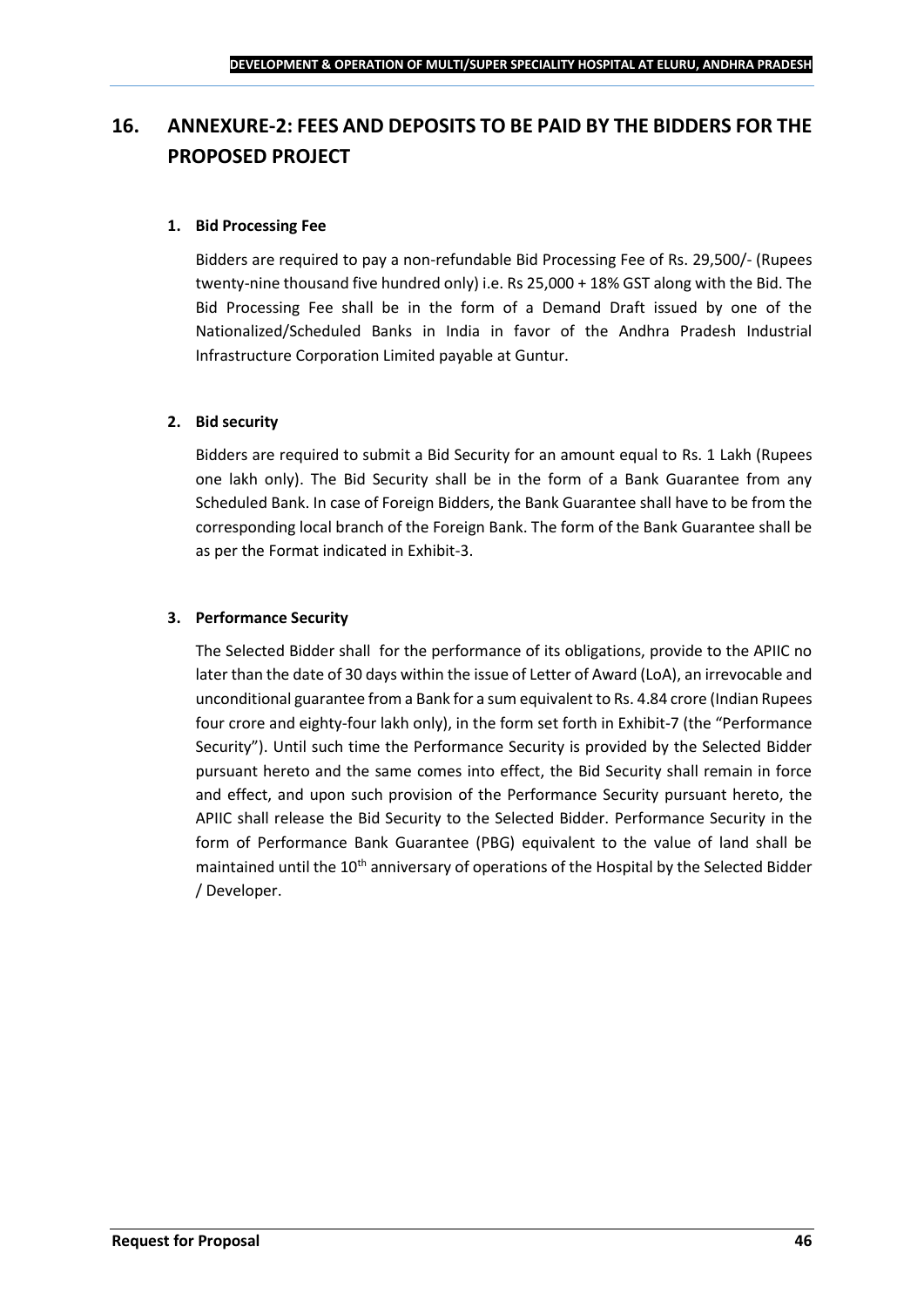## <span id="page-46-0"></span>**17. ANNEXURE-3: DRAFT AGREEMENT TO SELL**

#### **AGREEMENT TO SELL**

This Agreement to Sell **("Agreement")** made on this the \_\_\_\_\_\_\_\_\_\_\_\_\_ Day of \_\_\_\_\_\_\_\_\_\_\_\_\_\_\_\_ **2021** at Guntur, Andhra Pradesh, India.

#### **BETWEEN**

Andhra Pradesh Industrial Infrastructure Corporation Limited, a Company registered under the Companies Act 1956, having its registered Office at 4th Floor, Parisrama Bhavan, Fateh Maidan Road, Basheerbagh, Hyderabad - 500004 and having its corporate office at APIIC Towers, Plot No. 1, IT Park, Mangalagiri, Guntur – 522503, represented by its \_\_\_\_\_\_\_\_\_\_\_\_\_\_\_\_\_\_\_\_\_\_\_\_\_\_\_\_\_\_\_\_<br>(Designation) (which term shall include his successors in office and assigns hereinafter referred to as **"APIIC"**).

#### **AND**

\_\_\_\_\_\_\_\_\_\_\_\_\_\_\_\_\_\_\_\_\_\_\_\_\_\_\_\_\_\_\_\_\_\_\_\_\_\_\_\_\_\_\_\_\_, a company incorporated under the Companies Act, 2013 / a society under The Societies Registration Act 1860 / a trust under the Indian Trust Act, 1882 / a Section 8 company as per Companies Act,2013 / and having its registered office at \_\_\_\_\_, represented by its \_\_\_\_\_\_\_\_\_\_\_\_\_ [insert designation of authorized representative and signatory], \_\_\_\_\_\_\_\_\_\_\_\_\_\_\_\_[insert name of authorized representative and signatory] who is authorized to sign this document as per Board Resolution /Power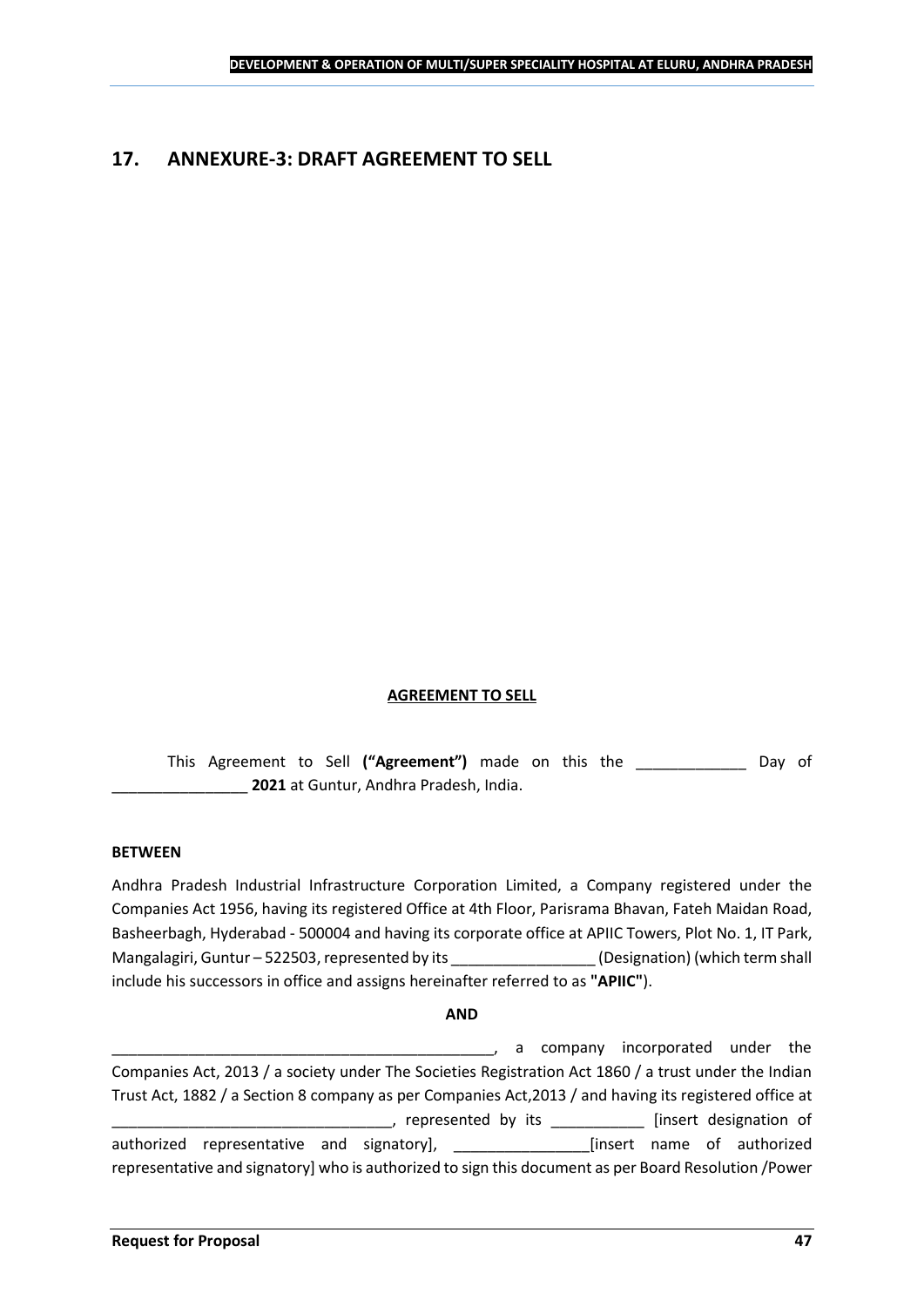of Attorney dt:  $\qquad \qquad$  (which expression shall unless context requires otherwise include their heirs, executors administrators and legal representatives hereinafter referred to as the **"Developer"**)

APIIC and the Developer are hereinafter individually referred to as a "**Party**" and collectively as the "**Parties**".

## WHEREAS:

- A. APIIC offered an extent of 4.25 Acre land situated at Sanivarapupeta, Eluru, West Godavari District of Andhra Pradesh (hereinafter referred to as **"Project Site"**), through an Advertisement published in daily Newspaper for development and operation of Multi/Super Specialty Hospital on the Project Site (hereinafter referred to as **"Project"**), in accordance with the terms set out in this Agreement, through private sector participation by allotting the land free of cost on Outright Sale (ORS) basis. The description of the Project Site is specified in Schedule-1 of this Agreement.
- B. APIIC is the sole and absolute owner, and peaceful possessor of the Project Site.
- C. Pursuant to evaluation of the Proposals that were received, APIIC accepted the Proposal submitted by [Selected Bidder] and a Letter of Award (LoA) bearing number \_\_\_\_\_\_\_\_\_\_\_ dated \_\_\_\_\_\_\_ was issued to the \_\_\_\_\_\_\_\_\_\_\_\_ [Selected Bidder] for allotment of Project Site. APIIC acknowledges that [Selected Bidder] has signed and returned the duplicate copy of the LoA in acknowledgement thereof vide their letter bearing number dated the dated and the dated and the dated  $\sim$
- D. \_\_\_\_\_\_\_\_\_ [Selected Bidder (Bidding Entity/ Bidding Consortium)] has promoted the Developer ("Special Purpose Vehicle" or "SPV") and has requested APIIC through a letter bearing number dated to accept the Developer as the entity which shall undertake and perform the obligations and exercise the rights of the Selected Bidder under the LoA, including the obligation to enter into this Agreement pursuant to the LoA for implementing the Project.
- E. APIIC acknowledges that the [Selected Bidder / Developer] has paid an amount of Rs. \_\_\_\_\_\_\_\_\_\_\_ (Rupees \_\_\_\_\_\_\_\_\_\_\_\_\_\_\_\_ only) towards the Performance Security by means of a Bank Guarantee dated bearing number on the lame of bank].
- F. APIIC, in pursuance of the Bid Documents (Request for Proposal), LoA and the correspondence APIIC had with the Developer now agreed to execute this Agreement.
- G. Whereas the vacant physical possession of the Project Site is handed over to the Developer on \_\_\_\_\_\_ for implementation of the Project.

## NOW THESE PRESENTS WITNESSETH AND IT IS HEREBY AGREED AS FOLLOWS:

- 1. The date and time are the essence of this Agreement.
- 2. The Developer agrees and assures that they will not request for execution of the Sale Deed until project is implemented as detailed in this Agreement. The Developer expressly agrees upon intimation of its eligibility for Sale Deed by APIIC, to take the Sale Deed and take steps for registration of the same within one month of such intimation by APIIC.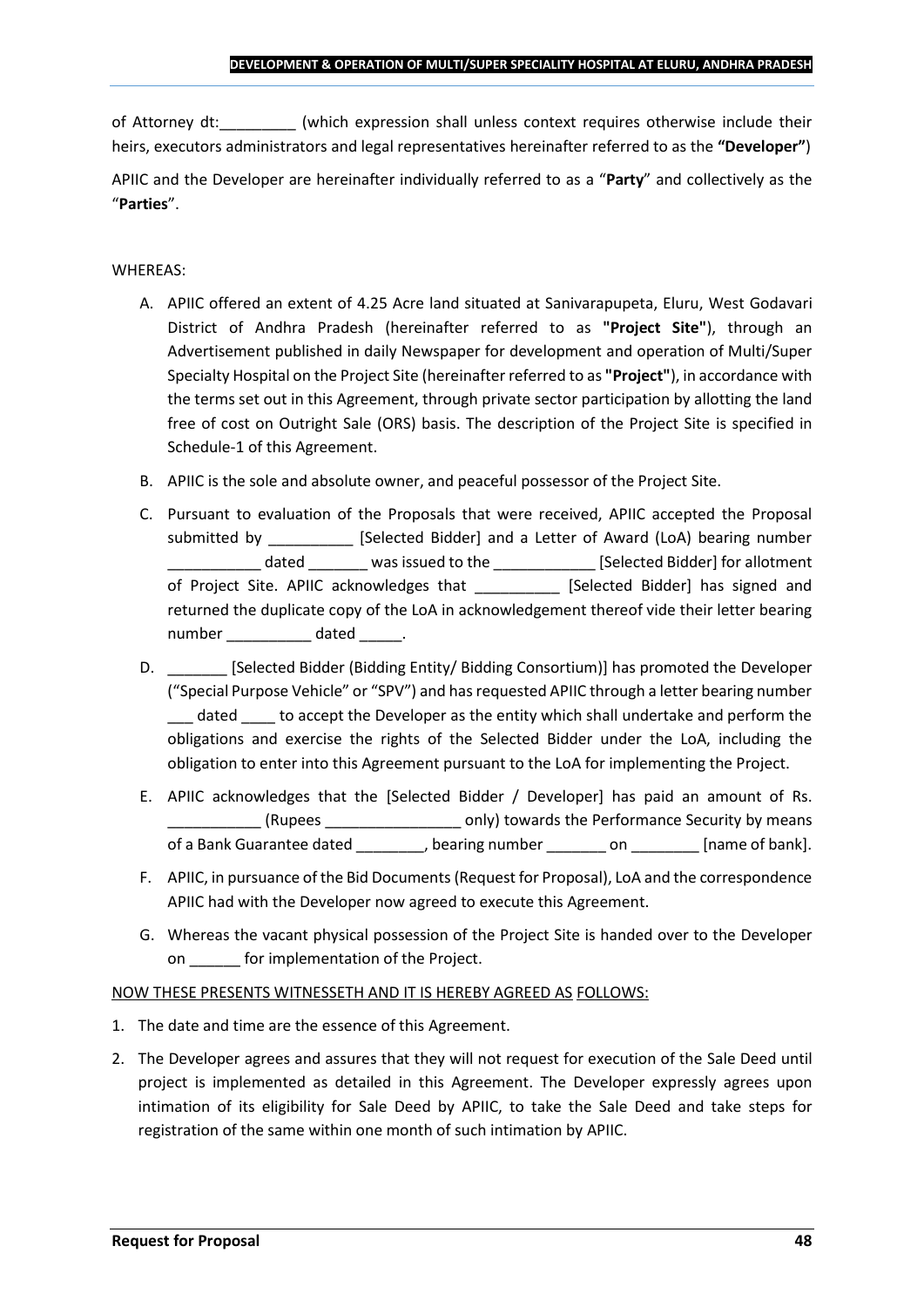- 3. APIIC has assured the Developer that APIIC has the marketable title for the Project Site, which is free from encumbrances and the Developer has verified and satisfied itself regarding the same.
- 4. The Developer shall pay charges/taxes for supply of water, electricity and other services to the administration or some other agency as the case may be as per applicable law, within the stipulated time, from the date of handing over possession of the land to the Developer, failure in respect of which would entail the services being disconnected.
- 5. The Developer shall bear, pay and discharge all existing and further amounts, duties, imposing and outgoing of whatsoever taxes imposed or charged upon the Project Site or upon the occupier in respect thereof from the date of execution of this Agreement.
- 6. The Developer having agreed to hold the Project Site on the terms and conditions hereinafter mentioned. APIIC hereby authorizes the Developer to perform its obligations as detailed in this Agreement. APIIC will not be responsible for any claims arising out of or related to the construction of hospital or healthcare services provided by the Developer from any third parties.
- 7. a) The Developer shall use the Project Site for setting up of the Project and the Developer agree that they shall not put up any structure or building other than as agreed upon through this Agreement without the prior permission in writing of APIIC.
	- b) The Developer expressly agree and undertake that the Project Site shall be utilized exclusively for the purpose set forth in this Agreement and that no change shall be made without the written sanction of APIIC.
	- c) The Developer shall mobilize funds for the Project and achieve financial closure within 3 (three) months from the date of execution of this Agreement.
	- d) Within 3 (three) months from the date of execution of this Agreement, the Developer shall apply to the competent authorities and procure all necessary approvals, sanctions, permits etc. required for commencing the construction for the Project. The Developer shall make necessary applications and sign all papers, to appear before the competent authorities to pay necessary fees/premium required and to do all other acts and things as may be necessary for getting the necessary approvals, sanctions, permits etc. APIIC shall provide reasonable support and assistance to the Developer in procuring Applicable Permits required from any Government Instrumentality for implementation and operation of the Project.
	- e) The Developer shall apply for and obtain permission for water supply, electricity supply, laying down drainage and for other amenities as are generally required. APIIC shall provide reasonable assistance to the Developer in obtaining access to all necessary infrastructure facilities and utilities, including water and electricity at rates and on terms no less favorable to the Developer than those generally available to commercial customers receiving substantially equivalent services.
	- f) The Developer shall start construction within 3 (three) months from the Commencement Date from the date of execution of this Agreement. The Developer shall implement the Project on the Project Site as per the sanctioned plans and according to specifications and other requirements of the competent authorities and shall employ contractors, architects, structural engineers, surveyors and other professionals as may be required in the construction and implementation of the Project.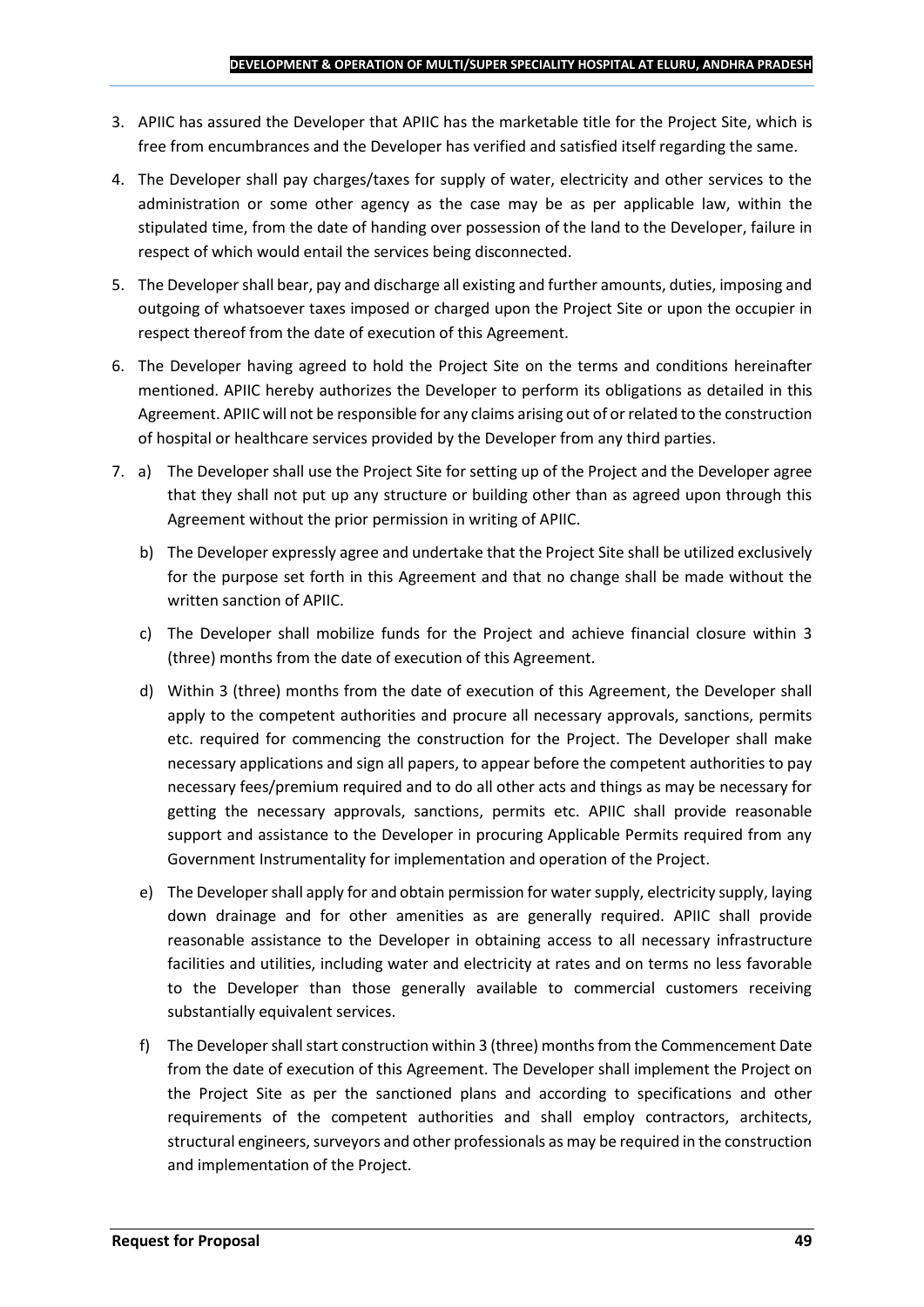- g) The Developer shall implement the Project as per specifications and time schedule given in this Agreement. The Developer shall follow the below mentioned general guidelines for development of the Project:
	- i. 100% (hundred percent) investment made in the development of the Project as committed in the Business Proposal submitted as per Exhibit-6 of the RFP. The Developer shall furnish a Chartered Accountant Certificate or Certificate from the Statutory Auditor who normally audits the accounts of the Company in support of its investment made. The Developer shall achieve Project Completion Date within 2 (two) years from the date of handover of the Project Site . In case of failure to comply with this timeline, APIIC shall have right to cancel the allotment made through 'Agreement to Sell' and to resume the Project Site apart from forfeiting the Performance Security in the form of Performance Bank Guarantee submitted by the Developer.
	- ii. Achievement of license to operate the hospital with the bed capacity as mentioned in the Business Proposal submitted as per Exhibit-6 of the RFP by the Developer within 2 (two) years from the date of handover of the Project Site . In case of failure to comply with this timeline, APIIC shall have right to cancel the allotment made through 'Agreement to Sell' and to resume the Project Site apart from forfeiting the Performance Security in the form of Performance Bank Guarantee submitted by the Developer.
	- iii. Installation of the bed capacity as per the number of Multi/Super Specialty that is committed by the Developer in its Business Proposal as per Exhibit-6 of the RFP.
	- iv. The Developer has on its rolls the number of Specialist Doctors that it committed in its Business Proposal as per Exhibit-6 of the RFP.
	- v. The Developer has created a Board of Directors to oversee the proposed project and has appointed at least one official nominated by the Government, preferably of Joint Collector or above cadre, as recommended by the Government in the Board of SPV.
	- vi. The Developer has empaneled with the Dr. YSR Aarogyasri Health Care Trust and committed % of the Bed Capacity stated in the Business Proposal as per Exhibit-6 of the RFP towards patients enrolled through the Dr. YSR Aarogyasri Health Care Scheme
	- vii. The Project is consistent with all applicable norms of the Andhra Pradesh Allopathic Private Medical Care Establishments (Registration and Regulation) Rules, 2007 published vide Notification No. G.O. Ms. No. 135, Health, Medical and Family Welfare (K2), dated 28.04.2007 and its subsequent modifications, if any.
- h) The Developer shall represent before the public, local and/or private authorities in respect of the construction of the Project and to make such of the actions and things as may be necessary for effectually commencing the construction work and completing the same.
- i) The Developer shall complete the implementation of the Project within 2 (two) years from the date of handover of the Project Site by APIIC
- j) The Developer shall apply for and obtain occupation and completion certificate from the competent authorities on completion of the Project.
- k) The Developer shall market and promote the Project.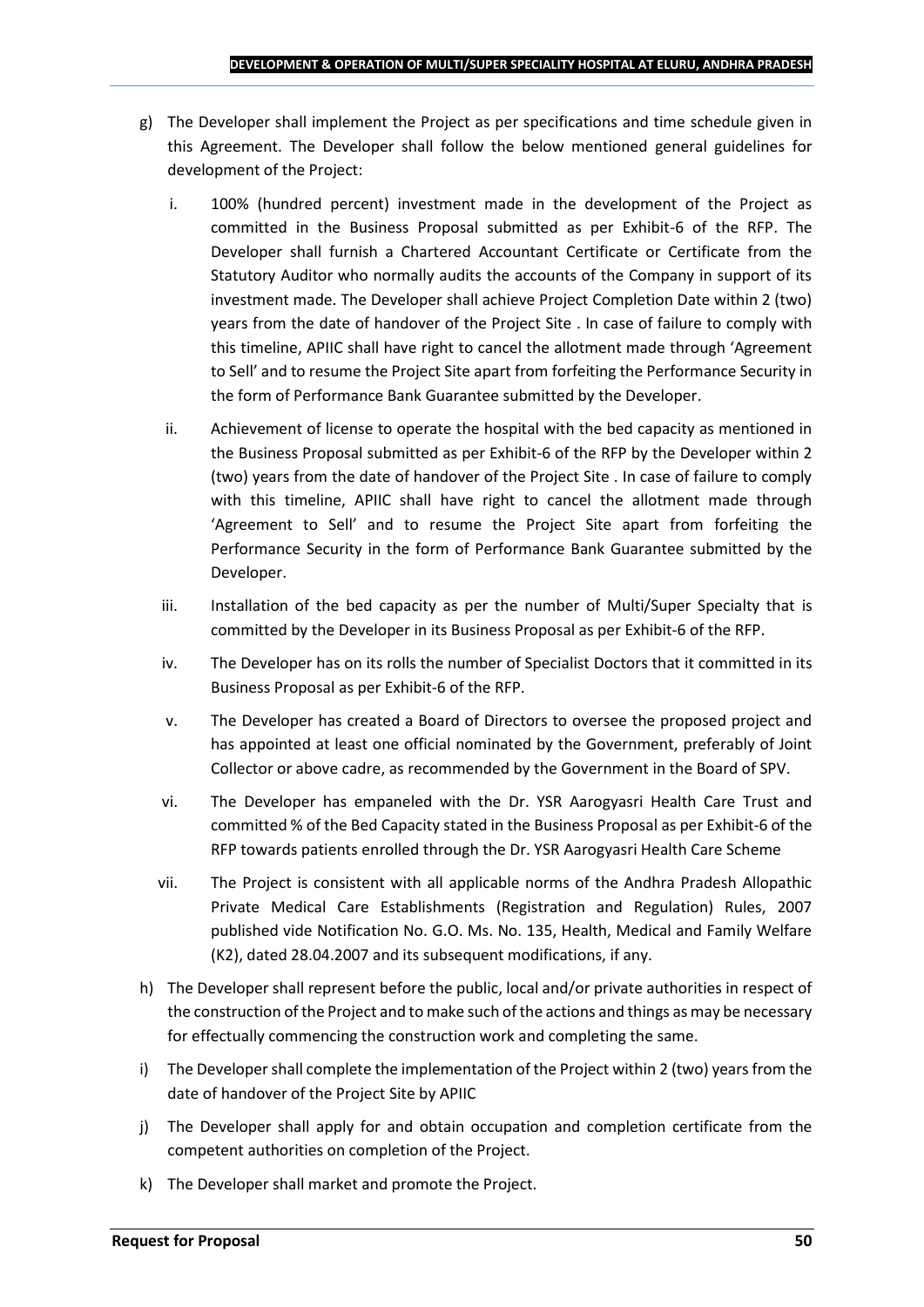- l) The Developer shall operate and maintain the Project safely and securely as per the standards to provide the required levels of service to its users.
- m) The Developer shall collect, appropriate and allocate revenue, fees, charges from the users of the Project.
- n) The Developer shall pay all dues under the Agreement to APIIC.
- o) That as and when the Project Site is no longer required by the Developer for the aforesaid purpose, the Developer shall forthwith relinquish and restore the Project Site in favor of APIIC provided such surrender of the property by the Developer is made before cancellation of the allotment by APIIC for breach of any of the covenants of this Agreement. In the event of surrender, no refunds/reimbursements shall be made by APIIC and the complete Performance Security shall be forfeited by APIIC.
- i) The Developer shall not permit any sale by auction upon the Project Site or suffer the Project Site to be used, in such a way as to cause nuisance, annoyance or inconvenience to the occupiers of the area and the patients of the hospital.
- p) The Developer shall permit APIIC or their agent or officers with or without workmen at all reasonable times, with prior notice to the Developer, to enter upon the Project Site to view the conditions thereof.
- q) The Developer shall not obstruct flow of natural courses of water flowing through the land if any existing in the Project Site.
- r) The Developer shall not transfer or change the ownership/ constitution of the business relating to the Project without obtaining specific permission in writing from APIIC.
- s) The Developer shall allow APIIC to recover the amounts in any way recoverable by it from the Developer as per law in force at the time without prejudice to the rights of the Financing Agency.
- t) That APIIC is competent to enforce the compliance with all the rules and regulations and the provisions of any other act in force in respect of the Project and the Developer shall be responsible for complying at its cost with all instructions issued from time to time in this regard.
- u) Sale Deed will be issued by APIIC in favor of the Developer on satisfying all the conditions as mentioned in the Clause 4.3.4 of the RFP within 2 years from the date of handover of the Project Site. In case of failure to comply with this timeline, APIIC shall have right to cancel the allotment made through this Agreement and to resume the Project Site apart from forfeiting the Performance Security submitted by the Developer.
- 8. That if the Developer commits breach of the any of the covenants herein contained, the allotment stands cancelled and this Agreement shall stands determined without any notice thereupon the Developer will be treated as an encroacher and a trespasser who will have no right whatsoever in the Project Site under these presents and it shall be lawful for APIIC to re-enter upon the Project Site and resume the possession thereof and also of the buildings standing thereon, the transfer made in favour of the Developer under these presents shall become null and void and all rights of the Developer in the Project Site under this Agreement and any building therein shall at once cease and determined. In event of cancellation/ resumption of the Project Site, the Performance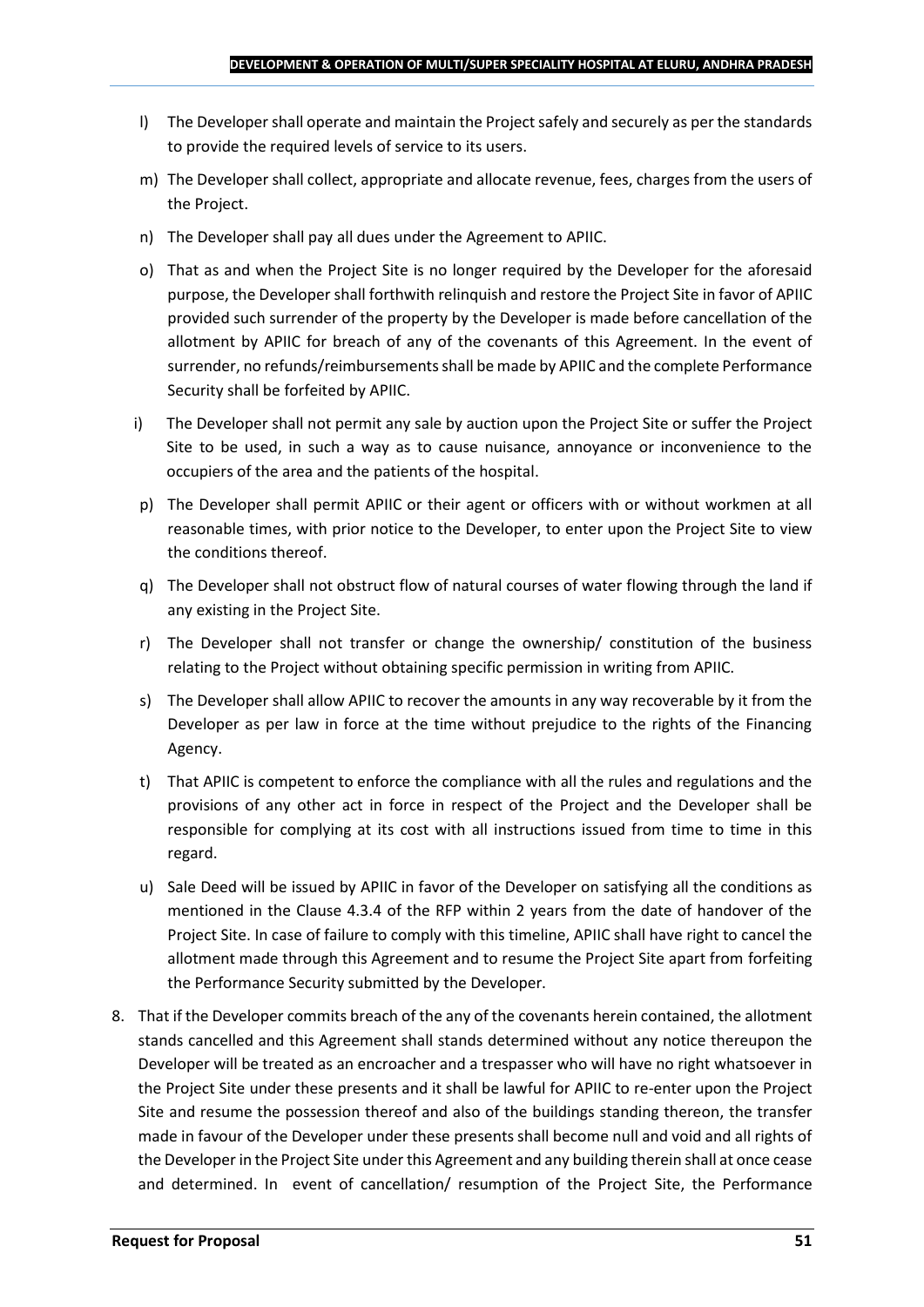Security submitted by the Developer shall remain forfeited towards use and occupation of the Project Site.

- 9. All the costs and expenses of an incidental to the preparation and execution of this Agreement shall be paid by the Developer.
- 10. In all the matters of doubts concerning and in respect of this indenture, the decision of APIIC shall be final and binding on the Developer and any default by the Developer there of shall be deemed to be breach of the terms of this indenture.

IN WITNESS WHEREOF THE PARTIES HAVE EXECUTED AND DELIVERED THIS AGREEMENT AS OF THE DATE FIRST ABOVE WRITTEN

| Signed, Sealed and Delivered | Signed, Sealed and Delivered       |
|------------------------------|------------------------------------|
| For and on behalf of APIIC   | For and on behalf of the Developer |
| Of the first part            | Of the first part                  |
|                              |                                    |
| Signature                    | Signature                          |
|                              |                                    |
| Name                         | Name                               |
|                              |                                    |
| Designation                  | Designation                        |
|                              |                                    |
| Seal:                        | Seal:                              |
|                              |                                    |
|                              |                                    |
|                              |                                    |
|                              |                                    |
| In the presence of           | In the presence of                 |
|                              |                                    |
| 1. $\qquad$                  | 1. $\qquad$                        |
|                              |                                    |
|                              |                                    |
|                              |                                    |
| 2.                           | 2.                                 |
|                              |                                    |